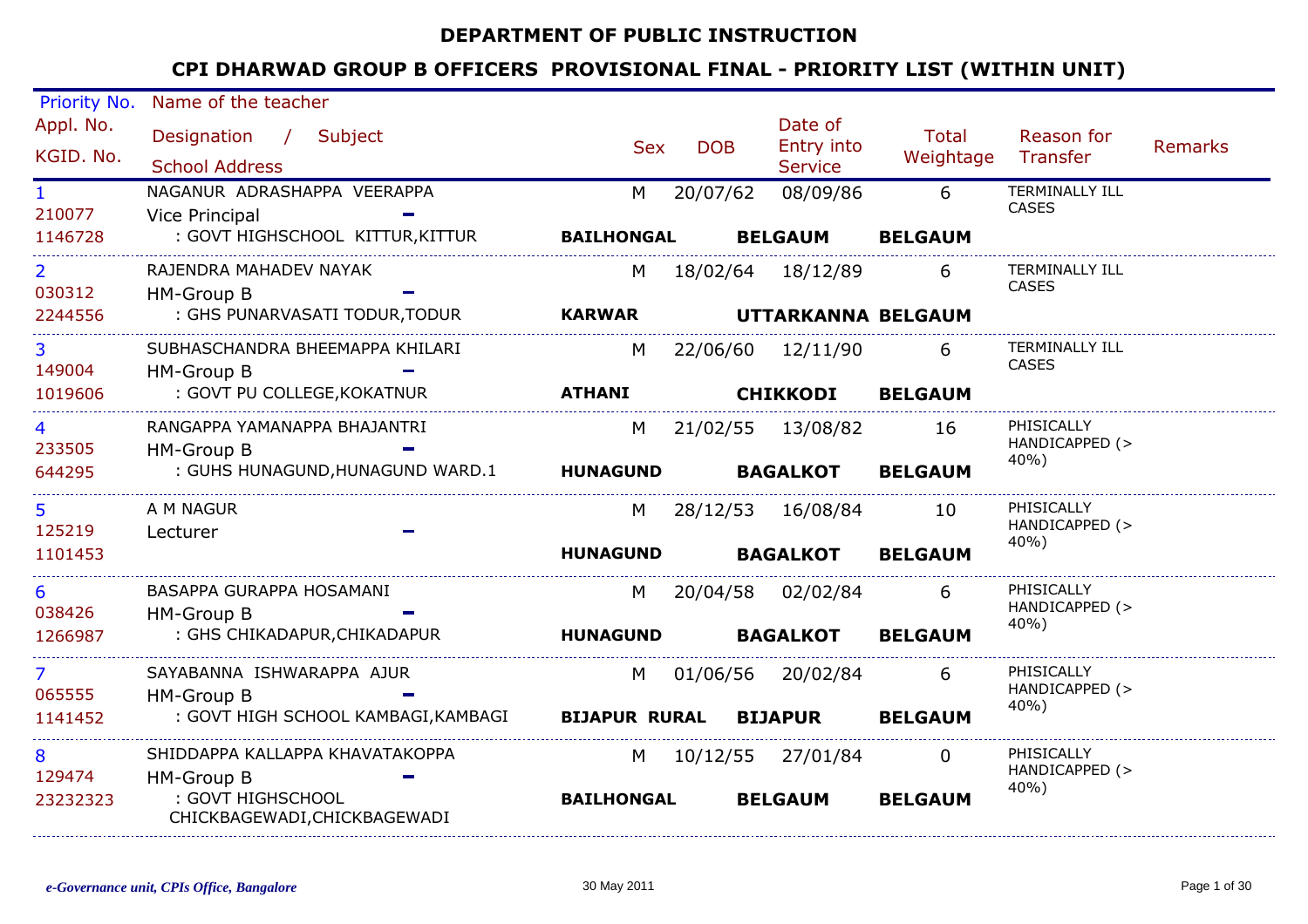| Priority No.    | Name of the teacher                                       |                                   |            | Date of                |                |                                    |                |
|-----------------|-----------------------------------------------------------|-----------------------------------|------------|------------------------|----------------|------------------------------------|----------------|
| Appl. No.       | Designation / Subject                                     | <b>Sex</b>                        | <b>DOB</b> | Entry into             | <b>Total</b>   | Reason for                         | <b>Remarks</b> |
| KGID. No.       | <b>School Address</b>                                     |                                   |            | <b>Service</b>         | Weightage      | Transfer                           |                |
| 9               | MEERA BOMMAYYA NAYAK                                      | F                                 | 01/06/60   | 23/04/86               | 4.5            | WIDOWS                             |                |
| 122244          | HM-Group B                                                |                                   |            |                        |                |                                    |                |
| 786626          | : GHS KURUBAGATTI, KURUBAGATTI                            | <b>DHARWAD</b>                    |            | <b>DHARWAD</b>         | <b>BELGAUM</b> |                                    |                |
| 10              | APPANNA AMBALI                                            | M                                 |            | 15/02/59 05/05/99      | 24             | DEFENCE CASES                      |                |
| 004383          | HM-Group B                                                |                                   |            |                        |                |                                    |                |
| 1210294         | : GOVT HIGHSCHOOL MASTMARDI<br>VANNUR, VANNUR             | <b>BAILHONGAL</b>                 |            | <b>BELGAUM</b>         | <b>BELGAUM</b> |                                    |                |
| 11              | NADIGER VIDYA ASHOK                                       | F                                 |            | 30/09/64 01/05/85      | 24             | <b>HUSBAND AND</b>                 |                |
| 222007          | HM-Group B                                                |                                   |            |                        |                | WIFE BOTH IN<br><b>GOVERNMENT</b>  |                |
| 735598          | : GHS KIRESUR, KIRESUR                                    | <b>HUBLI</b>                      |            | <b>DHARWAD</b>         | <b>BELGAUM</b> |                                    |                |
| 12 <sup>2</sup> | RENUKA CHANNABASAPPA KALBURGI                             | F                                 |            | 01/08/70 29/04/99      | 24             | <b>HUSBAND AND</b>                 |                |
| 054906          | HM-Group B                                                |                                   |            |                        |                | WIFE BOTH IN<br><b>GOVERNMENT</b>  |                |
| 1187378         | : GOVT HIGH SCHOOL<br>B.SALAWADAGI,SALAWADGI              | <b>MUDDEBIHAL</b>                 |            | <b>BIJAPUR</b>         | <b>BELGAUM</b> |                                    |                |
| 13              | NINGAPPA SOLABANNA HEBBAL                                 |                                   |            | M 01/06/63 25/10/82 22 |                | <b>HUSBAND AND</b>                 |                |
| 122063          | HM-Group B                                                |                                   |            |                        |                | WIFE BOTH IN<br><b>GOVERNMENT</b>  |                |
| 1015705         | : GOVT HIGH SCHOOL BENAL NH13, BENAL                      | <b>BASAVAN</b><br><b>BAGEWADI</b> |            | <b>BIJAPUR</b>         | <b>BELGAUM</b> |                                    |                |
| 14              | SHRI BHASKAR P GAONKAR                                    | M                                 |            | 16/04/67  11/09/92     | 22             | <b>HUSBAND AND</b>                 |                |
| 134497          | HM-Group B                                                |                                   |            |                        |                | WIFE BOTH IN<br><b>GOVERNMENT</b>  |                |
| 1233153         | : GHS BELEKERI,BELEKERI                                   | <b>ANKOLA</b>                     |            | UTTARKANNA BELGAUM     |                |                                    |                |
| 15              | REKHA N BHAJANTRI                                         | F                                 |            | 13/06/71 30/06/97      | 22             | HUSBAND AND                        |                |
| 199660          | HM-Group B                                                |                                   |            |                        |                | WIFE BOTH IN<br><b>GOVERNMENT</b>  |                |
| 1211313         | : GHS HIREHONNIHALLI,HIREHONNIHALLI                       | <b>KALGHATAGI</b>                 |            | <b>DHARWAD</b>         | <b>BELGAUM</b> |                                    |                |
| 16<br>234518    | REVAKKA MADIWALAYYA MATHAD<br>Block Resource Coordinato - | F                                 |            | 01/06/70 30/04/99      | 18             | <b>HUSBAND AND</b><br>WIFE BOTH IN |                |
| 1473915         | : BRC, HUKKERI, BRC, HUKKERI                              | <b>HUKKERI</b>                    |            | <b>CHIKKODI</b>        | <b>BELGAUM</b> | <b>GOVERNMENT</b>                  |                |
|                 |                                                           |                                   |            |                        |                |                                    |                |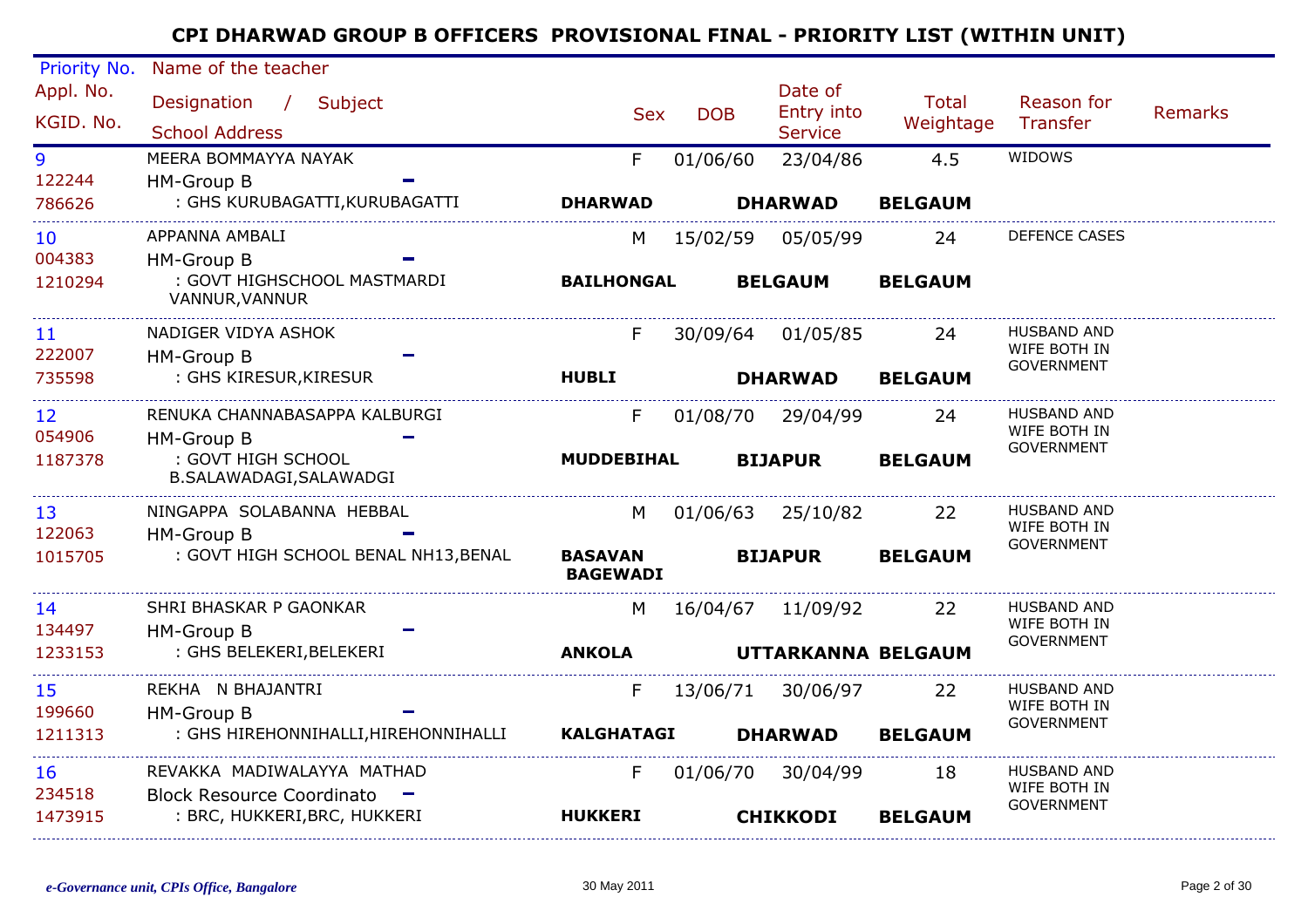| Priority No.              | Name of the teacher                                  |                        |            |                                         |                           |                                    |                |
|---------------------------|------------------------------------------------------|------------------------|------------|-----------------------------------------|---------------------------|------------------------------------|----------------|
| Appl. No.<br>KGID. No.    | Designation / Subject<br><b>School Address</b>       | <b>Sex</b>             | <b>DOB</b> | Date of<br>Entry into<br><b>Service</b> | <b>Total</b><br>Weightage | Reason for<br>Transfer             | <b>Remarks</b> |
| 17 <sup>7</sup><br>239207 | SUVARNA CHANDRASHEKHAR KURANDAWAD<br>HM-Group B      | F                      | 05/11/66   | 03/05/99                                | 18                        | <b>HUSBAND AND</b><br>WIFE BOTH IN |                |
| 1361221                   | : GHS YADAWAD, YADWAD                                | <b>DHARWAD</b>         |            | <b>DHARWAD</b>                          | <b>BELGAUM</b>            | <b>GOVERNMENT</b>                  |                |
| 18                        | <b>IMAMSAB R AKKI</b>                                | M                      |            | 12/10/71 04/05/99                       | 17                        | <b>HUSBAND AND</b><br>WIFE BOTH IN |                |
| 225456<br>1573797         | Block Resource Coordinato -<br>: BRC, RON,BRC, RON   | <b>RON</b>             |            | <b>GADAG</b>                            | <b>BELGAUM</b>            | GOVERNMENT                         |                |
| 19<br>233318              | VIJAYAKUAMAR VIRUPAXI SURYAVANSHI<br>Lecturer        | M                      |            | 15/02/56  24/09/99                      | 16.5                      | HUSBAND AND<br>WIFE BOTH IN        |                |
| 659718                    |                                                      | BELGAUM RURAL. BELGAUM |            |                                         | <b>BELGAUM</b>            | <b>GOVERNMENT</b>                  |                |
| 20<br>244978              | BHIMU BHILU RATHOD<br>Asst. Director - MMS           | M                      |            | 01/06/61 23/09/85                       | -16                       | <b>HUSBAND AND</b><br>WIFE BOTH IN |                |
| 1156719                   | : MMS, TQ PANCHAYATH, JOIDA,                         | <b>JOIDA</b>           |            | <b>SIRSI</b>                            | <b>BELGAUM</b>            | <b>GOVERNMENT</b>                  |                |
| 21<br>221622              | MAHADEVI A NAIK<br>HM-Group B                        | F                      |            | 10/06/74  24/09/98                      | 16                        | <b>HUSBAND AND</b><br>WIFE BOTH IN |                |
| 1573899                   |                                                      | <b>DHARWAD</b>         |            | <b>DHARWAD</b>                          | <b>BELGAUM</b>            | <b>GOVERNMENT</b>                  |                |
| 22<br>118397              | UDAY RAMACHANDRA NAIK<br>Block Resource Coordinato - | M                      |            | 01/07/74 03/05/99                       | 16                        | <b>HUSBAND AND</b><br>WIFE BOTH IN |                |
| 1187428                   | : BRC, KUMTA, BRC, KUMTA                             | <b>KUMTA</b>           |            | UTTARKANNA BELGAUM                      |                           | <b>GOVERNMENT</b>                  |                |
| 23<br>237430              | RAVIKUMAR BARATAKKE RAMACHANDR<br>HM-Group B         | M                      |            | 01/06/69 04/05/99                       | 16                        | <b>HUSBAND AND</b><br>WIFE BOTH IN |                |
| 1796903                   | : GHS KAMALAPUR, WARD NO. 05                         | <b>DHARWAD CITY</b>    |            | <b>DHARWAD</b>                          | <b>BELGAUM</b>            | <b>GOVERNMENT</b>                  |                |
| 24<br>169309              | SHAIKH BASHIR AHMED M ALI<br>HM-Group B              | M                      |            |                                         | 16                        | <b>HUSBAND AND</b><br>WIFE BOTH IN |                |
| 1573727                   | : G.H.S URDU OLD DANDELI, DANDELI PATTANA HALIYAL    |                        |            | <b>SIRSI</b>                            | <b>BELGAUM</b>            | <b>GOVERNMENT</b>                  |                |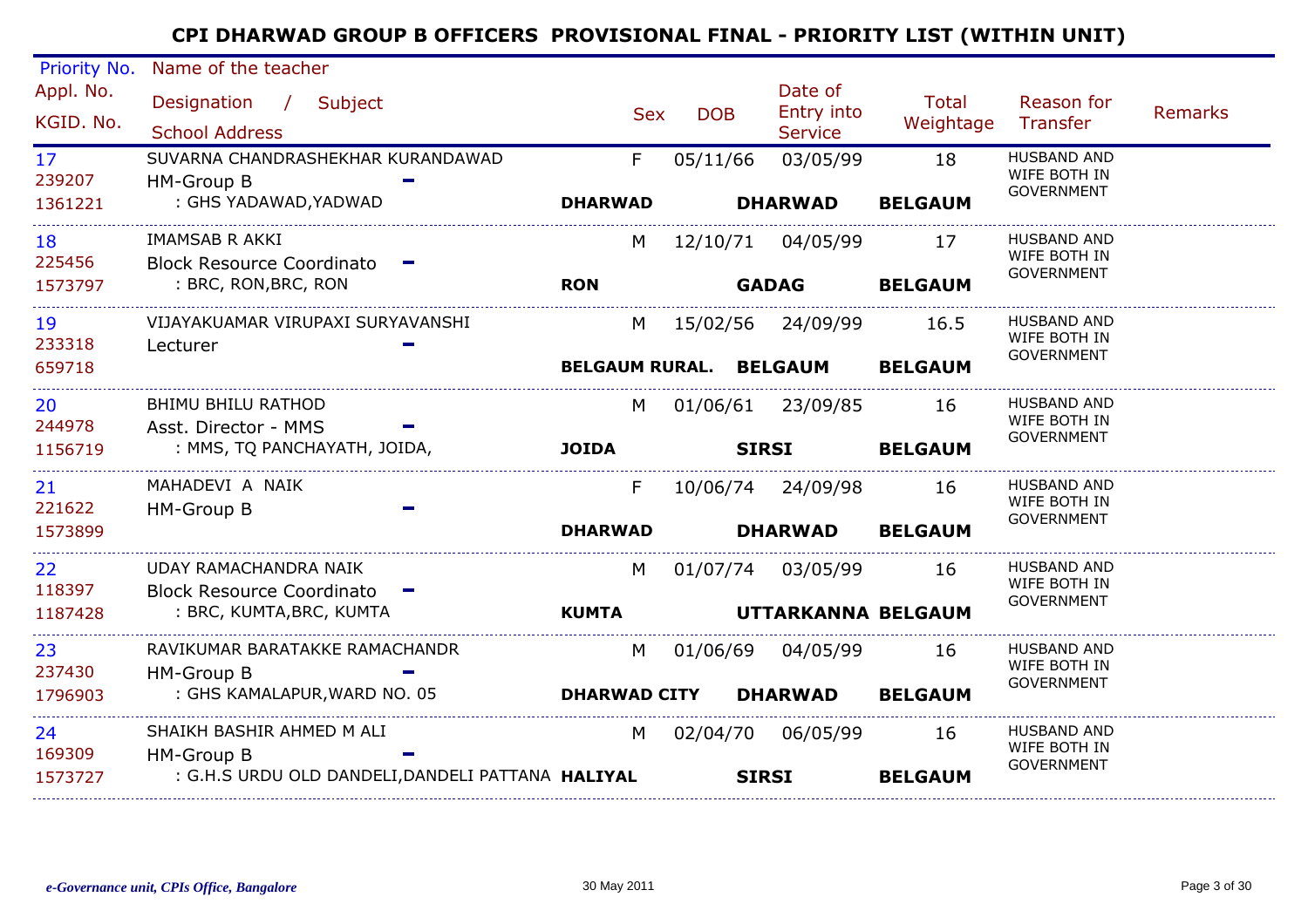| Priority No.           | Name of the teacher                                             |                                   |            |                                         |                    |                                                         |                |
|------------------------|-----------------------------------------------------------------|-----------------------------------|------------|-----------------------------------------|--------------------|---------------------------------------------------------|----------------|
| Appl. No.<br>KGID. No. | Designation / Subject<br><b>School Address</b>                  | <b>Sex</b>                        | <b>DOB</b> | Date of<br>Entry into<br><b>Service</b> | Total<br>Weightage | Reason for<br>Transfer                                  | <b>Remarks</b> |
| 25<br>120161           | BASAVARAJ CHANABASAPPA PUJARI<br>HM-Group B                     | M                                 | 20/04/62   | 04/05/99                                | 15                 | <b>HUSBAND AND</b><br>WIFE BOTH IN<br><b>GOVERNMENT</b> |                |
| 828759                 | : GOVT URDU HS RABAKAVI, JAMAKHANDI<br>WARD.NO.30               | <b>JAMAKHANDI</b>                 |            | <b>BAGALKOT</b>                         | <b>BELGAUM</b>     |                                                         |                |
| 26<br>225931           | VEERAPAXAPPA V NADAVINAMANI                                     | M                                 | 15/05/73   | 04/05/99                                | 15                 | <b>HUSBAND AND</b><br>WIFE BOTH IN                      |                |
| 1381144                | Block Resource Coordinato -<br>: BRC, SHIRHATTI, BRC, SHIRHATTI | <b>SHIRHATTI</b>                  |            | <b>GADAG</b>                            | <b>BELGAUM</b>     | <b>GOVERNMENT</b>                                       |                |
| 27<br>094032           | BASAVARAJ SIDDAPPA TALAWAR<br><b>Block Resource Coordinato</b>  | M                                 |            | 20/07/70 04/05/99                       | 14                 | <b>HUSBAND AND</b><br>WIFE BOTH IN                      |                |
| 1573804                | : GHS BADAMI CITY, BADAMI WARD NO.5                             | <b>BADAMI</b>                     |            | <b>BAGALKOT</b>                         | <b>BELGAUM</b>     | GOVERNMENT                                              |                |
| 28<br>108913           | <b>BERNARD MIRANDA</b>                                          | M                                 |            | 10/06/70 18/11/99                       | 12                 | <b>HUSBAND AND</b><br>WIFE BOTH IN                      |                |
| 11911104               | Subject Inspector<br>- SOCIAL SCIENCE                           | <b>KARWAR</b>                     |            | UTTARKANNA BELGAUM                      |                    | <b>GOVERNMENT</b>                                       |                |
| 29                     | PANDURANG SHIVAJI DESAI                                         | M                                 |            | 22/03/55 30/01/84                       | 6                  | <b>HUSBAND AND</b><br>WIFE BOTH IN                      |                |
| 242191<br>1198751      | HM-Group B<br>: GOVT HIGHSCHOOL RAMNAGAR, RAMNAGAR JOIDA        |                                   |            | <b>SIRSI</b>                            | <b>BELGAUM</b>     | <b>GOVERNMENT</b>                                       |                |
| 30<br>209993           | PANCHAKASHRI SHANKARAPPA ANGADI                                 | M                                 |            | 21/05/63 31/08/88                       | 6                  | <b>HUSBAND AND</b><br>WIFE BOTH IN                      |                |
| 1017924                | HM-Group B<br>: GHS INGALAGI, INGALGI                           | <b>HUNAGUND</b>                   |            | <b>BAGALKOT</b>                         | <b>BELGAUM</b>     | <b>GOVERNMENT</b>                                       |                |
| 31                     | IQBAL AHMED ABDUL LATIF KAZI                                    | M                                 |            | 30/06/62 31/01/90                       | 6                  | <b>HUSBAND AND</b><br>WIFE BOTH IN                      |                |
| 072492<br>1126948      | HM-Group B<br>: GOVT HIGH SCHOOL<br>YAMBHATNAL, YAMBTANAL       | <b>BASAVAN</b><br><b>BAGEWADI</b> |            | <b>BIJAPUR</b>                          | <b>BELGAUM</b>     | <b>GOVERNMENT</b>                                       |                |
| 32<br>142818           | SHASHIKANT HANAMANTAPPA HUNAGUND<br>HM-Group B                  | M                                 |            | 01/08/66 01/08/94                       | 6                  | <b>HUSBAND AND</b><br>WIFE BOTH IN                      |                |
| 1418025                | : GHS JAMBALDINNI, JAMBALDINNI                                  | <b>HUNAGUND</b>                   |            | <b>BAGALKOT</b>                         | <b>BELGAUM</b>     | <b>GOVERNMENT</b>                                       |                |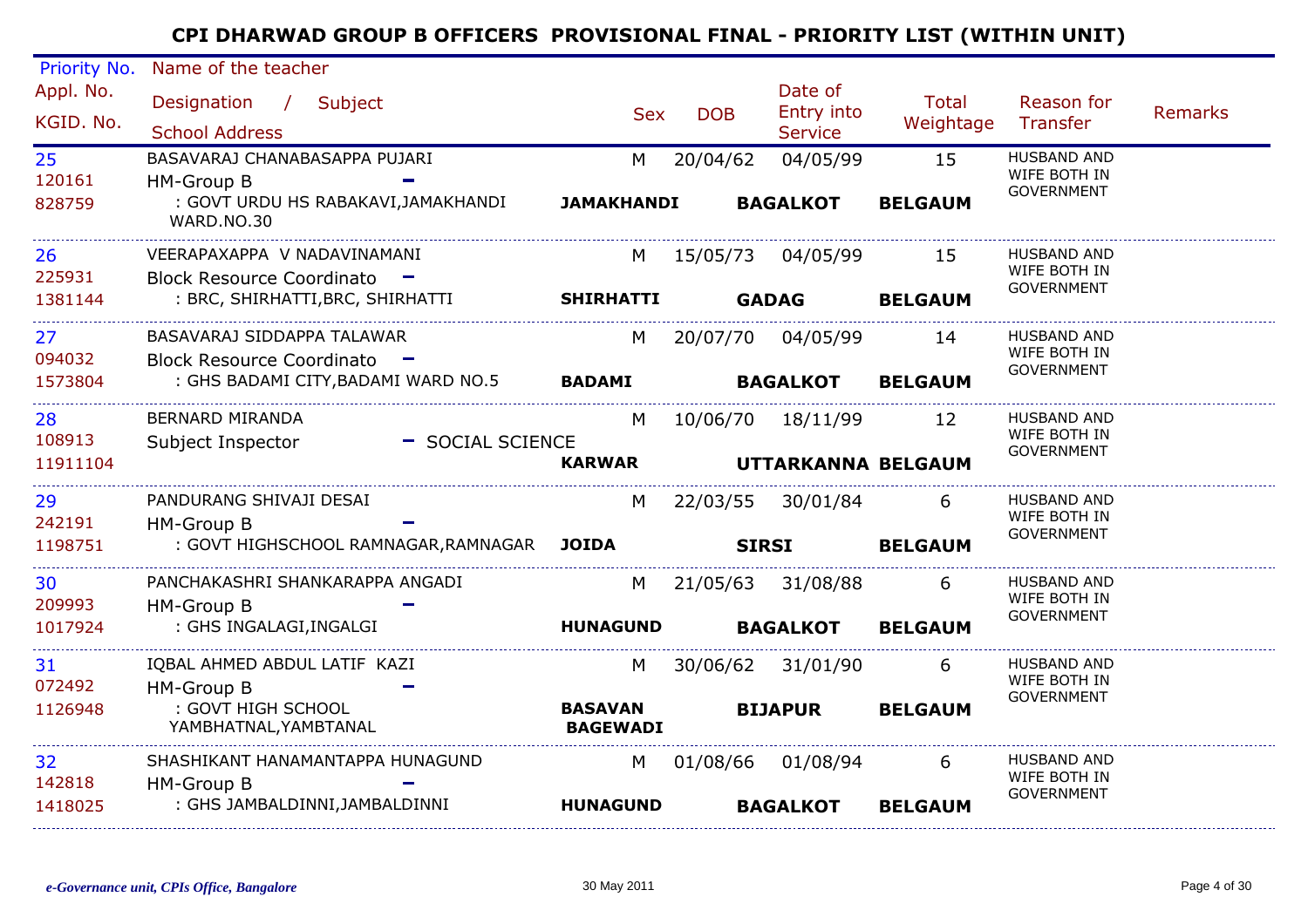| Priority No.           | Name of the teacher                                              |                               |            |              |                                         |                           |                                                         |                |
|------------------------|------------------------------------------------------------------|-------------------------------|------------|--------------|-----------------------------------------|---------------------------|---------------------------------------------------------|----------------|
| Appl. No.<br>KGID, No. | Designation<br>Subject<br>$\mathcal{L}$<br><b>School Address</b> | <b>Sex</b>                    | <b>DOB</b> |              | Date of<br>Entry into<br><b>Service</b> | <b>Total</b><br>Weightage | Reason for<br>Transfer                                  | <b>Remarks</b> |
| 33<br>131087           | <b>BASAVARAJ M HATTI</b><br><b>HM-Group B</b>                    | M                             | 01/06/65   |              | 25/08/94                                | 6                         | <b>HUSBAND AND</b><br>WIFE BOTH IN<br><b>GOVERNMENT</b> |                |
| 1313004                | : GHS UTTUR, UTTUR                                               | <b>MUDHOL</b>                 |            |              | <b>BAGALKOT</b>                         | <b>BELGAUM</b>            |                                                         |                |
| 34<br>032222           | P N NAIK<br>HM-Group B                                           | M                             |            |              | 02/06/52 03/11/75                       | 5                         | <b>HUSBAND AND</b><br>WIFE BOTH IN                      |                |
| 448407                 | : G.H.SG. JAVALIGALLI HA, HALIYAL                                | <b>HALIYAL</b>                |            | <b>SIRSI</b> |                                         | <b>BELGAUM</b>            | <b>GOVERNMENT</b>                                       |                |
| 35<br>160658           | PRAKASH VITTAPPA JADHAV<br>HM-Group B                            | M                             |            |              | 30/09/55 10/12/82                       | 5.                        | HUSBAND AND<br>WIFE BOTH IN                             |                |
| 709382                 | : GOVT G HS NARAGUND, NARAGUND                                   | <b>NARAGUND</b>               |            |              | <b>GADAG</b>                            | <b>BELGAUM</b>            | <b>GOVERNMENT</b>                                       |                |
| 36<br>231155           | VIDYA HARI JOSHI<br>HM-Group B                                   | F.                            |            |              | 01/07/65 20/06/89                       | 4.5                       | <b>HUSBAND AND</b><br>WIFE BOTH IN                      |                |
| 1018367                | : GOVT HIGHSCHOOL<br>MASTMARDI, MASTMARDI                        | BELGAUM RURAL. BELGAUM        |            |              |                                         | <b>BELGAUM</b>            | <b>GOVERNMENT</b>                                       |                |
| 37<br>181552           | RAJAMMA G NAYAK<br>HM-Group B                                    | F.                            | 11/03/65   |              | 01/01/90                                | 4.5                       | HUSBAND AND<br>WIFE BOTH IN<br><b>GOVERNMENT</b>        |                |
| 1069990                | : GOVT HIGHSCHOOL<br>KARDIGUDDI, KARDIGUDDI                      | <b>BELGAUM RURAL. BELGAUM</b> |            |              |                                         | <b>BELGAUM</b>            |                                                         |                |
| 38<br>176260           | JAYASHREE M SANKH<br>HM-Group B                                  | F.                            |            |              | 01/05/64 05/01/90                       | <sup>2</sup>              | <b>HUSBAND AND</b><br>WIFE BOTH IN                      |                |
| 1161670                | : GHS ACHANUR, ACHANUR                                           | <b>BAGALKOT</b>               |            |              | <b>BAGALKOT</b>                         | <b>BELGAUM</b>            | <b>GOVERNMENT</b>                                       |                |
| 39<br>130881           | <b>BASAVARAJ KUSUGAL</b><br>HM-Group B                           | M                             | 30/07/64   |              | 03/05/99                                | 24                        | <b>HUSBAND OR</b><br>WIFE IN                            |                |
| 1573503                | : SKNK GOVT HS HARLAPUR, HARLAPUR                                | <b>GADAG RURAL</b>            |            |              | <b>GADAG</b>                            | <b>BELGAUM</b>            | <b>GOVERNMENT</b>                                       |                |
| 40                     | KEMPANNA NANDER SATTEPPA                                         | M                             | 01/03/63   |              | 05/05/99                                | 24                        | <b>HUSBAND OR</b><br>WIFE IN                            |                |
| 227578<br>1187295      | HM-Group B<br>: GOVT HIGHSCHOOL<br>HANABARATTI, HANABARATTI      | <b>BAILHONGAL</b>             |            |              | <b>BELGAUM</b>                          | <b>BELGAUM</b>            | <b>GOVERNMENT</b>                                       |                |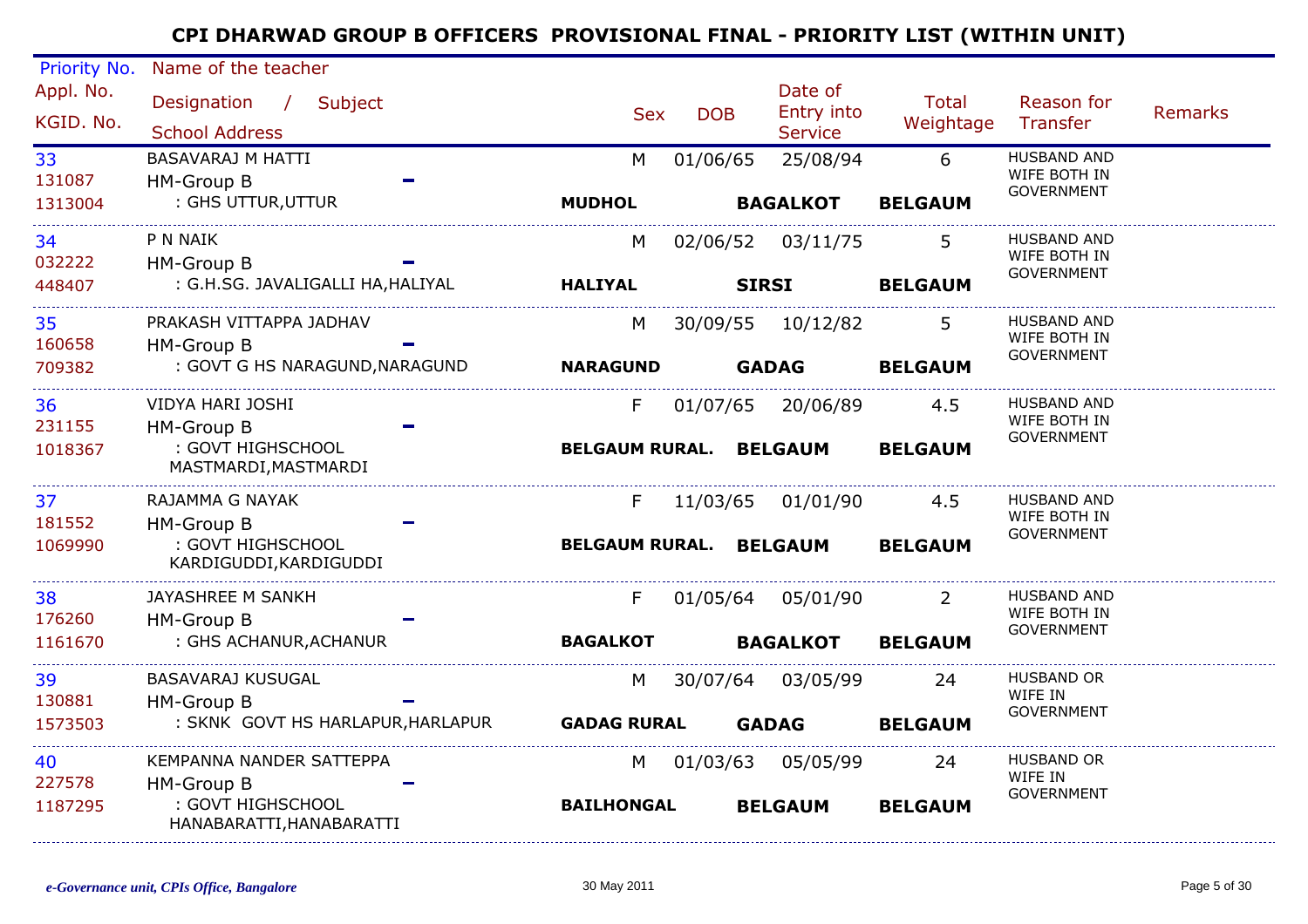| Priority No.           | Name of the teacher                                                                       |                |                     |                                         |                           |                                                   |                |
|------------------------|-------------------------------------------------------------------------------------------|----------------|---------------------|-----------------------------------------|---------------------------|---------------------------------------------------|----------------|
| Appl. No.<br>KGID. No. | Designation / Subject<br><b>School Address</b>                                            | Sex            | <b>DOB</b>          | Date of<br>Entry into<br><b>Service</b> | <b>Total</b><br>Weightage | Reason for<br>Transfer                            | <b>Remarks</b> |
| 41<br>235196           | SHIVANAND BHIMAPPA HELAVAR<br>HM-Group B                                                  | M              | 18/06/59            | 06/05/99                                | 24                        | <b>HUSBAND OR</b><br>WIFE IN<br><b>GOVERNMENT</b> |                |
| 1187370                | : GHS HERAKAL, HERAKAL                                                                    | <b>BILAGI</b>  |                     | <b>BAGALKOT</b>                         | <b>BELGAUM</b>            |                                                   |                |
| 42<br>059773           | MAITRADEVI PARAPPA RADDER<br>HM-Group B                                                   | F              |                     | 01/06/65 05/05/99                       | 22                        | <b>HUSBAND OR</b><br>WIFE IN                      |                |
| 584933                 | : GOVT HIGHSCHOOL MUDAKAVI, MUDAKAVI RAMDURG                                              |                | <b>BELGAUM</b>      |                                         | <b>BELGAUM</b>            | <b>GOVERNMENT</b>                                 |                |
| 43<br>178152           | KANAKAPPA SHARA NABASAPPA TEGGI<br>HM-Group B                                             | M l            |                     | 15/01/63 20/11/99                       | 22                        | <b>HUSBAND OR</b><br>WIFE IN                      |                |
| 747469                 | : GHS MIRJI,MIRJI                                                                         | <b>MUDHOL</b>  |                     | <b>BAGALKOT</b>                         | <b>BELGAUM</b>            | <b>GOVERNMENT</b>                                 |                |
| 44<br>090958           | SUJATA S BALEKUNDRI<br><b>HM-Group B</b>                                                  | F              |                     |                                         | 21                        | <b>HUSBAND OR</b><br>WIFE IN                      |                |
| 1573757                | : GOVT HS KALLEHOL KALLEHOL, KALLEHOL BELGAUM RURAL. BELGAUM BELGAUM                      |                |                     |                                         |                           | <b>GOVERNMENT</b>                                 |                |
| 45                     | BASAPPA SHANKAREPPA SAVALAGI                                                              |                | M 20/06/74 03/05/99 |                                         | 20                        | <b>HUSBAND OR</b><br>WIFE IN                      |                |
| 061476<br>1573627      | <b>HM-Group B</b><br>: GOVT HS HIREPADASALAGI, HIREPADASALAGI JAMAKHANDI BAGALKOT BELGAUM |                |                     |                                         |                           | <b>GOVERNMENT</b>                                 |                |
| 46<br>086688           | DAYANAND MARIYAPPA YAVAGAL<br>HM-Group B                                                  |                | M 01/06/69 17/11/99 |                                         | <b>20</b>                 | <b>HUSBAND OR</b><br>WIFE IN                      |                |
| 1573529                | : GHS HULAGERI, KAGALGOMB                                                                 | <b>BADAMI</b>  |                     | <b>BAGALKOT</b>                         | <b>BELGAUM</b>            | <b>GOVERNMENT</b>                                 |                |
| 47                     | ANITA BASANAGOUDA PATIL                                                                   | F.             |                     | 01/07/71 17/11/99                       | <b>20</b>                 | <b>HUSBAND OR</b><br>WIFE IN                      |                |
| 085340<br>1573520      | HM-Group B<br>: GHS SATTI,SATTI                                                           | <b>ATHANI</b>  |                     | <b>CHIKKODI</b>                         | <b>BELGAUM</b>            | <b>GOVERNMENT</b>                                 |                |
| 48                     | MAHADEVI ADIVEPPA MADALAGERI                                                              | F              |                     | 31/05/67 29/04/99                       | 18                        | <b>HUSBAND OR</b><br>WIFE IN                      |                |
| 69222<br>1187442       | HM-Group B<br>: GHS NARENDRA,NARENDRA                                                     | <b>DHARWAD</b> |                     | <b>DHARWAD</b>                          | <b>BELGAUM</b>            | <b>GOVERNMENT</b>                                 |                |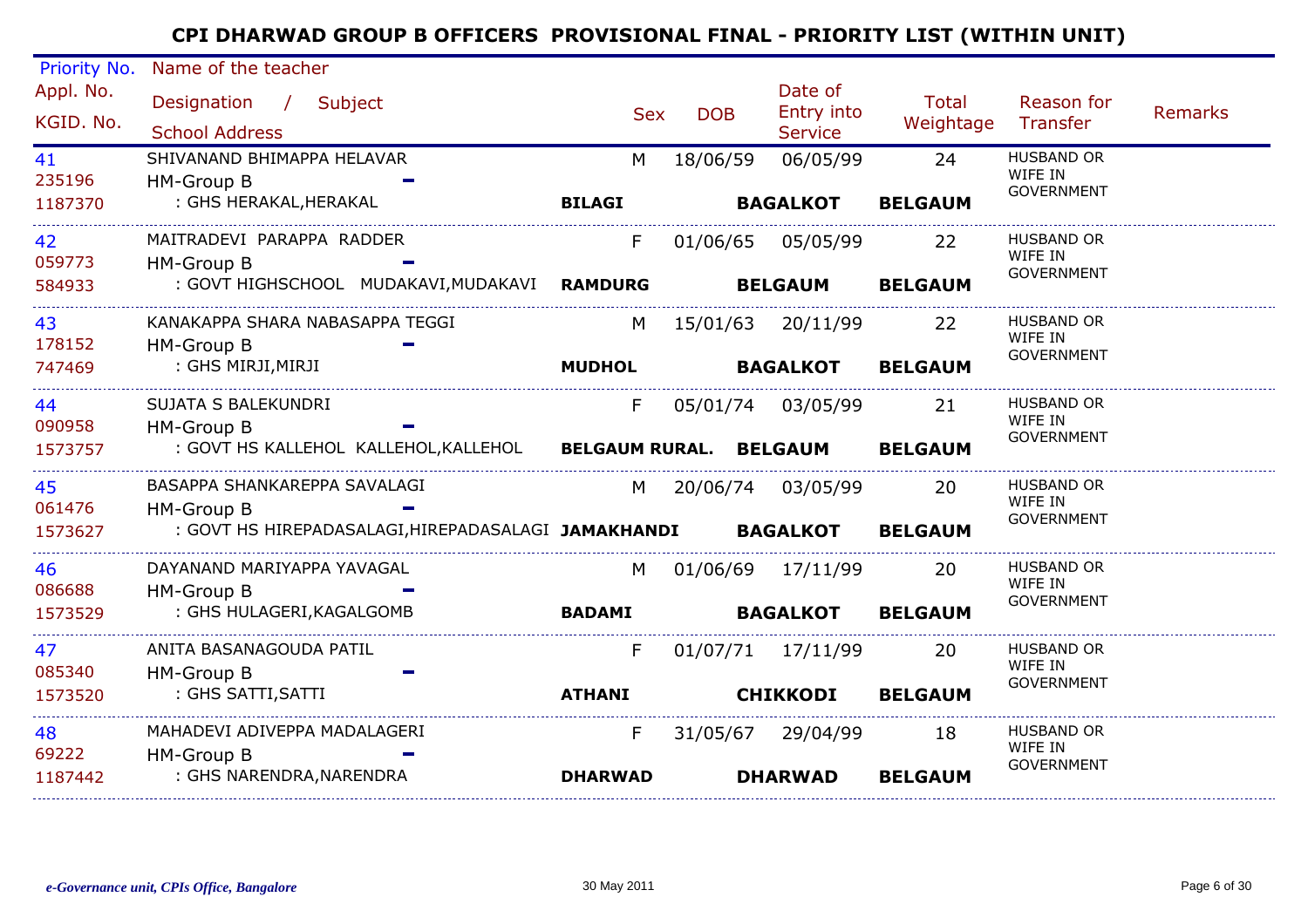| Priority No.           | Name of the teacher                                                        |                             |            |                                         |                    |                                                   |                |
|------------------------|----------------------------------------------------------------------------|-----------------------------|------------|-----------------------------------------|--------------------|---------------------------------------------------|----------------|
| Appl. No.<br>KGID. No. | Designation / Subject<br><b>School Address</b>                             | <b>Sex</b>                  | <b>DOB</b> | Date of<br>Entry into<br><b>Service</b> | Total<br>Weightage | Reason for<br>Transfer                            | <b>Remarks</b> |
| 49<br>025128           | SHARADA ANNAPPA NAIK<br>HM-Group B<br>: GHS BELKE, BELKE                   | F<br><b>BHATKAL</b>         | 04/05/66   | 30/04/99                                | 16                 | <b>HUSBAND OR</b><br>WIFE IN<br><b>GOVERNMENT</b> |                |
| 1330775                |                                                                            |                             |            | UTTARKANNA BELGAUM                      |                    |                                                   |                |
| 50<br>227169           | SHRISHAILAPPA PARASAPPA CHALAWADI<br>HM-Group B                            | M                           |            | 08/09/55 25/09/86                       | 14                 | <b>HUSBAND OR</b><br>WIFE IN                      |                |
| 1149171                | : GHS KOLUR P.K, KOLUR                                                     | <b>BILAGI</b>               |            | <b>BAGALKOT</b>                         | <b>BELGAUM</b>     | <b>GOVERNMENT</b>                                 |                |
| 51<br>111581           | SHRI VENKATRAY NAYAK<br>Block Resource Coordinato -                        | M                           |            | 02/06/71 04/05/99                       | - 14               | HUSBAND OR<br>WIFE IN                             |                |
| 1432927                | : BRC, ANKOLA, BRC, ANKOLA                                                 | <b>ANKOLA</b>               |            | UTTARKANNA BELGAUM                      |                    | <b>GOVERNMENT</b>                                 |                |
| 52<br>085462           | MANGALALAXMI M PATIL<br><b>HM-Group B</b>                                  | F                           |            | 27/08/68 30/04/99                       | 12.5               | <b>HUSBAND OR</b><br>WIFE IN                      |                |
| 1331410                | : GHS KENI,KENI                                                            | <b>ANKOLA</b>               |            | UTTARKANNA BELGAUM                      |                    | <b>GOVERNMENT</b>                                 |                |
| 53<br>019430           | MUTTAPPA SHETTAPPA PUJAR<br>HM-Group B                                     | M                           |            | 01/08/59 25/01/84                       | 12                 | <b>HUSBAND OR</b><br>WIFE IN                      |                |
| 1042992                | : GOVT HS JANTLI SHIRUR, JANTLI                                            | <b>MUNDARAGI</b>            |            | <b>GADAG</b>                            | <b>BELGAUM</b>     | <b>GOVERNMENT</b>                                 |                |
| 54<br>241292           | VIJAYA BENAKATTI LAXMAN<br>HM-Group B                                      | F.                          |            | 23/07/70 04/05/99                       | 12                 | <b>HUSBAND OR</b><br>WIFE IN                      |                |
| 1471927                | : GOVT HIGH SCHOOL VANTMURI COLONY<br>W.NO.53.BGM.CITY., W.NO.53.BGM.CITY. | <b>BELGAUM CITY BELGAUM</b> |            |                                         | <b>BELGAUM</b>     | <b>GOVERNMENT</b>                                 |                |
| 55<br>147578           | RAMAKRISHNA REVAPPA SADALAGI<br>Block Resource Coordinato -                | M                           |            | 10/05/70 29/04/99                       | 11                 | <b>HUSBAND OR</b><br>WIFE IN                      |                |
| 381296                 | : BRC, MUDHOL, BRC, MUDHOL                                                 | <b>MUDHOL</b>               |            | <b>BAGALKOT</b>                         | <b>BELGAUM</b>     | <b>GOVERNMENT</b>                                 |                |
| 56<br>122824           | BASANAGOUDA VENKANAGOUDA PATIL<br>HM-Group B                               | M l                         |            | 28/10/71 19/11/99                       | -11                | <b>HUSBAND OR</b><br>WIFE IN                      |                |
| 1395002                | : GIRLS GHS BILAGI, BILAGI WARD NO.2                                       | <b>BILAGI</b>               |            | <b>BAGALKOT</b>                         | <b>BELGAUM</b>     | <b>GOVERNMENT</b>                                 |                |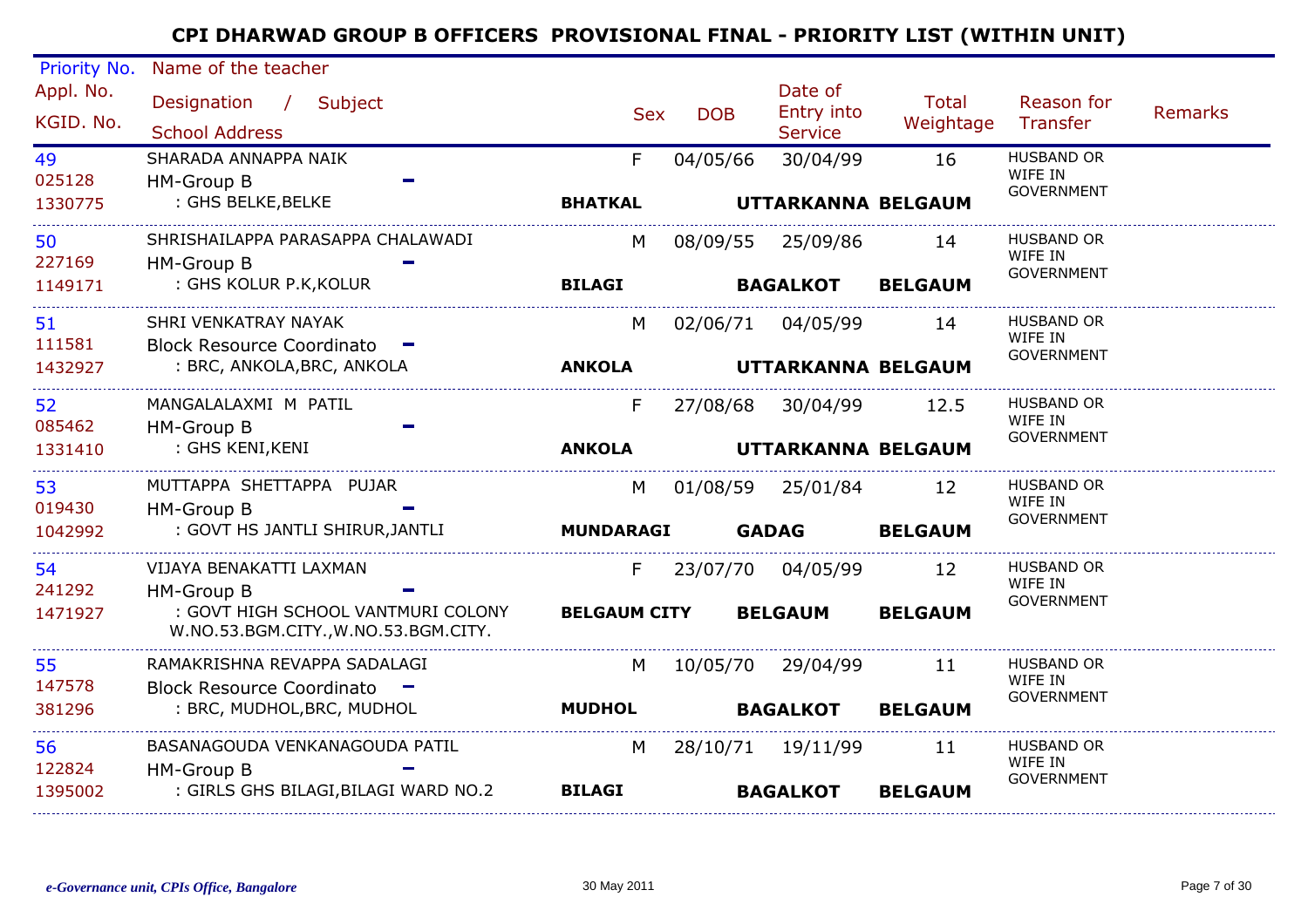| Priority No.           | Name of the teacher                                         |                   |            |                                         |                           |                              |         |
|------------------------|-------------------------------------------------------------|-------------------|------------|-----------------------------------------|---------------------------|------------------------------|---------|
| Appl. No.<br>KGID. No. | Designation / Subject<br><b>School Address</b>              | <b>Sex</b>        | <b>DOB</b> | Date of<br>Entry into<br><b>Service</b> | <b>Total</b><br>Weightage | Reason for<br>Transfer       | Remarks |
| 57                     | RAVINDRA LAXMAN MALAGAVI                                    | M                 | 23/06/52   | 23/08/82                                | 6                         | <b>HUSBAND OR</b>            |         |
| 246833                 | HM-Group B                                                  |                   |            |                                         |                           | WIFE IN                      |         |
| 660242                 | : GOVT HS KANAKIKOPPA,KANAKIKOPPA                           | <b>NARAGUND</b>   |            | <b>GADAG</b>                            | <b>BELGAUM</b>            | <b>GOVERNMENT</b>            |         |
| 58                     | PARUTAPPA SANGAPPA YARAGAL                                  | M                 |            | 01/06/58 25/01/84                       | 6                         | <b>HUSBAND OR</b>            |         |
| 225284                 | HM-Group B                                                  |                   |            |                                         |                           | WIFE IN<br><b>GOVERNMENT</b> |         |
| 1021115                | : GUHS KALADAGI,KALADGI                                     | <b>BAGALKOT</b>   |            | <b>BAGALKOT</b>                         | <b>BELGAUM</b>            |                              |         |
| 59                     | PRABHAVATI B NAYAK                                          | F                 |            | 06/12/59 27/01/84                       | 6                         | <b>HUSBAND OR</b>            |         |
| 087448                 | HM-Group B                                                  |                   |            |                                         |                           | WIFE IN<br><b>GOVERNMENT</b> |         |
| 1197735                | : GHS KALLESHWAR,KALLESHWAR                                 | <b>ANKOLA</b>     |            | UTTARKANNA BELGAUM                      |                           |                              |         |
| 60                     | MALLAPPA RAMAPPA BIRADAR                                    | M                 |            | 01/03/58 23/02/84                       | 6                         | <b>HUSBAND OR</b>            |         |
| 086020                 | HM-Group B                                                  |                   |            |                                         |                           | WIFE IN<br><b>GOVERNMENT</b> |         |
| 1223216                | : GOVT HS TAMADADDI, TAMADADDI                              | <b>JAMAKHANDI</b> |            | <b>BAGALKOT</b>                         | <b>BELGAUM</b>            |                              |         |
| 61                     | SHANTA SHIVAPPA TAKKALKI                                    |                   |            | F 20/07/60 30/07/84                     | 6                         | <b>HUSBAND OR</b>            |         |
| 229887                 | HM-Group B                                                  |                   |            |                                         |                           | WIFE IN<br><b>GOVERNMENT</b> |         |
| 1156879                | : GOVT HIGHSCHOOL BELAVADI, BELAVADI BAILHONGAL BELGAUM     |                   |            |                                         | <b>BELGAUM</b>            |                              |         |
| 62                     | KANCHANA SETARAM BHATKOORSE                                 |                   |            | F 12/05/60 31/07/84                     | 6                         | <b>HUSBAND OR</b>            |         |
| 228172                 | HM-Group B                                                  |                   |            |                                         |                           | WIFE IN<br><b>GOVERNMENT</b> |         |
| 1197575                | : GHS HULAKOPPA, HULAKOPPA                                  | <b>KALGHATAGI</b> |            | <b>DHARWAD</b>                          | <b>BELGAUM</b>            |                              |         |
| 63                     | VANITA V JOSHI                                              | F.                |            | 01/12/58 09/08/84                       | 6                         | <b>HUSBAND OR</b>            |         |
| 99343                  | HM-Group B                                                  |                   |            |                                         |                           | WIFE IN<br><b>GOVERNMENT</b> |         |
| 1042826                |                                                             | <b>KUNDAGOL</b>   |            | <b>DHARWAD</b>                          | <b>BELGAUM</b>            |                              |         |
| 64                     | RAMANAGOUDA SHANAKARAGOUDA BALANAGOUDAR M 20/04/55 16/08/84 |                   |            |                                         | 6                         | <b>HUSBAND OR</b>            |         |
| 121368                 | HM-Group B                                                  |                   |            |                                         |                           | WIFE IN<br><b>GOVERNMENT</b> |         |
| 1101089                | : GOVT HS KITTALI, KITTALI                                  | <b>BADAMI</b>     |            | <b>BAGALKOT</b>                         | <b>BELGAUM</b>            |                              |         |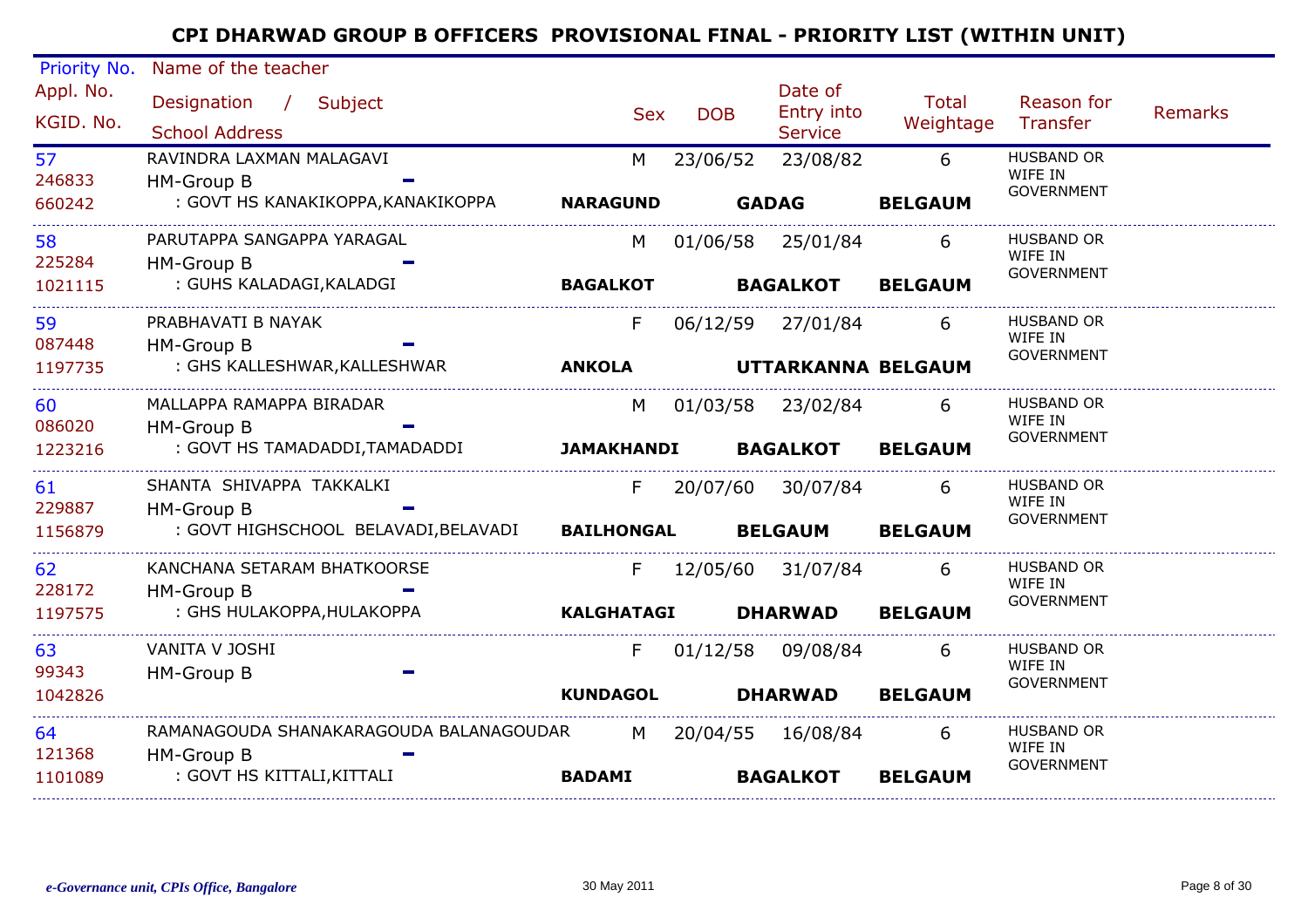| Appl. No.<br>Date of<br>Designation / Subject<br>Total<br>Reason for<br>Entry into<br><b>DOB</b><br><b>Sex</b><br>KGID. No.<br>Weightage<br>Transfer<br><b>School Address</b><br><b>Service</b><br>K H HUDDAR<br><b>HUSBAND OR</b><br>65<br>28/08/84<br>6<br>15/06/62<br>M<br>WIFE IN<br>246136<br>HM-Group B<br><b>GOVERNMENT</b><br>: G.H.S SAVADI, SAVADI<br><b>ATHANI</b><br><b>CHIKKODI</b><br><b>BELGAUM</b><br>1020807<br><b>HUSBAND OR</b><br>66<br>CHIDAMBAR D JOSHI<br>18/07/60  13/11/84<br>6<br>M<br>WIFE IN<br>210679<br>HM-Group B<br><b>GOVERNMENT</b><br>: GOVT HS RADDER NAGANUR, RADDER<br><b>NARAGUND</b><br><b>GADAG</b><br>1142678<br><b>BELGAUM</b><br><b>NAGANUR</b><br>HULIYAPPA V GOUDA<br>HUSBAND OR<br>67<br>01/06/61 23/12/89<br>6<br>M<br>WIFE IN<br>037622<br>HM-Group B<br><b>GOVERNMENT</b><br>: G H S BISGOD,ANAGOD<br><b>YELLAPUR</b><br><b>SIRSI</b><br>1146627<br><b>BELGAUM</b><br>RAMACHANDRA CHIDAMBAR BHAT<br>HUSBAND OR<br>68<br>M<br>28/03/55 31/03/90<br>6<br>WIFE IN<br>231048<br>HM-Group B<br><b>GOVERNMENT</b><br>: GOVT HIGHSCHOOL BANDAL, SAMPAKHANDA SIRSI<br><b>SIRSI</b><br>1196953<br><b>BELGAUM</b><br>NAGAPPA BENAGERI<br>HUSBAND OR<br>69<br>01/05/61 27/07/94<br>M<br>6<br>WIFE IN<br>229995<br><b>HM-Group B</b><br><b>GOVERNMENT</b><br>: GOVT HIGHSCHOOL BHASHI, BHASI SIRSI<br>1371587<br><b>SIRSI</b><br><b>BELGAUM</b><br>CHANDRAKANT SAMBHAJI KAMBALE<br>HUSBAND OR<br>70<br>M<br>01/01/69 27/07/94<br>4<br>WIFE IN<br>227079<br>HM-Group B<br><b>GOVERNMENT</b><br>: GOVT HIGH SCHOOL ANKALAGI,ANKALAGI BIJAPUR RURAL BIJAPUR<br>1335802<br><b>BELGAUM</b><br><b>OTHER CASES</b><br>71<br>MUMTAZ NABILAL PINJAR<br>01/06/60 30/04/99<br>F.<br>24<br><b>WOMEN</b><br>062852<br><b>HM-Group B</b><br>: GOVT UHS, KAROSHI<br><b>CHIKODI</b><br>1573571<br><b>CHIKKODI</b><br><b>BELGAUM</b><br><b>OTHER CASES</b><br>72<br>PRABHAVATI B PATIL<br>04/04/70 30/04/99<br>F.<br>22<br><b>WOMEN</b> | Priority No. | Name of the teacher |  |  |  |                |
|--------------------------------------------------------------------------------------------------------------------------------------------------------------------------------------------------------------------------------------------------------------------------------------------------------------------------------------------------------------------------------------------------------------------------------------------------------------------------------------------------------------------------------------------------------------------------------------------------------------------------------------------------------------------------------------------------------------------------------------------------------------------------------------------------------------------------------------------------------------------------------------------------------------------------------------------------------------------------------------------------------------------------------------------------------------------------------------------------------------------------------------------------------------------------------------------------------------------------------------------------------------------------------------------------------------------------------------------------------------------------------------------------------------------------------------------------------------------------------------------------------------------------------------------------------------------------------------------------------------------------------------------------------------------------------------------------------------------------------------------------------------------------------------------------------------------------------------------------------------------------------------------------------------------------------------------------------------|--------------|---------------------|--|--|--|----------------|
|                                                                                                                                                                                                                                                                                                                                                                                                                                                                                                                                                                                                                                                                                                                                                                                                                                                                                                                                                                                                                                                                                                                                                                                                                                                                                                                                                                                                                                                                                                                                                                                                                                                                                                                                                                                                                                                                                                                                                              |              |                     |  |  |  | <b>Remarks</b> |
|                                                                                                                                                                                                                                                                                                                                                                                                                                                                                                                                                                                                                                                                                                                                                                                                                                                                                                                                                                                                                                                                                                                                                                                                                                                                                                                                                                                                                                                                                                                                                                                                                                                                                                                                                                                                                                                                                                                                                              |              |                     |  |  |  |                |
|                                                                                                                                                                                                                                                                                                                                                                                                                                                                                                                                                                                                                                                                                                                                                                                                                                                                                                                                                                                                                                                                                                                                                                                                                                                                                                                                                                                                                                                                                                                                                                                                                                                                                                                                                                                                                                                                                                                                                              |              |                     |  |  |  |                |
|                                                                                                                                                                                                                                                                                                                                                                                                                                                                                                                                                                                                                                                                                                                                                                                                                                                                                                                                                                                                                                                                                                                                                                                                                                                                                                                                                                                                                                                                                                                                                                                                                                                                                                                                                                                                                                                                                                                                                              |              |                     |  |  |  |                |
|                                                                                                                                                                                                                                                                                                                                                                                                                                                                                                                                                                                                                                                                                                                                                                                                                                                                                                                                                                                                                                                                                                                                                                                                                                                                                                                                                                                                                                                                                                                                                                                                                                                                                                                                                                                                                                                                                                                                                              |              |                     |  |  |  |                |
|                                                                                                                                                                                                                                                                                                                                                                                                                                                                                                                                                                                                                                                                                                                                                                                                                                                                                                                                                                                                                                                                                                                                                                                                                                                                                                                                                                                                                                                                                                                                                                                                                                                                                                                                                                                                                                                                                                                                                              |              |                     |  |  |  |                |
|                                                                                                                                                                                                                                                                                                                                                                                                                                                                                                                                                                                                                                                                                                                                                                                                                                                                                                                                                                                                                                                                                                                                                                                                                                                                                                                                                                                                                                                                                                                                                                                                                                                                                                                                                                                                                                                                                                                                                              |              |                     |  |  |  |                |
|                                                                                                                                                                                                                                                                                                                                                                                                                                                                                                                                                                                                                                                                                                                                                                                                                                                                                                                                                                                                                                                                                                                                                                                                                                                                                                                                                                                                                                                                                                                                                                                                                                                                                                                                                                                                                                                                                                                                                              |              |                     |  |  |  |                |
|                                                                                                                                                                                                                                                                                                                                                                                                                                                                                                                                                                                                                                                                                                                                                                                                                                                                                                                                                                                                                                                                                                                                                                                                                                                                                                                                                                                                                                                                                                                                                                                                                                                                                                                                                                                                                                                                                                                                                              |              |                     |  |  |  |                |
|                                                                                                                                                                                                                                                                                                                                                                                                                                                                                                                                                                                                                                                                                                                                                                                                                                                                                                                                                                                                                                                                                                                                                                                                                                                                                                                                                                                                                                                                                                                                                                                                                                                                                                                                                                                                                                                                                                                                                              |              |                     |  |  |  |                |
|                                                                                                                                                                                                                                                                                                                                                                                                                                                                                                                                                                                                                                                                                                                                                                                                                                                                                                                                                                                                                                                                                                                                                                                                                                                                                                                                                                                                                                                                                                                                                                                                                                                                                                                                                                                                                                                                                                                                                              |              |                     |  |  |  |                |
|                                                                                                                                                                                                                                                                                                                                                                                                                                                                                                                                                                                                                                                                                                                                                                                                                                                                                                                                                                                                                                                                                                                                                                                                                                                                                                                                                                                                                                                                                                                                                                                                                                                                                                                                                                                                                                                                                                                                                              |              |                     |  |  |  |                |
|                                                                                                                                                                                                                                                                                                                                                                                                                                                                                                                                                                                                                                                                                                                                                                                                                                                                                                                                                                                                                                                                                                                                                                                                                                                                                                                                                                                                                                                                                                                                                                                                                                                                                                                                                                                                                                                                                                                                                              |              |                     |  |  |  |                |
|                                                                                                                                                                                                                                                                                                                                                                                                                                                                                                                                                                                                                                                                                                                                                                                                                                                                                                                                                                                                                                                                                                                                                                                                                                                                                                                                                                                                                                                                                                                                                                                                                                                                                                                                                                                                                                                                                                                                                              |              |                     |  |  |  |                |
|                                                                                                                                                                                                                                                                                                                                                                                                                                                                                                                                                                                                                                                                                                                                                                                                                                                                                                                                                                                                                                                                                                                                                                                                                                                                                                                                                                                                                                                                                                                                                                                                                                                                                                                                                                                                                                                                                                                                                              |              |                     |  |  |  |                |
|                                                                                                                                                                                                                                                                                                                                                                                                                                                                                                                                                                                                                                                                                                                                                                                                                                                                                                                                                                                                                                                                                                                                                                                                                                                                                                                                                                                                                                                                                                                                                                                                                                                                                                                                                                                                                                                                                                                                                              | 241104       | Lecturer            |  |  |  |                |
| 1147236<br><b>BELGAUM RURAL. BELGAUM</b><br><b>BELGAUM</b>                                                                                                                                                                                                                                                                                                                                                                                                                                                                                                                                                                                                                                                                                                                                                                                                                                                                                                                                                                                                                                                                                                                                                                                                                                                                                                                                                                                                                                                                                                                                                                                                                                                                                                                                                                                                                                                                                                   |              |                     |  |  |  |                |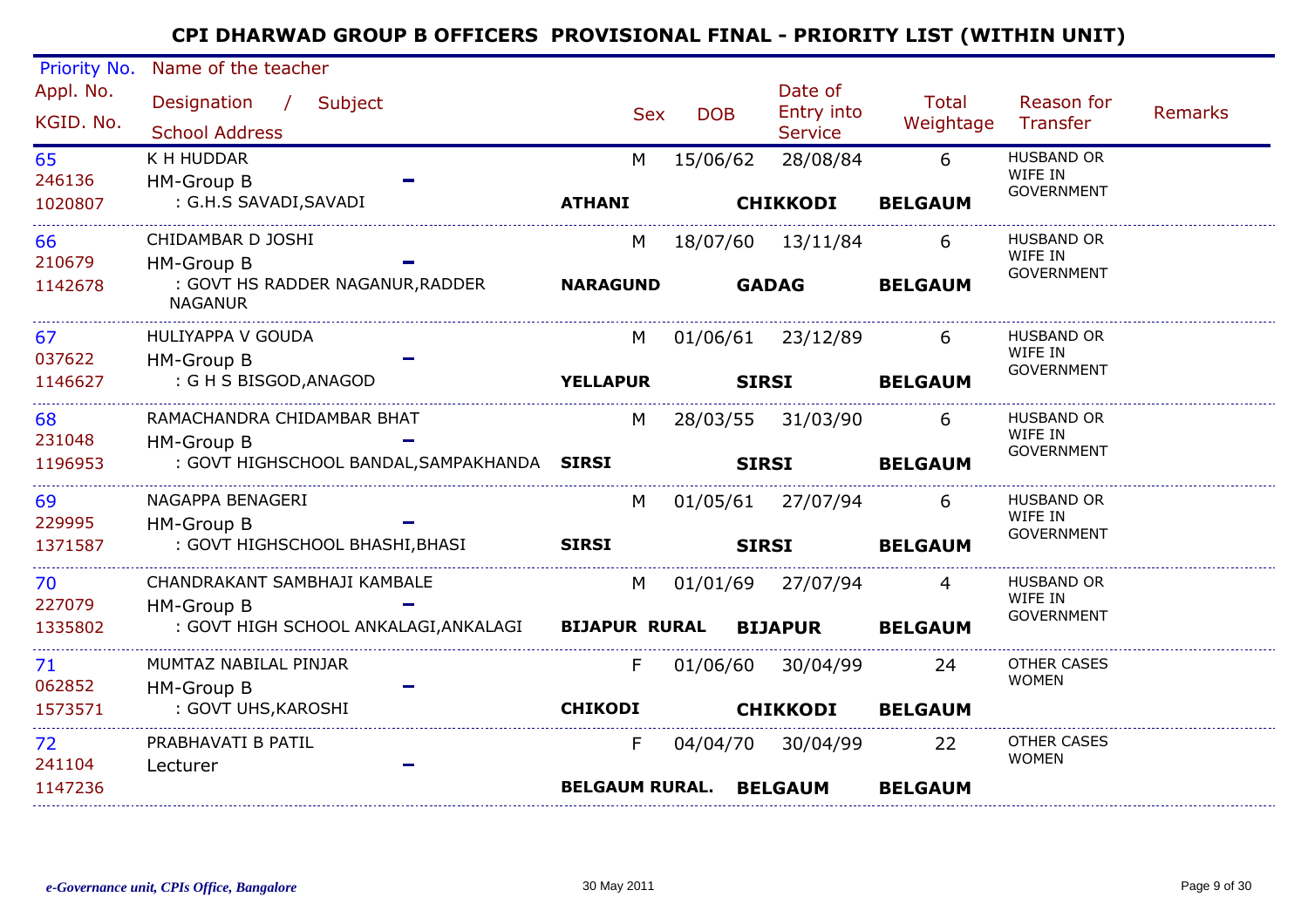| Priority No. | Name of the teacher                                           |                 |            |                    |                |                                    |                |
|--------------|---------------------------------------------------------------|-----------------|------------|--------------------|----------------|------------------------------------|----------------|
| Appl. No.    | Designation / Subject                                         |                 |            | Date of            | <b>Total</b>   | Reason for                         |                |
| KGID. No.    |                                                               | <b>Sex</b>      | <b>DOB</b> | Entry into         | Weightage      | Transfer                           | <b>Remarks</b> |
|              | <b>School Address</b>                                         |                 |            | <b>Service</b>     |                | <b>OTHER CASES</b>                 |                |
| 73<br>097350 | VIJAYALAXMI SIDDAYYA WADEYAR                                  | F.              | 19/04/74   | 30/04/99           | 19             | <b>WOMEN</b>                       |                |
| 1573708      | Block Resource Coordinato -<br>: BRC, HUNAGUND, BRC, HUNAGUND | <b>HUNAGUND</b> |            | <b>BAGALKOT</b>    | <b>BELGAUM</b> |                                    |                |
|              |                                                               |                 |            |                    |                |                                    |                |
| 74           | SAJJAN GAYITRIDEVI ADIVEPPA                                   | F.              | 03/07/69   | 30/04/99           | 18             | <b>OTHER CASES</b><br><b>WOMEN</b> |                |
| 245304       | Block Resource Coordinato -                                   |                 |            |                    |                |                                    |                |
| 1573622      | : BRC, NARAGUND, BRC, NARAGUND                                | <b>NARAGUND</b> |            | <b>GADAG</b>       | <b>BELGAUM</b> |                                    |                |
| 75           | <b>SUMA G</b>                                                 | F.              |            | 20/01/69 05/05/99  | 16             | OTHER CASES                        |                |
| 133386       | Block Resource Coordinato -                                   |                 |            |                    |                | <b>WOMEN</b>                       |                |
| 1194953      | : BRC, BYADAGI, BRC, BYADAGI                                  | <b>BYADAGI</b>  |            | <b>HAVERI</b>      | <b>BELGAUM</b> |                                    |                |
| 76           | SHANKARAMMA B DHAWALAGI                                       | F.              |            | 10/06/74 06/05/99  | 14             | OTHER CASES                        |                |
| 246072       | Lecturer                                                      |                 |            |                    |                | <b>WOMEN</b>                       |                |
| 1190919      |                                                               | <b>DHARWAD</b>  |            | <b>DHARWAD</b>     | <b>BELGAUM</b> |                                    |                |
| 77           | SHOBHA S NAYAK                                                | F.              |            | 20/05/60 19/11/99  | 13.5           | OTHER CASES                        |                |
| 075894       | HM-Group B                                                    |                 |            |                    |                | <b>WOMEN</b>                       |                |
| 1327371      | : GHS SHIRWAD, SHIRWAD                                        | <b>KARWAR</b>   |            | UTTARKANNA BELGAUM |                |                                    |                |
| 78           | K B H KAMALA                                                  | F.              |            | 25/05/63 22/01/87  | 12             | <b>OTHER CASES</b>                 |                |
| 092403       | HM-Group B                                                    |                 |            |                    |                | <b>WOMEN</b>                       |                |
| 1092833      | : GOVT HIGH SCHOOL                                            | <b>HAVERI</b>   |            | <b>HAVERI</b>      | <b>BELGAUM</b> |                                    |                |
|              | KATENHALLI, KATENAHALLI                                       |                 |            |                    |                |                                    |                |
| 79           | VIJAYALAXMI N KUNTI                                           | F.              |            | 06/02/71 01/06/98  | 12             | <b>OTHER CASES</b>                 |                |
| 063976       | Lecturer                                                      |                 |            |                    |                | <b>WOMEN</b>                       |                |
| 1211234      |                                                               | <b>HUNAGUND</b> |            | <b>BAGALKOT</b>    | <b>BELGAUM</b> |                                    |                |
| 80           | LEENA G NAYAK                                                 | F.              |            | 01/07/74 29/04/99  | 11             | OTHER CASES                        |                |
| 245006       | Block Resource Coordinato -                                   |                 |            |                    |                | <b>WOMEN</b>                       |                |
| 1573554      | : BRC, SIDDAPUR, BRC, SIDDAPUR                                | <b>SIDDAPUR</b> |            | <b>SIRSI</b>       | <b>BELGAUM</b> |                                    |                |
| 81           | SUNITA D PATIL                                                | F.              |            | 03/07/60 01/01/85  | 6              | OTHER CASES                        |                |
| 228076       | HM-Group B                                                    |                 |            |                    |                | <b>WOMEN</b>                       |                |
| 1111172      | : GOVT HIGHSCHOOL HOOLIKATTI, HOOLIKATTI BAILHONGAL           |                 |            | <b>BELGAUM</b>     | <b>BELGAUM</b> |                                    |                |
|              |                                                               |                 |            |                    |                |                                    |                |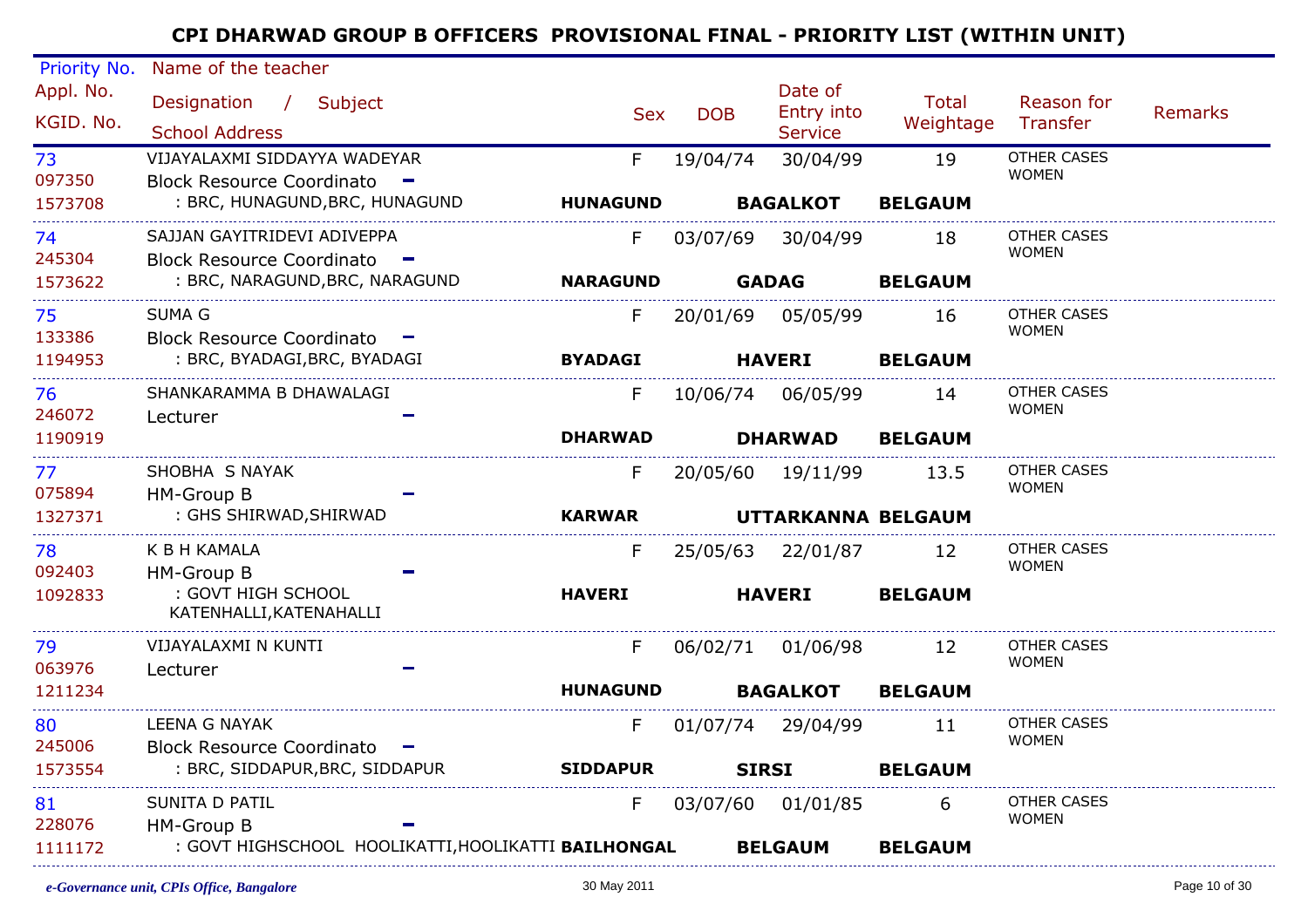| Priority No. | Name of the teacher                                       |                   |                          |                              |                |                      |         |
|--------------|-----------------------------------------------------------|-------------------|--------------------------|------------------------------|----------------|----------------------|---------|
| Appl. No.    | Designation / Subject                                     |                   |                          | Date of                      | Total          | Reason for           |         |
| KGID. No.    | <b>School Address</b>                                     |                   | <b>DOB</b><br><b>Sex</b> | Entry into<br><b>Service</b> | Weightage      | Transfer             | Remarks |
| 82           | PUSHPA AJIT BHARMUCHE                                     | F                 | 01/06/55                 | 25/08/89                     | 6              | <b>OTHER CASES</b>   |         |
| 230381       | <b>HM-Group B</b>                                         |                   |                          |                              |                | <b>WOMEN</b>         |         |
| 1272308      | : GOVT HIGHSCHOOL HOLIHOSUR, HOLIHOSUR BAILHONGAL         |                   |                          | <b>BELGAUM</b>               | <b>BELGAUM</b> |                      |         |
| 83           | KAMALA P KALADAGI                                         | F                 | 07/01/60                 | 20/11/90                     | 6              | <b>OTHER CASES</b>   |         |
| 237756       | HM-Group B                                                |                   |                          |                              |                | <b>WOMEN</b>         |         |
| 1156130      | : GHS BEGUR, BEGUR                                        | <b>KALGHATAGI</b> |                          | <b>DHARWAD</b>               | <b>BELGAUM</b> |                      |         |
| 84           | RANJANA TIPPANNA BHASKAR                                  | F.                |                          | 24/08/64 13/07/95            | 6              | OTHER CASES          |         |
| 132357       | HM-Group B                                                |                   |                          |                              |                | <b>WOMEN</b>         |         |
| 1335542      | : GHS MANNIKERI, MANNIKERI                                | <b>BILAGI</b>     |                          | <b>BAGALKOT</b>              | <b>BELGAUM</b> |                      |         |
| 85           | SMT VEENA MAHABALESHWAR NAYAK                             | F                 |                          | 14/05/56 13/08/82            | 5              | <b>OTHER CASES</b>   |         |
| 082634       | HM-Group B                                                |                   |                          |                              |                | <b>WOMEN</b>         |         |
| 664882       | : G H S KATHINKON, KARWAR                                 | <b>KARWAR</b>     |                          | UTTARKANNA BELGAUM           |                |                      |         |
| 86           | VIMALA S HANDIGOL                                         | F.                |                          | 17/07/57 26/06/89            | 2              | <b>OTHER CASES</b>   |         |
| 164070       | <b>HM-Group B</b>                                         |                   |                          |                              |                | <b>WOMEN</b>         |         |
| 1017847      | : GOVT HIGH SCHOOL HUBANUR, HUBANUR BIJAPUR RURAL BIJAPUR |                   |                          |                              | <b>BELGAUM</b> |                      |         |
| 87           | PRAPPA ALLAPPA DOMBAR                                     | M                 |                          | 02/07/61 02/09/85            | 12             | <b>OFFICE BEARER</b> |         |
| 085946       | HM-Group B                                                |                   |                          |                              |                |                      |         |
| 1110226      | : GOVT H.S., KOTTALGI                                     | <b>ATHANI</b>     |                          | <b>CHIKKODI</b>              | <b>BELGAUM</b> |                      |         |
| 88           | ASHOK APPANNA BENNI                                       | M                 |                          | 01/06/59 28/01/84            | 6              | OFFICE BEARER        |         |
| 178962       | HM-Group B                                                |                   |                          |                              |                |                      |         |
| 1112789      | : GHS HERNANDI, HIRNANDI                                  | <b>GOKAK</b>      |                          | <b>CHIKKODI</b>              | <b>BELGAUM</b> |                      |         |
| 89           | KADASHIDDESHWAR HANAMAPPA BALLUR                          | M                 |                          | 22/06/60  01/08/84           | 6              | OFFICE BEARER        |         |
| 179565       | HM-Group B                                                |                   |                          |                              |                |                      |         |
| 1021091      | : GHS MADHABHAVI, MADHABHAVI                              | <b>MUDHOL</b>     |                          | <b>BAGALKOT</b>              | <b>BELGAUM</b> |                      |         |
| 90           | LACHU BHEEMA LAMANI                                       | M                 |                          | 01/08/57 16/12/82            | 30             | OTHER CASES MEN      |         |
| 130474       | HM-Group B                                                |                   |                          |                              |                |                      |         |
| 709233       | : GOVT HIGH SCHOOL CHATTARAKI, CHATTARKI SINDAGI          |                   |                          | <b>BIJAPUR</b>               | <b>BELGAUM</b> |                      |         |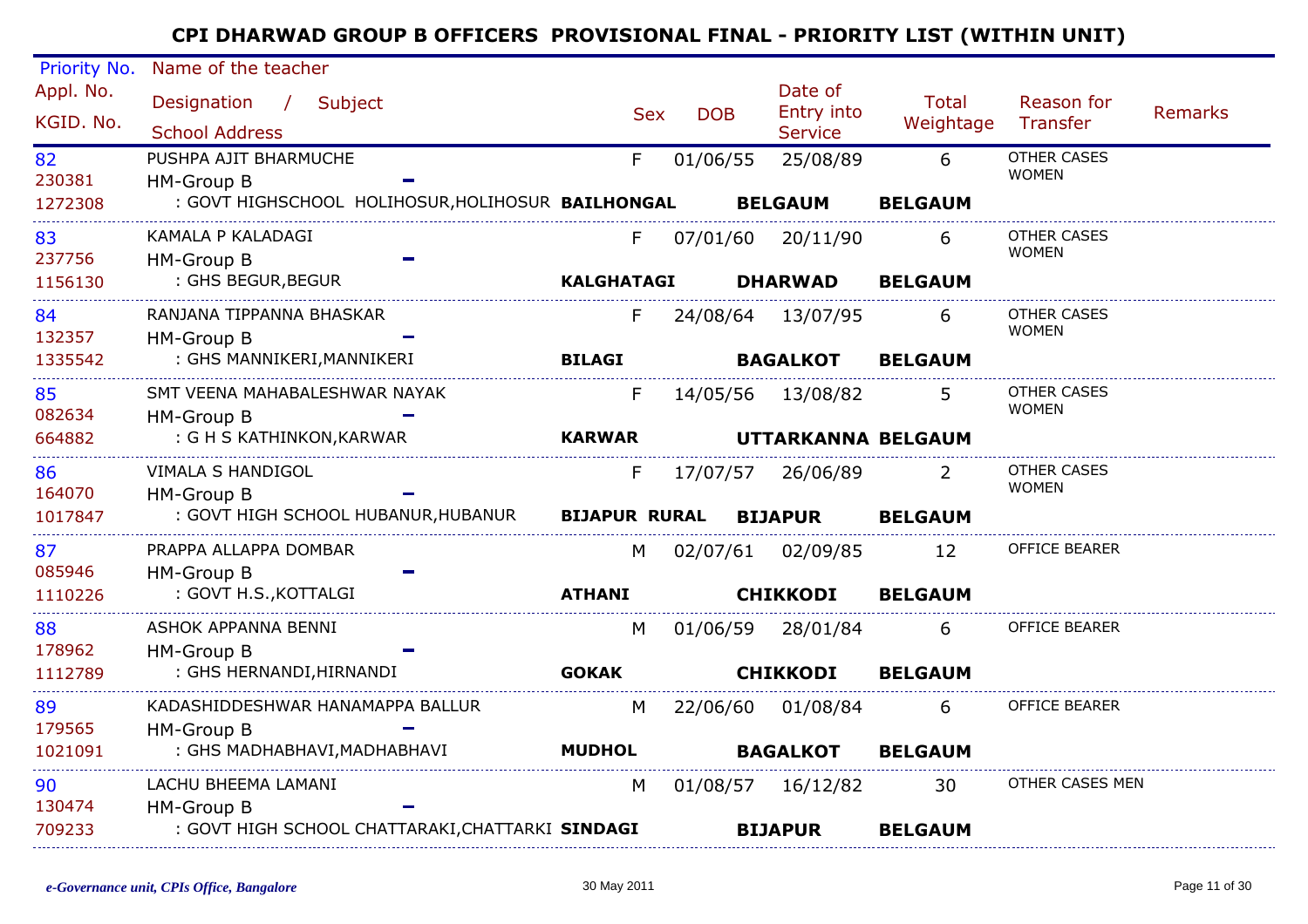| Priority No.            | Name of the teacher                                                                                             |                        |            |                                         |                      |                        |                |
|-------------------------|-----------------------------------------------------------------------------------------------------------------|------------------------|------------|-----------------------------------------|----------------------|------------------------|----------------|
| Appl. No.<br>KGID. No.  | Designation /<br>Subject<br><b>School Address</b>                                                               | <b>Sex</b>             | <b>DOB</b> | Date of<br>Entry into<br><b>Service</b> | Total<br>Weightage   | Reason for<br>Transfer | <b>Remarks</b> |
| 91<br>128723<br>634555  | BASAPPA DODDAYAMANAPPA CHALAWADI<br>HM-Group B<br>: GOVT HIGH SCHOOL BURANAPUR, BURANAPUR BIJAPUR RURAL BIJAPUR | M                      | 01/06/52   | 19/08/82                                | 28<br><b>BELGAUM</b> | OTHER CASES MEN        |                |
| 92<br>120238<br>791213  | VITHAL YALLAPPA DEVANAGANVI<br>HM-Group B<br>: GOVT HIGH SCHOOL KOLUR, KOLUR                                    | M<br><b>MUDDEBIHAL</b> | 18/06/63   | 01/06/85<br><b>BIJAPUR</b>              | 24<br><b>BELGAUM</b> | OTHER CASES MEN        |                |
| 93<br>235251<br>1381170 | MALLAPPA RAMAPPA MUNJI<br><b>HM-Group B</b><br>: G.H.S. KHANNATI, KHANATTI                                      | M<br><b>MUDALGI</b>    |            | 15/06/72 09/06/97<br><b>CHIKKODI</b>    | 24<br><b>BELGAUM</b> | OTHER CASES MEN        |                |
| 94<br>216617<br>1179934 | SHANTESH RAMACHANDRA NAYAK<br>HM-Group B<br>: GHS HARWADA, HARAWAD                                              | M<br><b>ANKOLA</b>     | 09/11/66   | 30/04/99<br>UTTARKANNA BELGAUM          | 24                   | OTHER CASES MEN        |                |
| 95<br>222328<br>1187306 | NINGAPPA RENUKAGOUD PATIL<br>HM-Group B<br>: GOVT HIGHSCHOOL MUGALIHAL, MUGALIHAL SOUNDATTI                     | M                      |            | 12/10/67 03/05/99<br><b>BELGAUM</b>     | 24<br><b>BELGAUM</b> | OTHER CASES MEN        |                |
| 96<br>177900<br>1573724 | SHANKAR MALLAPPA KOTAGI<br><b>HM-Group B</b><br>: GOVT HIGHSCHOOL<br>MUGABASAV, MUGABASAV                       | M<br><b>BAILHONGAL</b> | 04/03/73   | 03/05/99<br><b>BELGAUM</b>              | 24<br><b>BELGAUM</b> | OTHER CASES MEN        |                |
| 97<br>235840<br>2252164 | PARASAPPA DYAMAPPA BHJANTRI<br>Vice Principal<br>: GOVT HIGH SCHOOL<br>BOMMANHALLI, BOMMANAHALLI                | M<br><b>HANAGAL</b>    |            | 02/06/73 03/05/99<br><b>HAVERI</b>      | 24<br><b>BELGAUM</b> | OTHER CASES MEN        |                |
| 98<br>038208<br>1573600 | ANJANAYALU ROGANNA KONDAPPA<br>HM-Group B<br>: GOVT HIGHSCHOOL<br>HIRENANDIHALLI, HIRENANDIHALLI                | M<br><b>BAILHONGAL</b> |            | 01/06/66 06/05/99<br><b>BELGAUM</b>     | 24<br><b>BELGAUM</b> | OTHER CASES MEN        |                |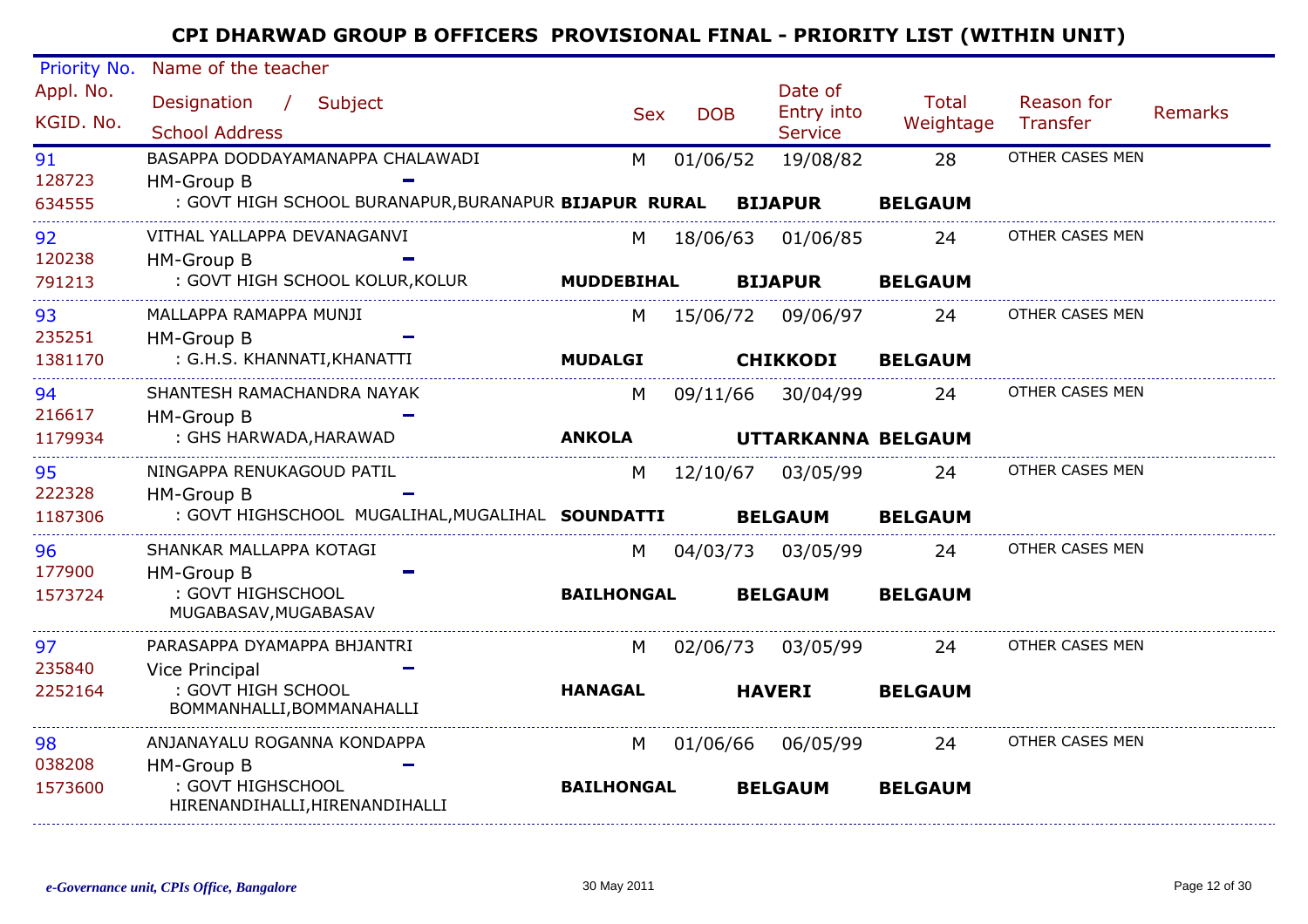| Priority No. | Name of the teacher                                           |                 |            |                       |                |                 |                |
|--------------|---------------------------------------------------------------|-----------------|------------|-----------------------|----------------|-----------------|----------------|
| Appl. No.    | Designation / Subject                                         |                 |            | Date of<br>Entry into | <b>Total</b>   | Reason for      | <b>Remarks</b> |
| KGID. No.    | <b>School Address</b>                                         | <b>Sex</b>      | <b>DOB</b> | <b>Service</b>        | Weightage      | Transfer        |                |
| 99           | SHARANAPPA BASALINGAPPA ANGADI                                | M               | 01/06/54   | 25/10/82              | 22             | OTHER CASES MEN |                |
| 235618       | <b>HM-Group B</b>                                             |                 |            |                       |                |                 |                |
| 747406       | : GOVT HIGH SCHOOL SAVANALLI, SAVANALLI BIJAPUR RURAL BIJAPUR |                 |            |                       | <b>BELGAUM</b> |                 |                |
| 100          | NAGARAJ NAIK                                                  | M               |            | 01/07/67 25/07/94     | 22             | OTHER CASES MEN |                |
| 231549       | HM-Group B                                                    |                 |            |                       |                |                 |                |
| 12778103     | : GOVT HIGHSCHOOL BILUR, BILUR                                | <b>SIRSI</b>    |            | <b>SIRSI</b>          | <b>BELGAUM</b> |                 |                |
| 101          | JAVID AHAMAD G SAYED                                          | M               |            | 01/08/69 30/04/99     | 22             | OTHER CASES MEN |                |
| 017040       | <b>HM-Group B</b>                                             |                 |            |                       |                |                 |                |
| 1187279      | : GHS HIRENARTI, HIRENARTI                                    | <b>KUNDAGOL</b> |            | <b>DHARWAD</b>        | <b>BELGAUM</b> |                 |                |
| 102          | MORATAGI MADIWALAPPA BASAPPA                                  |                 |            | M 15/04/68 03/05/99   | 22             | OTHER CASES MEN |                |
| 183887       | HM-Group B                                                    |                 |            |                       |                |                 |                |
| 1319328      | : GOVT HIGH SCHOOL BASANAL, BASANAL <b>CHADACHAN</b>          |                 |            | <b>BIJAPUR</b>        | <b>BELGAUM</b> |                 |                |
| 103          | ADIVEPPA BASAPPA ADAKI                                        |                 |            | M 15/07/70 05/05/99   | 22             | OTHER CASES MEN |                |
| 236222       | HM-Group B                                                    |                 |            |                       |                |                 |                |
| 1472027      | : GOVT HIGHSCHOOL KENGANUR, KENGANUR BAILHONGAL               |                 |            | <b>BELGAUM</b>        | <b>BELGAUM</b> |                 |                |
| 104          | MOHAN PUNDALIK JIRAGIHAL                                      |                 |            | M 01/06/64 03/05/99   | 20.5           | OTHER CASES MEN |                |
| 245387       | HM-Group B                                                    |                 |            |                       |                |                 |                |
| 1573789      | : GOVT.H.S BASAVANLGADDE,HIREKODI                             | <b>CHIKODI</b>  |            | <b>CHIKKODI</b>       | <b>BELGAUM</b> |                 |                |
| 105          | KASHINATH PRABHAYYA SALIMATH                                  | M               |            | 15/11/65 30/12/89     | 20             | OTHER CASES MEN |                |
| 067456       | HM-Group B                                                    |                 |            |                       |                |                 |                |
| 1041800      | : GOVT HS GOGERI, GOGERI                                      | <b>RON</b>      |            | <b>GADAG</b>          | <b>BELGAUM</b> |                 |                |
| 106          | RAVEENDRA V SHETTEPPANAVAR                                    | M               |            | 06/01/67  16/11/99    | <b>20</b>      | OTHER CASES MEN |                |
| 035728       | HM-Group B                                                    |                 |            |                       |                |                 |                |
| 1573625      | : GOVT HIGH SCH<br>HIREBENDIGERI, HIREBENDIGERI               | <b>SHIGGOAN</b> |            | <b>HAVERI</b>         | <b>BELGAUM</b> |                 |                |
| 107          | SHEEMIKERI S V                                                | M               |            | 18/06/69 17/11/99     | 20             | OTHER CASES MEN |                |
| 177355       | HM-Group B                                                    |                 |            |                       |                |                 |                |
| 1191192      | : GOVT HIGH SCHOOL HIREBIDARI, HIREBIDARI RANNEBENNUR         |                 |            | <b>HAVERI</b>         | <b>BELGAUM</b> |                 |                |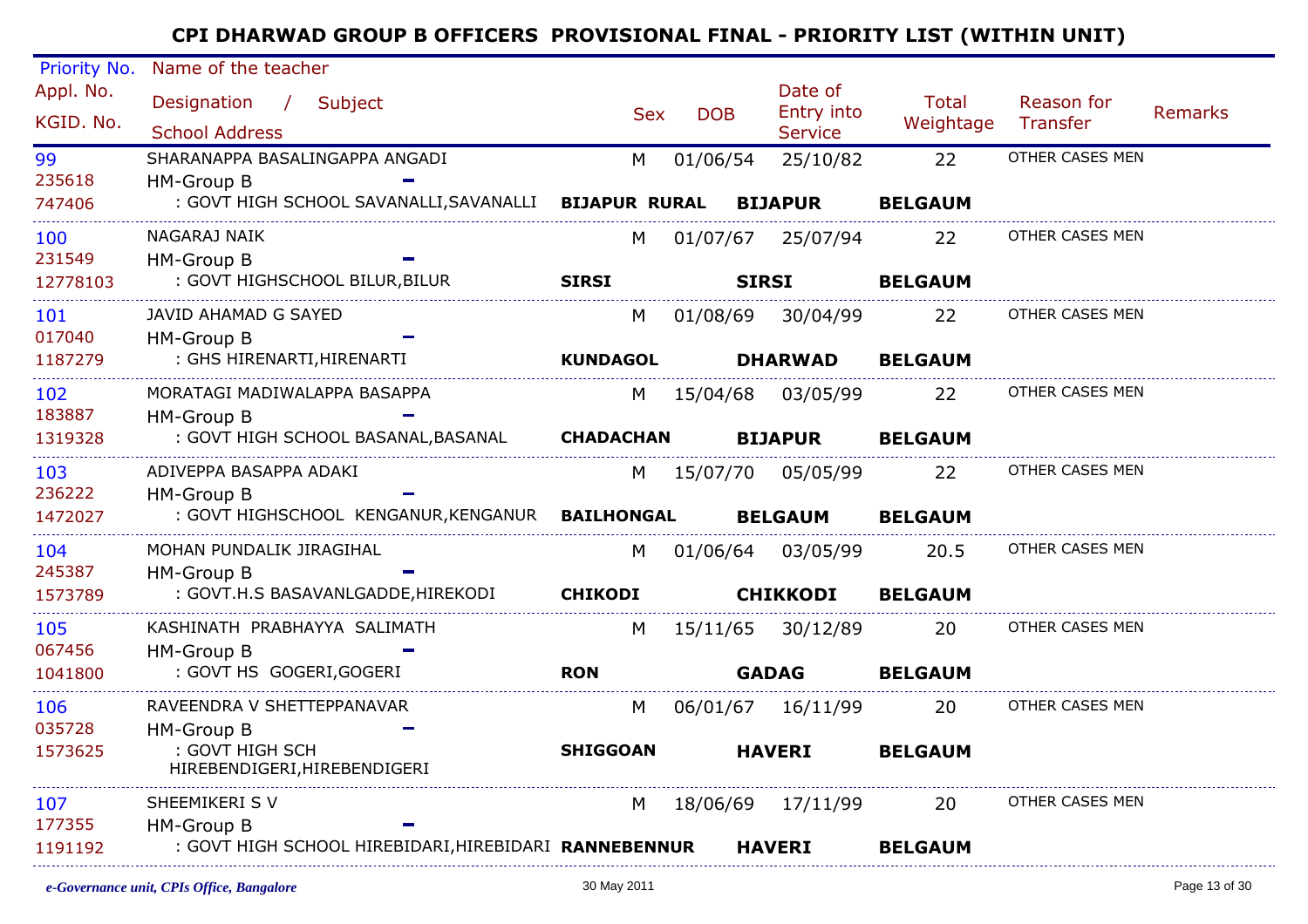| Priority No.           | Name of the teacher                                        |                     |            |                                         |                           |                        |                |
|------------------------|------------------------------------------------------------|---------------------|------------|-----------------------------------------|---------------------------|------------------------|----------------|
| Appl. No.<br>KGID. No. | Designation / Subject<br><b>School Address</b>             | <b>Sex</b>          | <b>DOB</b> | Date of<br>Entry into<br><b>Service</b> | <b>Total</b><br>Weightage | Reason for<br>Transfer | <b>Remarks</b> |
| 108<br>226908          | GOPAL RAJAPPA MALAGI<br>HM-Group B                         | M                   | 04/01/69   | 18/11/99                                | 20                        | OTHER CASES MEN        |                |
| 1191190                | : G H S KOLAVI, KOLAVI                                     | <b>GOKAK</b>        |            | <b>CHIKKODI</b>                         | <b>BELGAUM</b>            |                        |                |
| 109<br>084990          | BASAVARAJ GUDDAPPA NANAPUR<br>HM-Group B                   | M                   | 10/02/69   | 19/11/99                                | 20                        | OTHER CASES MEN        |                |
| 1357480                | : GOVT HIGH SCHOOL HARANGIRI, HARANAGIRI RANNEBENNUR       |                     |            | <b>HAVERI</b>                           | <b>BELGAUM</b>            |                        |                |
| 110<br>070064          | VEERAYYA VERUPAXAYYA SALIMATH<br>HM-Group B                | M                   | 30/03/73   | 04/05/99                                | 19.5                      | OTHER CASES MEN        |                |
| 1210584                | : YAJAMAN G F, UPNAL GOVT HS<br>RAMAGERI, RAMAGIRI         | <b>SHIRHATTI</b>    |            | <b>GADAG</b>                            | <b>BELGAUM</b>            |                        |                |
| 111<br>106339          | ISHWARAPPA BASAVANNEPPA KADEMANI<br>HM-Group B             | M                   |            | 16/02/59 05/05/99                       | 19.5                      | OTHER CASES MEN        |                |
| 697337                 | : GOVT HIGH SCHOOL TAVARAGI, TAVARAGI                      | <b>HIREKERUR</b>    |            | <b>HAVERI</b>                           | <b>BELGAUM</b>            |                        |                |
| 112<br>131115          | RAVEENDRA TIPPANNA BALIGAR<br>Block Resource Coordinato -  | M                   | 22/07/65   | 30/04/99                                | 19                        | OTHER CASES MEN        |                |
| 1187231                | : BRC, BELGAUM CITY, BRC, BELGAUM CITY                     | <b>BELGAUM CITY</b> |            | <b>BELGAUM</b>                          | <b>BELGAUM</b>            |                        |                |
| 113<br>222798          | <b>B A MEKANMARADI</b><br><b>Block Resource Coordinato</b> | M                   | 01/06/67   | 30/04/99                                | 19                        | OTHER CASES MEN        |                |
| 1187304                | : GOVT. H.S. NIPPANI, NIPPANI                              | <b>NIPPANI</b>      |            | <b>CHIKKODI</b>                         | <b>BELGAUM</b>            |                        |                |
| 114<br>080168          | VEERAPPA BASAPPA SANGANAL<br>Asst. Director - MMS          | M                   |            | 01/06/52 17/08/82                       | 18                        | OTHER CASES MEN        |                |
| 633175                 | : BEO, RON, BEO, RON                                       | <b>RON</b>          |            | <b>GADAG</b>                            | <b>BELGAUM</b>            |                        |                |
| 115<br>240698          | <b>SUVAS B KAMBLE</b><br>HM-Group B                        | M                   |            | 01/06/56 24/01/84                       | 18                        | OTHER CASES MEN        |                |
| 1112261                | : GOVT HIGHSCHOOL BAILUR, BAILUR                           | <b>BAILHONGAL</b>   |            | <b>BELGAUM</b>                          | <b>BELGAUM</b>            |                        |                |
|                        |                                                            |                     |            |                                         |                           |                        |                |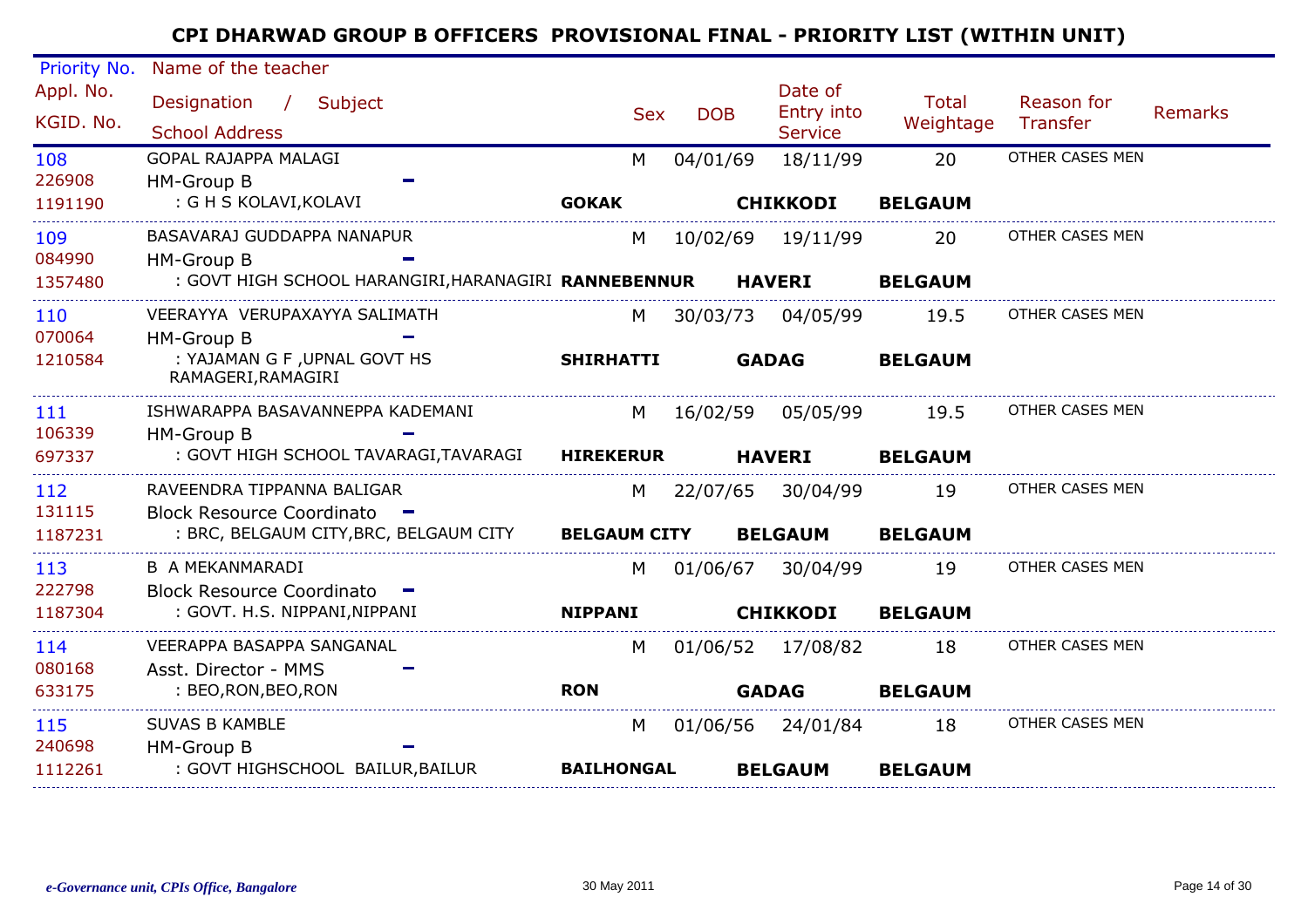| Priority No. | Name of the teacher                                           |                 |            |                     |                |                 |                |
|--------------|---------------------------------------------------------------|-----------------|------------|---------------------|----------------|-----------------|----------------|
| Appl. No.    | Designation / Subject                                         |                 |            | Date of             | <b>Total</b>   | Reason for      |                |
| KGID. No.    |                                                               | <b>Sex</b>      | <b>DOB</b> | Entry into          | Weightage      | Transfer        | <b>Remarks</b> |
|              | <b>School Address</b>                                         |                 |            | <b>Service</b>      |                |                 |                |
| 116          | DEVAPPA YALLAPPA HONKERI                                      | M               | 01/06/55   | 26/01/84            | 18             | OTHER CASES MEN |                |
| 012771       | <b>HM-Group B</b>                                             |                 |            |                     |                |                 |                |
| 1020812      | : GOVT HIGH SCHOOL CHIMMALAGI, CHIMMALGI BASAVAN              | <b>BAGEWADI</b> |            | <b>BIJAPUR</b>      | <b>BELGAUM</b> |                 |                |
| 117          | SHANNKAR CHAVADAPPA MELAKERI                                  | M               |            | 02/06/55 27/01/84   | 18             | OTHER CASES MEN |                |
| 178072       | HM-Group B                                                    |                 |            |                     |                |                 |                |
| 1022612      | : GHS YADAHALLI P.K, YADAHALLI                                | <b>BILAGI</b>   |            | <b>BAGALKOT</b>     | <b>BELGAUM</b> |                 |                |
| 118          | MARUTI R HALAGI                                               | M               |            | 01/06/57 27/01/84   | 18             | OTHER CASES MEN |                |
| 132496       | HM-Group B                                                    |                 |            |                     |                |                 |                |
| 1111163      | : GOVT H.S.,JAMBGI                                            | <b>ATHANI</b>   |            | <b>CHIKKODI</b>     | <b>BELGAUM</b> |                 |                |
| 119          | SIDDRAMAPPA YAMANAPPA SANDIMANI                               | M               |            | 01/06/56 31/01/84   | 18             | OTHER CASES MEN |                |
| 145076       | <b>HM-Group B</b>                                             |                 |            |                     |                |                 |                |
| 1201611      | : GOVT HIGH SCHOOL TADDEWADI,TADDEWADI CHADACHAN              |                 |            | <b>BIJAPUR</b>      | <b>BELGAUM</b> |                 |                |
| 120          | P G BORAGIKAR                                                 | M <sub>1</sub>  |            | 01/10/57 31/07/84   | 18             | OTHER CASES MEN |                |
| 128908       | <b>HM-Group B</b>                                             |                 |            |                     |                |                 |                |
| 511113       | : GOVT. H.S., ARALIHATTI                                      | <b>ATHANI</b>   |            | <b>CHIKKODI</b>     | <b>BELGAUM</b> |                 |                |
| 121          | SHANKREPPA SANNALINGAPPA PARIGANTI                            |                 |            | M 21/09/55 04/08/84 | 18             | OTHER CASES MEN |                |
| 103174       | <b>HM-Group B</b>                                             |                 |            |                     |                |                 |                |
| 1157584      | : GHS TADAKOD,TADAKOD                                         | <b>DHARWAD</b>  |            | <b>DHARWAD</b>      | <b>BELGAUM</b> |                 |                |
| 122          | SHASHIKANT LAXMAN INGALESHWAR                                 | M               |            | 01/06/59 04/08/84   | 18             | OTHER CASES MEN |                |
| 236545       | <b>HM-Group B</b>                                             |                 |            |                     |                |                 |                |
| 1110908      | : GOVT HIGH SCHOOL BABANAGAR, BABANAGAR BIJAPUR RURAL BIJAPUR |                 |            |                     | <b>BELGAUM</b> |                 |                |
| 123          | SHRI SHASHIKANT SITARAM KORE                                  | M               | 01/07/60   | 16/08/84            | 18             | OTHER CASES MEN |                |
| 015566       | HM-Group B                                                    |                 |            |                     |                |                 |                |
| 1110669      | : GHS KADAMAPUR, KADAMPUR                                     | <b>BAGALKOT</b> |            | <b>BAGALKOT</b>     | <b>BELGAUM</b> |                 |                |
| 124          | LACHCHU VAJJU LAMANI                                          | M               |            | 01/06/57 17/08/84   | 18             | OTHER CASES MEN |                |
| 176620       | <b>HM-Group B</b>                                             |                 |            |                     |                |                 |                |
| 1021928      | : GOVT HIGH SCHOOL KORAHALLI, KORAHALLI SINDAGI               |                 |            | <b>BIJAPUR</b>      | <b>BELGAUM</b> |                 |                |
|              |                                                               |                 |            |                     |                |                 |                |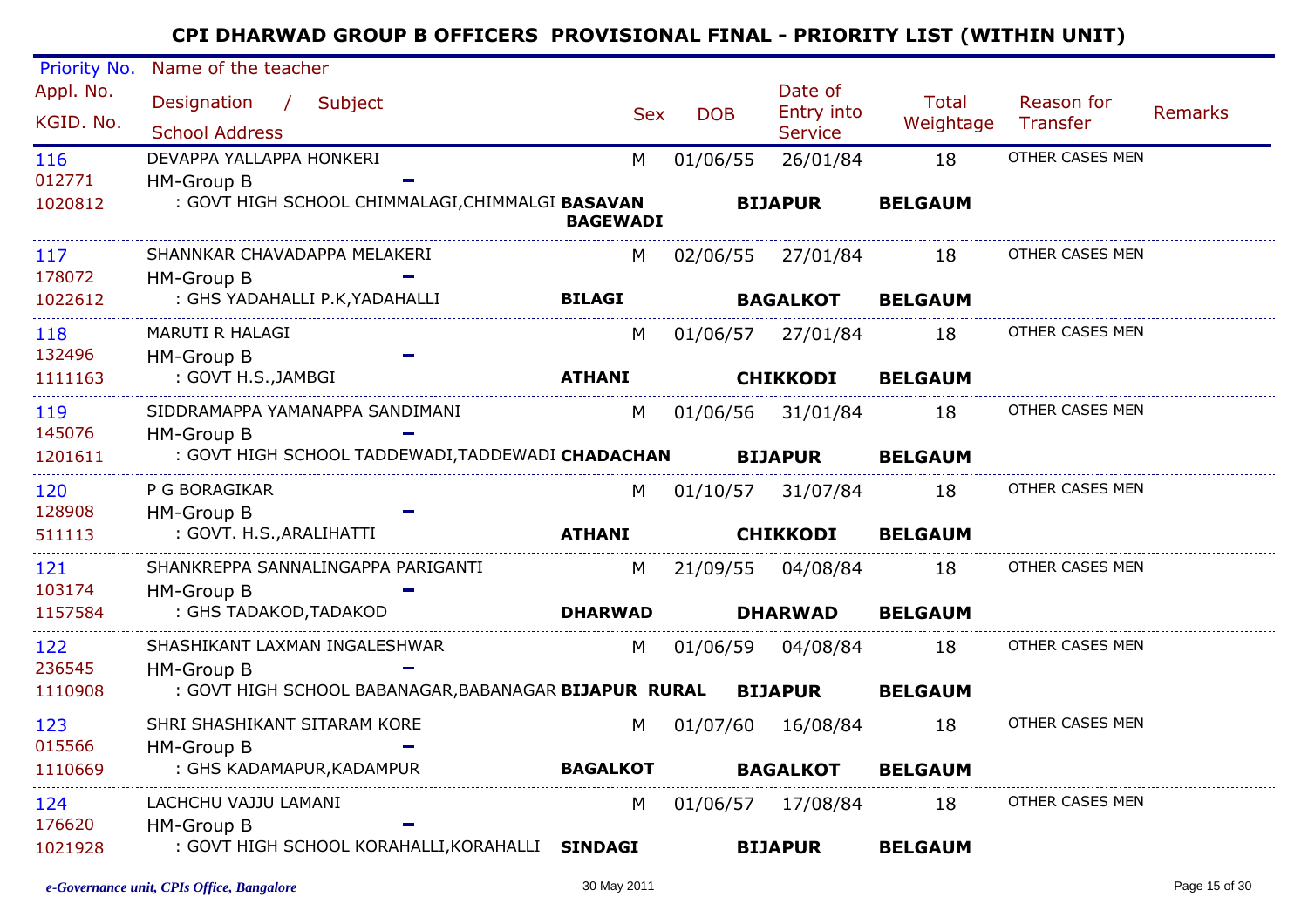| Priority No.     | Name of the teacher                                            |                |            |                        | Date of           |                |                 |                |
|------------------|----------------------------------------------------------------|----------------|------------|------------------------|-------------------|----------------|-----------------|----------------|
| Appl. No.        | Designation /<br>Subject                                       |                | <b>Sex</b> | <b>DOB</b>             | Entry into        | <b>Total</b>   | Reason for      | <b>Remarks</b> |
| KGID. No.        | <b>School Address</b>                                          |                |            |                        | <b>Service</b>    | Weightage      | Transfer        |                |
| 125              | CHANABASAYYA RACHAYYA ONI                                      |                | M          | 15/11/65               | 01/06/85          | 18             | OTHER CASES MEN |                |
| 120310<br>736407 | <b>Block Resource Coordinato</b><br>: BEO, BILAGI, BEO, BILAGI | <b>BILAGI</b>  |            |                        | <b>BAGALKOT</b>   | <b>BELGAUM</b> |                 |                |
|                  |                                                                |                |            |                        |                   |                |                 |                |
| 126<br>229225    | <b>JOHN TAMMANNAVAR</b><br>Lecturer                            |                | M          | 12/05/59               | 20/07/85          | 18             | OTHER CASES MEN |                |
| 1110526          |                                                                |                |            | BELGAUM RURAL. BELGAUM |                   | <b>BELGAUM</b> |                 |                |
| 127              | SUBHAS SHIVAPPA HANAMAKAR                                      |                | M          |                        | 22/07/60 31/08/85 | 18             | OTHER CASES MEN |                |
| 133328           | HM-Group B                                                     |                |            |                        |                   |                |                 |                |
| 998063           | : G.H.S HALYAL, HALYAL                                         | <b>ATHANI</b>  |            |                        | <b>CHIKKODI</b>   | <b>BELGAUM</b> |                 |                |
| 128              | TUKARAM LAXMAN YADAV                                           |                | M          | 23/07/59               | 02/09/85          | 18             | OTHER CASES MEN |                |
| 224300           | HM-Group B                                                     |                |            |                        |                   |                |                 |                |
| 1231900          | : GOVT HIGHSCHOOL<br>CASTLEROCK, CASTLEROCK                    | <b>JOIDA</b>   |            |                        | <b>SIRSI</b>      | <b>BELGAUM</b> |                 |                |
| 129              | SHIVARUDRA TUKARAM TALAKERI                                    |                | M          | 01/06/59               | 19/09/85          | 18             | OTHER CASES MEN |                |
| 095712           | HM-Group B                                                     |                |            |                        |                   |                |                 |                |
| 1110632          | : GOVT HIGH SCHOOL<br>CHIKKARUGI, CHIKKARUGI                   | <b>SINDAGI</b> |            |                        | <b>BIJAPUR</b>    | <b>BELGAUM</b> |                 |                |
| 130              | MALLESHAPPA SHIVAPPA BHAJANTRI                                 |                | M          |                        | 21/07/61 24/09/85 | 18             | OTHER CASES MEN |                |
| 093245           | HM-Group B                                                     |                |            |                        |                   |                |                 |                |
| 1201750          | : GOVT HIGH SCHOOL<br>GUNDENHALLI, GUNDENAHALLI                | <b>BYADAGI</b> |            |                        | <b>HAVERI</b>     | <b>BELGAUM</b> |                 |                |
| 131              | RAVASAHEB TAMMANNA SHIVASHARANAR                               |                | M          | 01/06/62               | 27/09/85          | 18             | OTHER CASES MEN |                |
| 180395           | <b>HM-Group B</b>                                              |                |            |                        |                   |                |                 |                |
| 1148455          | : GOVT HS MANTUR, MANTUR                                       | <b>MUDHOL</b>  |            |                        | <b>BAGALKOT</b>   | <b>BELGAUM</b> |                 |                |
| 132<br>234409    | Y S RAMANAGOUDAR                                               |                | M          | 01/05/56               | 04/07/86          | 18             | OTHER CASES MEN |                |
| 1155275          | HM-Group B<br>: GOVT HIGH SCHOOL KALLIHAL, KALLIHAL            | <b>HAVERI</b>  |            |                        | <b>HAVERI</b>     | <b>BELGAUM</b> |                 |                |
|                  |                                                                |                |            |                        |                   |                |                 |                |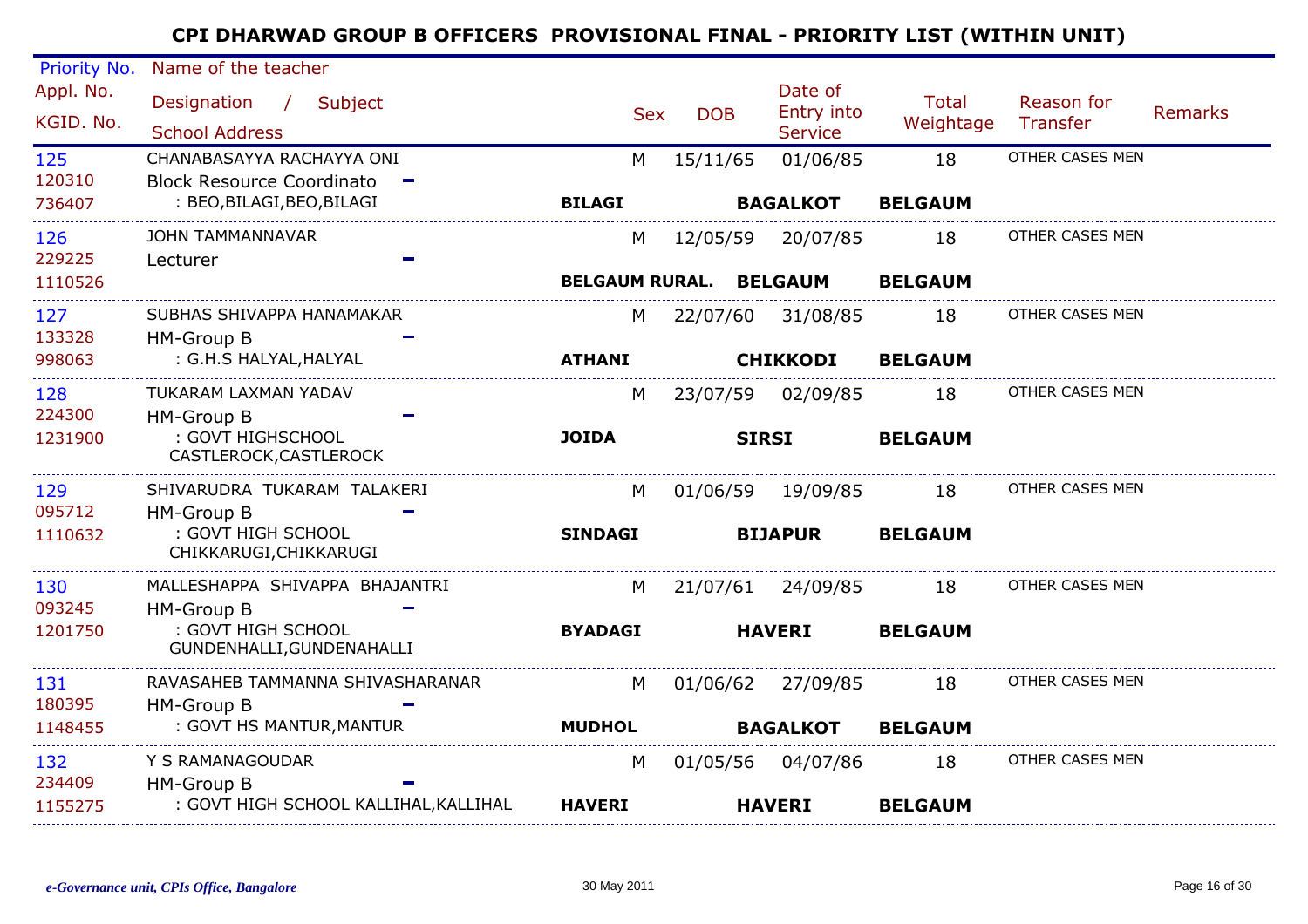| Priority No.           | Name of the teacher                                                                                   |                                   |            |                                         |                           |                        |                |
|------------------------|-------------------------------------------------------------------------------------------------------|-----------------------------------|------------|-----------------------------------------|---------------------------|------------------------|----------------|
| Appl. No.<br>KGID. No. | Designation /<br>Subject<br><b>School Address</b>                                                     | <b>Sex</b>                        | <b>DOB</b> | Date of<br>Entry into<br><b>Service</b> | <b>Total</b><br>Weightage | Reason for<br>Transfer | <b>Remarks</b> |
| 133                    | TIPPANNA HUCHCHAPPA HARIJAN                                                                           | M                                 | 15/01/58   | 04/12/90                                | 18                        | OTHER CASES MEN        |                |
| 208705<br>114760       | HM-Group B<br>: GOVT HIGH SCHOOL<br>HADALASANG, HADALASANG                                            | <b>CHADACHAN</b>                  |            | <b>BIJAPUR</b>                          | <b>BELGAUM</b>            |                        |                |
| 134<br>121474          | MALLIKARJUN BHARAMAPPA AMBIGER<br>Block Resource Coordinato -                                         | M                                 | 01/04/69   | 30/04/99                                | 18                        | OTHER CASES MEN        |                |
| 1356505                | : BRC, HAVERI, BRC, HAVERI                                                                            | <b>HAVERI</b>                     |            | <b>HAVERI</b>                           | <b>BELGAUM</b>            |                        |                |
| 135<br>121397          | SRI MANJUNATH ANAVEERAPPA GULEDAGUDDA<br><b>Block Resource Coordinato</b><br>$\overline{\phantom{a}}$ | M                                 | 10/06/74   | 03/05/99                                | 18                        | OTHER CASES MEN        |                |
| 1187284                | : BRC, BASAVAN BAGEWADI, BRC, BASAVAN<br><b>BAGEWADI</b>                                              | <b>BASAVAN</b><br><b>BAGEWADI</b> |            | <b>BIJAPUR</b>                          | <b>BELGAUM</b>            |                        |                |
| 136<br>080995          | <b>VENKATRAMAN DURGAPPA MOGER</b><br>Block Resource Coordinato -                                      | M                                 | 22/07/64   | 04/05/99                                | 18                        | OTHER CASES MEN        |                |
| 1769172                | : BRC, HONNAVAR, BRC, HONNAVAR                                                                        | <b>HONNAVAR</b>                   |            | UTTARKANNA BELGAUM                      |                           |                        |                |
| 137<br>235301          | AKBARALI A KHAZI<br><b>Block Resource Coordinato</b>                                                  | M                                 | 21/07/69   | 04/05/99                                | 18                        | OTHER CASES MEN        |                |
| 1187300                | <b>Contract</b><br>: BRC, MUNDAGOD, BRC, MUNDAGOD                                                     | <b>MUNDAGOD</b>                   |            | <b>SIRSI</b>                            | <b>BELGAUM</b>            |                        |                |
| 138<br>003139          | SAMEER AHAMED M MULLA                                                                                 | M                                 | 11/11/73   | 04/05/99                                | 18                        | OTHER CASES MEN        |                |
| 1472804                | <b>Block Resource Coordinato</b><br>: BRC, KHANAPUR, BRC, KHANAPUR                                    | <b>KHANAPUR</b>                   |            | <b>BELGAUM</b>                          | <b>BELGAUM</b>            |                        |                |
| 139                    | MALLIKARJUN RUDRANNA ALASE                                                                            | M                                 | 20/05/74   | 04/05/99                                | 18                        | OTHER CASES MEN        |                |
| 019508<br>1473345      | <b>Block Resource Coordinato</b><br>: BRC, RAIBAG, BRC, RAIBAG                                        | <b>RAIBAG</b>                     |            | <b>CHIKKODI</b>                         | <b>BELGAUM</b>            |                        |                |
| 140                    | ISMAILKHAN R BALLARY                                                                                  | M                                 | 15/05/70   | 17/11/99                                | 17.5                      | OTHER CASES MEN        |                |
| 037120<br>1572671      | HM-Group B<br>: GOVT URDU HIGH SCH<br>SHIGGAON, SHIGGAON WARD NO 14                                   | <b>SHIGGOAN</b>                   |            | <b>HAVERI</b>                           | <b>BELGAUM</b>            |                        |                |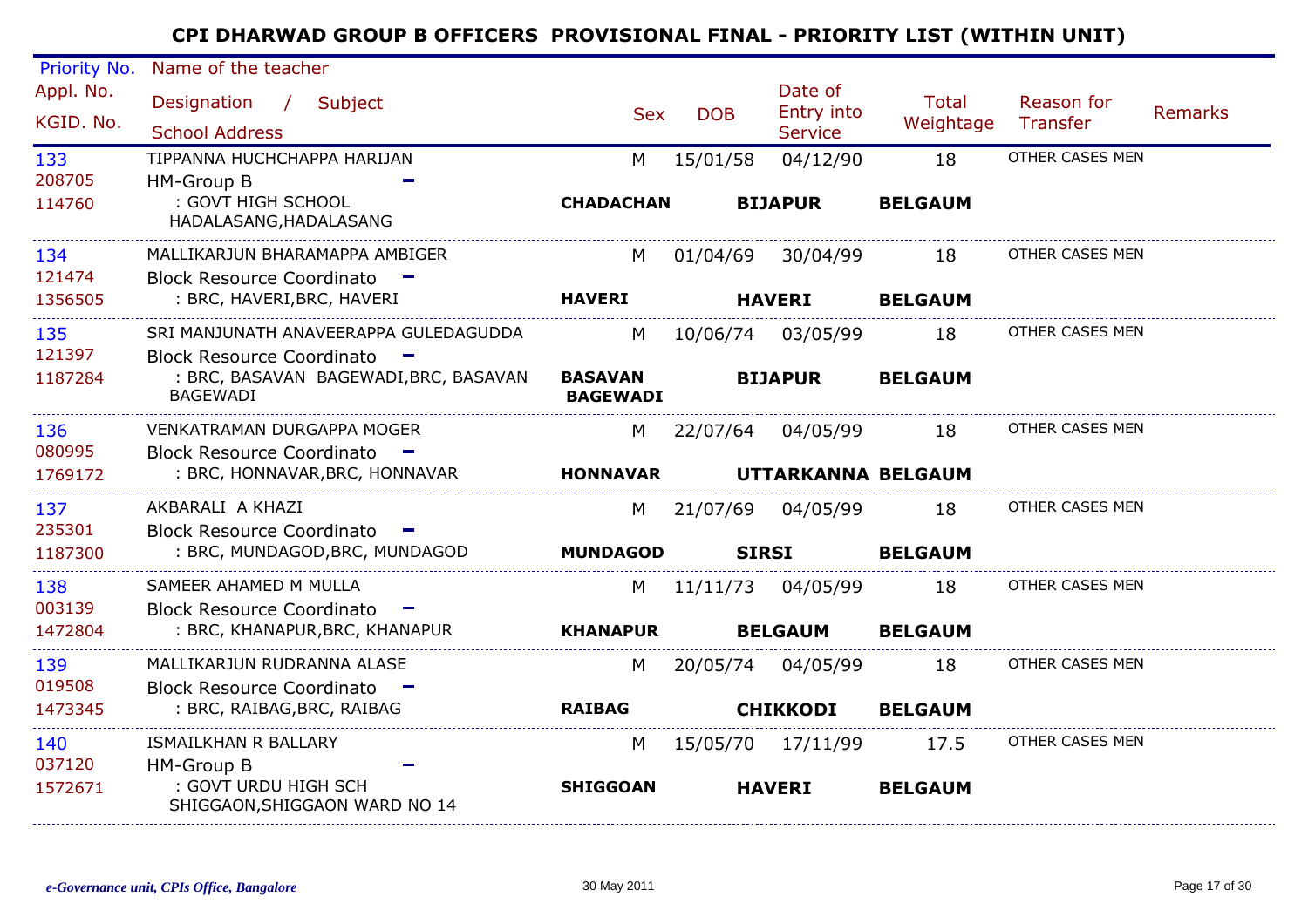| Priority No. | Name of the teacher                                        |                                   |              |                       |                |                 |                |
|--------------|------------------------------------------------------------|-----------------------------------|--------------|-----------------------|----------------|-----------------|----------------|
| Appl. No.    | Designation / Subject                                      | <b>Sex</b>                        | <b>DOB</b>   | Date of<br>Entry into | Total          | Reason for      | <b>Remarks</b> |
| KGID. No.    | <b>School Address</b>                                      |                                   |              | <b>Service</b>        | Weightage      | Transfer        |                |
| 141          | ZAINULLABEDEEN KHAZI                                       | M                                 | 21/07/71     | 04/05/99              | 17             | OTHER CASES MEN |                |
| 159944       | <b>HM-Group B</b>                                          |                                   |              |                       |                |                 |                |
| 1187422      | : GOVT URDU HIGH SCHOOL<br>HIREKERUR, HIREKERUR WARD NO 10 | <b>HIREKERUR</b>                  |              | <b>HAVERI</b>         | <b>BELGAUM</b> |                 |                |
| 142          | KUSEBA ALIAS DUNDAPPA MARUTI KALE                          | M                                 |              | 21/07/65 19/11/99     | 17             | OTHER CASES MEN |                |
| 090135       | Block Resource Coordinato -                                |                                   |              |                       |                |                 |                |
| 1191095      | : BRC, YELLAPUR, BRC, YELLAPUR                             | <b>YELLAPUR</b>                   | <b>SIRSI</b> |                       | <b>BELGAUM</b> |                 |                |
| 143          | PHAKEERAPP YALAPPA KAMBALE                                 | M                                 |              | 01/06/56 18/10/01     | 17             | OTHER CASES MEN |                |
| 243207       | HM-Group B                                                 |                                   |              |                       |                |                 |                |
| 1110160      | : GHS SONNA, SONNA                                         | <b>BILAGI</b>                     |              | <b>BAGALKOT</b>       | <b>BELGAUM</b> |                 |                |
| 144          | LAKKAPPA BHIMANNA BAJANTRI                                 | M                                 |              | 01/06/61 01/10/90     | 16.5           | OTHER CASES MEN |                |
| 124481       | HM-Group B                                                 |                                   |              |                       |                |                 |                |
| 1194037      | : GOVT HIGH SCHOOL KAMADAL, NIDAGUNDI                      | <b>BASAVAN</b><br><b>BAGEWADI</b> |              | <b>BIJAPUR</b>        | <b>BELGAUM</b> |                 |                |
| 145          | DUNDAPPA BASAPPA HATTARAKIHAL                              | M                                 |              | 01/07/59 20/02/91     | 16.5           | OTHER CASES MEN |                |
| 193047       | <b>HM-Group B</b>                                          |                                   |              |                       |                |                 |                |
| 1020775      | : GOVT URDU HIGH SCHOOL<br>NIDAGUNDI, NIDAGUNDI            | <b>BASAVAN</b><br><b>BAGEWADI</b> |              | <b>BIJAPUR</b>        | <b>BELGAUM</b> |                 |                |
| 146          | <b>BALAPPA MALLAPPA TOLE</b>                               | M                                 |              | 01/05/56 30/07/84     | 16             | OTHER CASES MEN |                |
| 239887       | HM-Group B                                                 |                                   |              |                       |                |                 |                |
| 1110444      | : GOVT. HIGH SCHOOL JAINAPUR,JAINAPUR                      | <b>BIJAPUR RURAL</b>              |              | <b>BIJAPUR</b>        | <b>BELGAUM</b> |                 |                |
| 147          | MALLAPPA SHIDDAPPA NAIKODI                                 | M                                 |              | 01/06/61 08/09/86     | 16             | OTHER CASES MEN |                |
| 239747       | HM-Group B                                                 |                                   |              |                       |                |                 |                |
| 1141283      | : GOVT URDU HIGH SCHOOL<br>D.HIPPARAGI, DEVARHIPPARGI.     | <b>SINDAGI</b>                    |              | <b>BIJAPUR</b>        | <b>BELGAUM</b> |                 |                |
| 148          | AIHOLI PAKKEERAPPA                                         | M                                 |              | 01/06/55 30/10/86     | 16             | OTHER CASES MEN |                |
| 129346       | HM-Group B                                                 |                                   |              |                       |                |                 |                |
| 1071209      | : GOVT HIGH SCH SHIRABADAGI, SHIRABADAGI SAVANUR           |                                   |              | <b>HAVERI</b>         | <b>BELGAUM</b> |                 |                |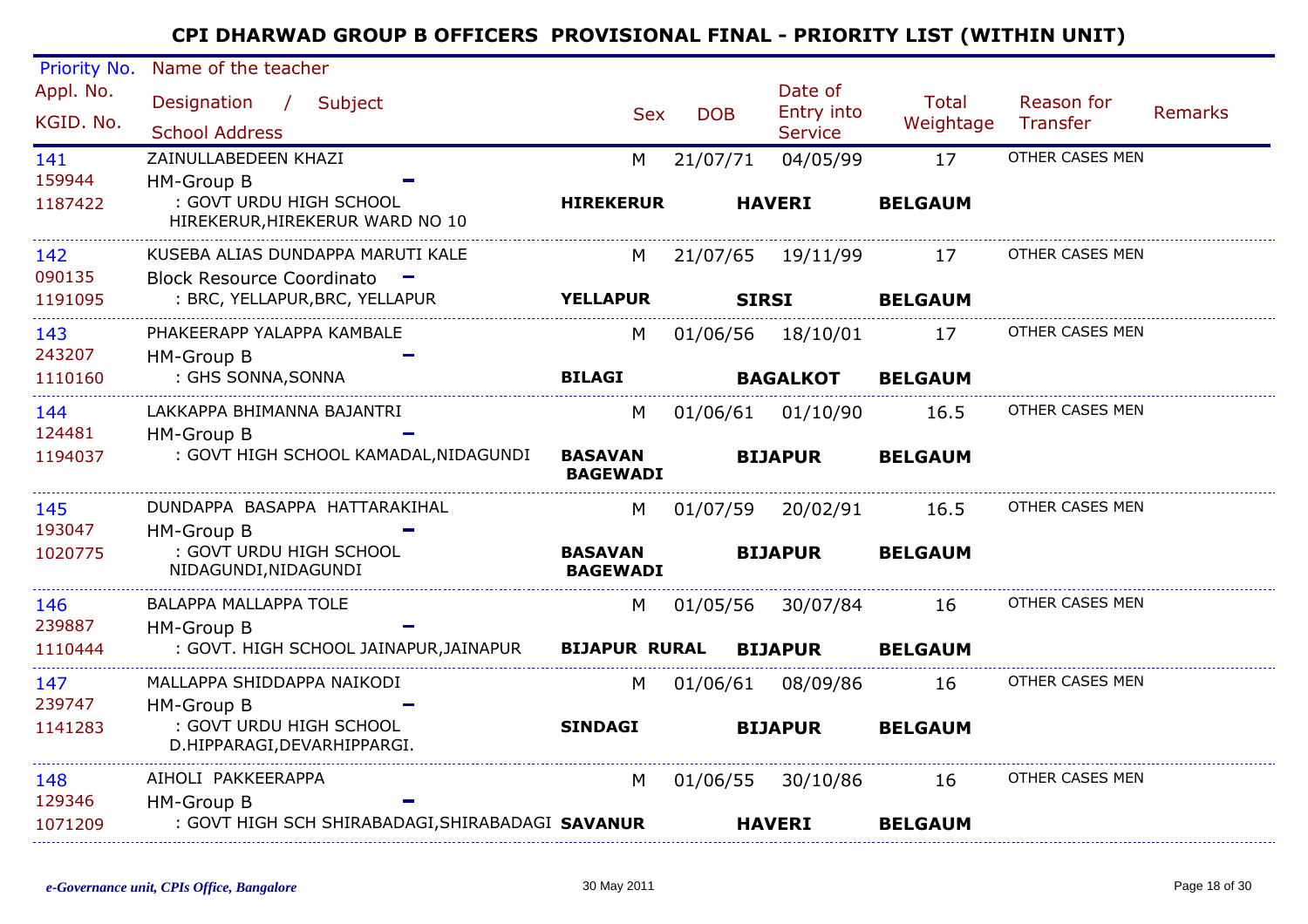| <b>Priority No.</b>    | Name of the teacher                                 |                 |                   |                                         |                           |                               |                |
|------------------------|-----------------------------------------------------|-----------------|-------------------|-----------------------------------------|---------------------------|-------------------------------|----------------|
| Appl. No.<br>KGID. No. | Designation /<br>Subject<br><b>School Address</b>   | <b>Sex</b>      | <b>DOB</b>        | Date of<br>Entry into<br><b>Service</b> | <b>Total</b><br>Weightage | Reason for<br><b>Transfer</b> | <b>Remarks</b> |
| 149                    | MAHAVEER BALAPPA DHAMANNAVAR                        | M               | 15/07/60          | 30/10/86                                | 16                        | OTHER CASES MEN               |                |
| 246172                 | HM-Group B                                          |                 |                   |                                         |                           |                               |                |
| 1110214                | : GOVT HS MANAKAPUR, MANAKAPUR                      | <b>NIPPANI</b>  |                   | <b>CHIKKODI</b>                         | <b>BELGAUM</b>            |                               |                |
| 150                    | MALU MASTHI MUKRI                                   | M               | 25/01/65          | 19/11/86                                | 16                        | OTHER CASES MEN               |                |
| 242134                 | HM-Group B                                          |                 |                   |                                         |                           |                               |                |
| 11787335               | : G H S KANGOD, KANGOD                              | <b>SIDDAPUR</b> | <b>SIRSI</b>      |                                         | <b>BELGAUM</b>            |                               |                |
| 151                    | RUDRANNA V                                          | M               |                   | 17/03/58 02/02/87                       | 16                        | OTHER CASES MEN               |                |
| 240178                 | <b>HM-Group B</b>                                   |                 |                   |                                         |                           |                               |                |
| 1193942                | : GOVT HIGHSCHOOL<br>KUMBARWADA, KUMBARWADA         | <b>JOIDA</b>    | <b>SIRSI</b>      |                                         | <b>BELGAUM</b>            |                               |                |
| 152                    | <b>GANAPATI I NAIK</b>                              | M               | 15/01/64 03/05/99 |                                         | 16                        | OTHER CASES MEN               |                |
| 117668                 | Asst. Director - MMS                                |                 |                   |                                         |                           |                               |                |
| 1187228                | : BEO, SIDDAPUR, BEO, SIDDAPUR                      | <b>SIDDAPUR</b> | <b>SIRSI</b>      |                                         | <b>BELGAUM</b>            |                               |                |
| 153                    | HANUMANTAPPA MAILAREPPA FHADNESHI                   | M               | 01/05/72          | 03/05/99                                | 16                        | OTHER CASES MEN               |                |
| 122024                 | <b>Block Resource Coordinato</b>                    |                 |                   |                                         |                           |                               |                |
| 1573747                | : BRC, SAVANUR, BRC, SAVANUR                        | <b>SAVANUR</b>  |                   | <b>HAVERI</b>                           | <b>BELGAUM</b>            |                               |                |
| 154                    | CHANNAVERIAH PARMESHWARIAH MULIMANI                 | M               | 01/06/62 18/11/99 |                                         | 16                        | OTHER CASES MEN               |                |
| 154958                 | Block Resource Coordinato -                         |                 |                   |                                         |                           |                               |                |
| 1161556                | : BRC, HANAGAL, BRC, HANAGAL                        | <b>HANAGAL</b>  |                   | <b>HAVERI</b>                           | <b>BELGAUM</b>            |                               |                |
| 155                    | RAGHAVENDRA VENKATESH HOSUR                         | M               | 22/07/70          | 18/11/99                                | 16                        | OTHER CASES MEN               |                |
| 107073                 | <b>Block Resource Coordinato</b><br><b>Service</b>  |                 |                   |                                         |                           |                               |                |
| 1419049                | : BRC, SINDAGI, BRC, SINDAGI                        | <b>SINDAGI</b>  |                   | <b>BIJAPUR</b>                          | <b>BELGAUM</b>            |                               |                |
| 156                    | <b>TANGADI JEEVAPPA PARES</b>                       | M               |                   | 21/01/72 18/11/99                       | 16                        | OTHER CASES MEN               |                |
| 211989                 | <b>Block Resource Coordinato</b><br><b>CONTRACT</b> |                 |                   |                                         |                           |                               |                |
| 1573713                | : BRC, CHIKODI,BRC, CHIKODI                         | <b>CHIKODI</b>  |                   | <b>CHIKKODI</b>                         | <b>BELGAUM</b>            |                               |                |
|                        |                                                     |                 |                   |                                         |                           |                               |                |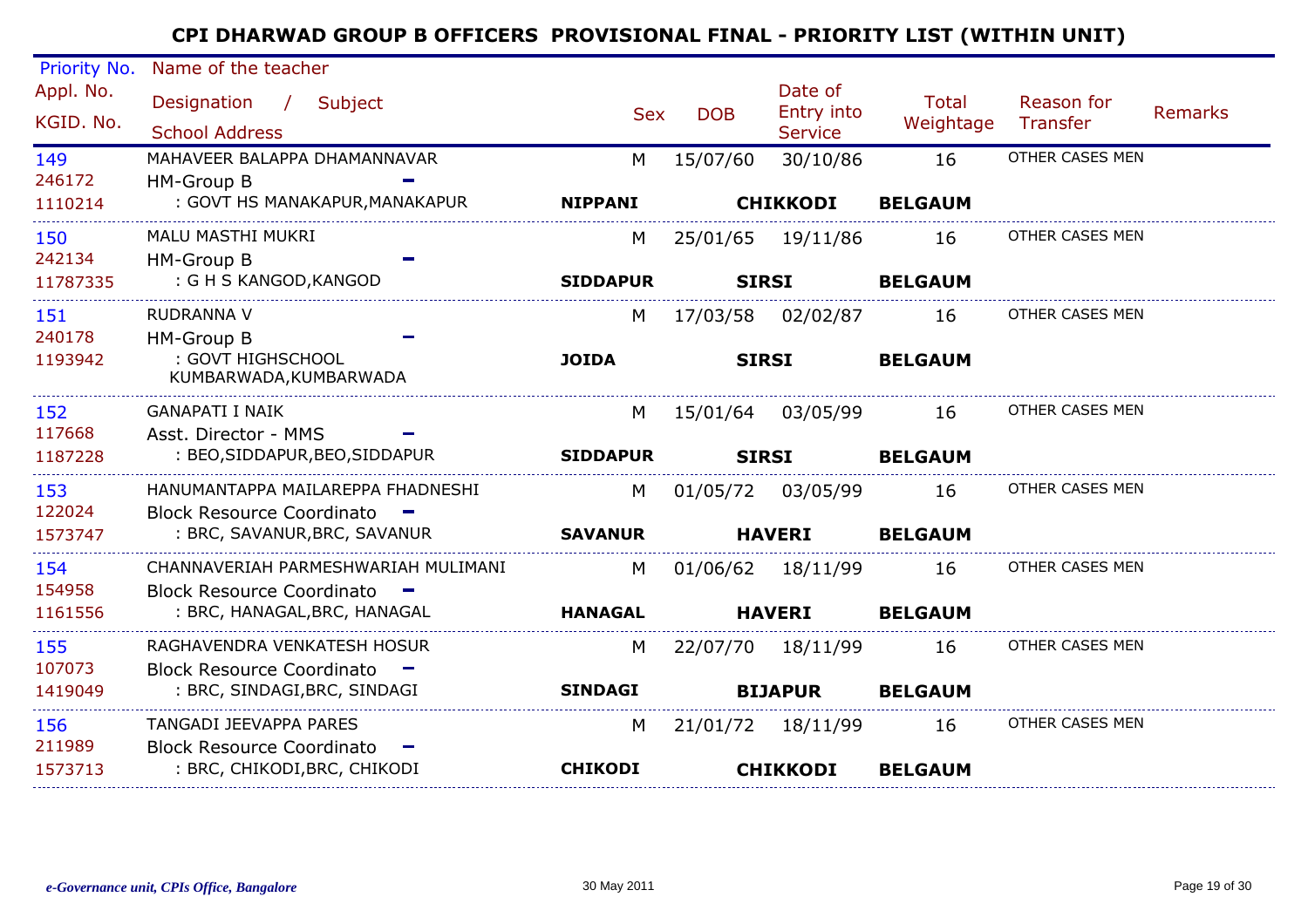| Priority No.           | Name of the teacher                             |                   |            |                                  |                    |                        |                |
|------------------------|-------------------------------------------------|-------------------|------------|----------------------------------|--------------------|------------------------|----------------|
| Appl. No.<br>KGID. No. | Designation / Subject<br><b>School Address</b>  | <b>Sex</b>        | <b>DOB</b> | Date of<br>Entry into<br>Service | Total<br>Weightage | Reason for<br>Transfer | <b>Remarks</b> |
| 157                    | N T DURUGANNANAVAR                              | M                 | 01/08/55   | 18/02/84                         | 15.5               | OTHER CASES MEN        |                |
| 243960                 | HM-Group B                                      |                   |            |                                  |                    |                        |                |
| 1156441                | : GOVT HIGH SCHOOL<br>BAICHWALLI, BAICHWALLI    | <b>HANAGAL</b>    |            | <b>HAVERI</b>                    | <b>BELGAUM</b>     |                        |                |
| 158                    | UMESH N NAIK                                    | M                 |            | 20/06/68 13/09/94                | 15                 | OTHER CASES MEN        |                |
| 037457                 | Subject Inspector<br>$-$ KANNADA                |                   |            |                                  |                    |                        |                |
| 1605938                |                                                 | <b>KARWAR</b>     |            | UTTARKANNA BELGAUM               |                    |                        |                |
| 159                    | MAHAVEER ANNAPPA MALAGANVE                      | M                 |            | 01/09/59 05/05/99                | 15                 | OTHER CASES MEN        |                |
| 083106                 | Asst. Director - MMS                            |                   |            |                                  |                    |                        |                |
| 1187045                | : MMS, TQ PANCHAYATH, CHIKODI,                  | <b>CHIKODI</b>    |            | <b>CHIKKODI</b>                  | <b>BELGAUM</b>     |                        |                |
| 160                    | DILEEP SADASHIVARAO INGALE                      | M                 |            | 25/10/60 08/02/86                | 14                 | OTHER CASES MEN        |                |
| 123327                 | <b>HM-Group B</b>                               |                   |            |                                  |                    |                        |                |
| 1020245                | : GOVT URDU HS JALAWAD, JALAWAD                 | <b>SINDAGI</b>    |            | <b>BIJAPUR</b>                   | <b>BELGAUM</b>     |                        |                |
| 161                    | HONNAPPA T TALLIHAL                             | M                 |            | 12/05/57 18/01/90                | 14                 | OTHER CASES MEN        |                |
| 112234                 | HM-Group B                                      |                   |            |                                  |                    |                        |                |
| 1030806                | : GOVT HS BADNI, FUTAGAO BADNI                  | <b>SHIRHATTI</b>  |            | <b>GADAG</b>                     | <b>BELGAUM</b>     |                        |                |
| 162                    | SURESHBABU G KOTI                               | M                 |            |                                  | 14                 | OTHER CASES MEN        |                |
| 240491                 | Subject Inspector<br>— KANNADA                  |                   |            |                                  |                    |                        |                |
| 1187294                | : DDPI OFFICE HAVERI, DDPI OFFICE HAVERI HAVERI |                   |            | <b>HAVERI</b>                    | <b>BELGAUM</b>     |                        |                |
| 163                    | GOPALKRISHNA SUBRAYA NAIK                       | M                 |            | 20/07/71 04/05/99                | 14                 | OTHER CASES MEN        |                |
| 221412                 | Asst. Director - MMS                            |                   |            |                                  |                    |                        |                |
| 1282513                | : MMS, TQ PANCHAYATH, HONNAVAR,                 | <b>HONNAVAR</b>   |            | UTTARKANNA BELGAUM               |                    |                        |                |
| 164                    | MAHADEVAPPA F BARKI                             |                   | M 10/03/67 | 05/05/99                         | 14                 | OTHER CASES MEN        |                |
| 180610                 | Block Resource Coordinato -                     |                   |            |                                  |                    |                        |                |
| 1204582                | : BRC, SHIGGOAN, BRC, SHIGGOAN                  | <b>SHIGGOAN</b>   |            | <b>HAVERI</b>                    | <b>BELGAUM</b>     |                        |                |
| 165                    | MALLAGOUDA R PATIL                              | M                 |            | 10/04/73  18/11/99               | 13                 | OTHER CASES MEN        |                |
| 178673                 | HM-Group B                                      |                   |            |                                  |                    |                        |                |
| 1474428                | : GOVT HIGHSCHOOL AMATUR, AMATUR                | <b>BAILHONGAL</b> |            | <b>BELGAUM</b>                   | <b>BELGAUM</b>     |                        |                |
|                        |                                                 |                   |            |                                  |                    |                        |                |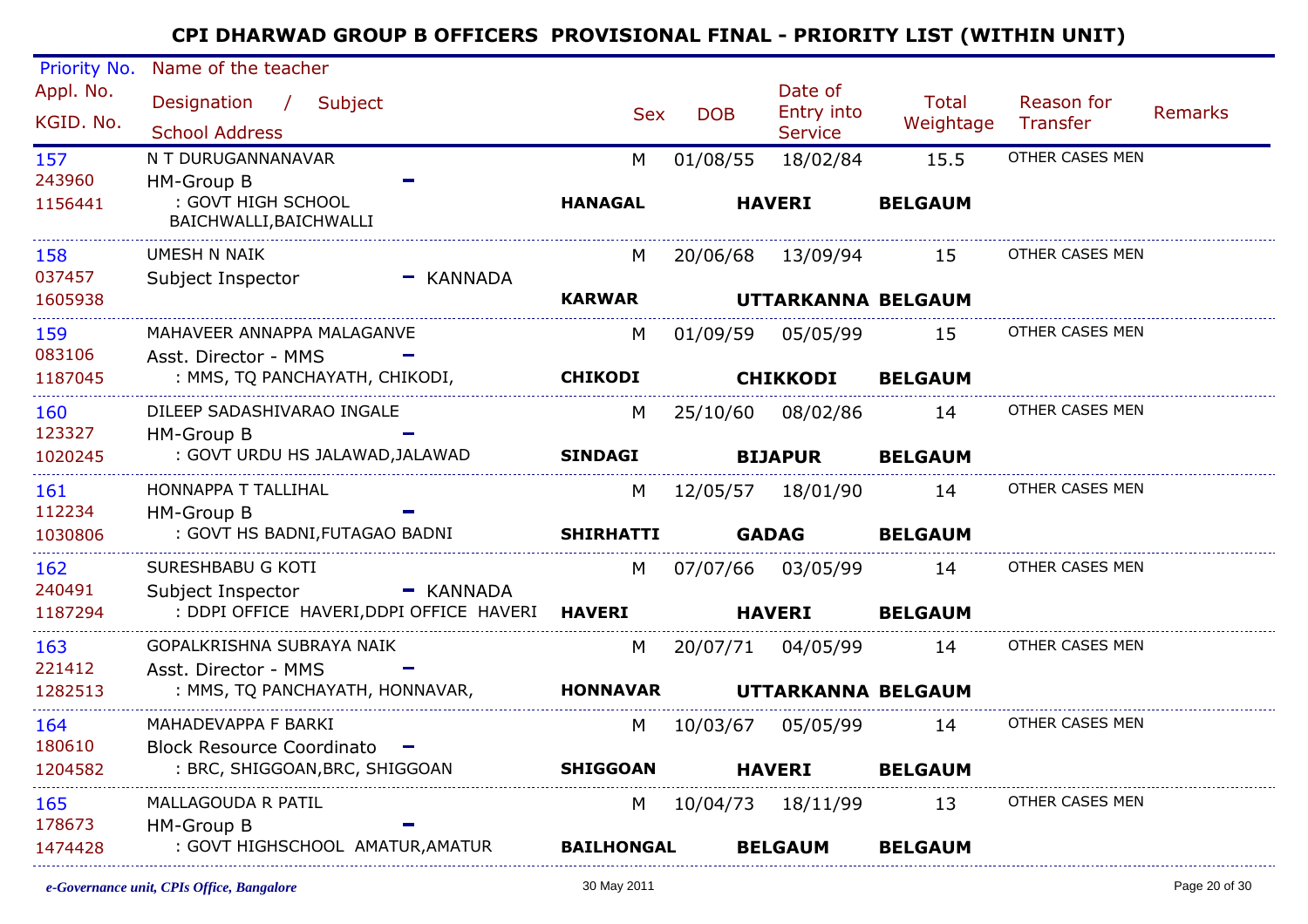| Priority No.           | Name of the teacher                                             |                    |            |                                         |                           |                        |                |
|------------------------|-----------------------------------------------------------------|--------------------|------------|-----------------------------------------|---------------------------|------------------------|----------------|
| Appl. No.<br>KGID. No. | Designation /<br>Subject<br><b>School Address</b>               | <b>Sex</b>         | <b>DOB</b> | Date of<br>Entry into<br><b>Service</b> | <b>Total</b><br>Weightage | Reason for<br>Transfer | <b>Remarks</b> |
| 166                    | HUGAR SHANKARLING RACHAPPA                                      | M                  | 22/07/62   | 30/04/99                                | 12.5                      | OTHER CASES MEN        |                |
| 231371                 | HM-Group B                                                      |                    |            |                                         |                           |                        |                |
| 1042839                | : BRC, GADAG RURAL, BRC, GADAG RURAL                            | <b>GADAG RURAL</b> |            | <b>GADAG</b>                            | <b>BELGAUM</b>            |                        |                |
| 167                    | ASHOK MARIYAPPA RAYABAG                                         | M                  |            | 10/09/55 24/01/84                       | 12                        | OTHER CASES MEN        |                |
| 244256                 | HM-Group B                                                      |                    |            |                                         |                           |                        |                |
| 1109918                | : GOVT.H.S.BELAVI, BELAVI                                       | <b>HUKKERI</b>     |            | <b>CHIKKODI</b>                         | <b>BELGAUM</b>            |                        |                |
| 168                    | MAHALING M GIRANIWADDAR                                         | M                  |            | 28/03/57 31/01/84                       | 12                        | OTHER CASES MEN        |                |
| 006115                 | Asst. Director - MMS                                            |                    |            |                                         |                           |                        |                |
| 1043007                | : BEO, KALGHATAGI, BEO, KALGHATAGI                              | <b>KALGHATAGI</b>  |            | <b>DHARWAD</b>                          | <b>BELGAUM</b>            |                        |                |
| 169                    | <b>KESHAV PETLUR</b>                                            | M                  | 16/04/71   | 30/04/99                                | 12                        | OTHER CASES MEN        |                |
| 082902                 | <b>Block Resource Coordinato</b>                                |                    |            |                                         |                           |                        |                |
| 1187301                | : BRC, RAMDURG, BRC, RAMDURG                                    | <b>RAMDURG</b>     |            | <b>BELGAUM</b>                          | <b>BELGAUM</b>            |                        |                |
| 170                    | RAJENDER DURADUNDEPPA TERDAL                                    | M                  | 28/07/68   | 30/04/99                                | 11                        | OTHER CASES MEN        |                |
| 082420                 | Asst. Director - MMS                                            |                    |            |                                         |                           |                        |                |
| 1187111                | : MMS, TQ PANCHAYATH, HUKKERI,                                  | <b>HUKKERI</b>     |            | <b>CHIKKODI</b>                         | <b>BELGAUM</b>            |                        |                |
| 171                    | SHIVALINGAPPA SHARANAPPA CHINCHOLI                              | M                  | 01/06/53   | 16/02/79                                | 10                        | OTHER CASES MEN        |                |
| 086041                 | HM-Group B                                                      |                    |            |                                         |                           |                        |                |
| 628170                 | : GOVT URDU HIGH SCHOOL<br>CHADACHAN, CHADACHAN                 | <b>CHADACHAN</b>   |            | <b>BIJAPUR</b>                          | <b>BELGAUM</b>            |                        |                |
| 172                    | NANDKISHOR DATTAJIRAO PATIL                                     | M                  | 26/10/55   | 14/08/82                                | 10                        | OTHER CASES MEN        |                |
| 196918                 | HM-Group B                                                      |                    |            |                                         |                           |                        |                |
| 659395                 | : GOVT HIGH SCHOOL CHIKKADINAKOPP<br>CHIKADINAKOP, CHIKADINAKOP | <b>KHANAPUR</b>    |            | <b>BELGAUM</b>                          | <b>BELGAUM</b>            |                        |                |
| 173                    | RAMAPPA BHAGAVANTAPPA MULLALLI                                  | M                  | 01/06/58   | 27/01/84                                | 10                        | OTHER CASES MEN        |                |
| 018374                 | Asst. Director - MMS                                            |                    |            |                                         |                           |                        |                |
| 1042977                | : BEO, MUNDARAGI, BEO, MUNDARAGI                                | <b>MUNDARAGI</b>   |            | <b>GADAG</b>                            | <b>BELGAUM</b>            |                        |                |
|                        |                                                                 |                    |            |                                         |                           |                        |                |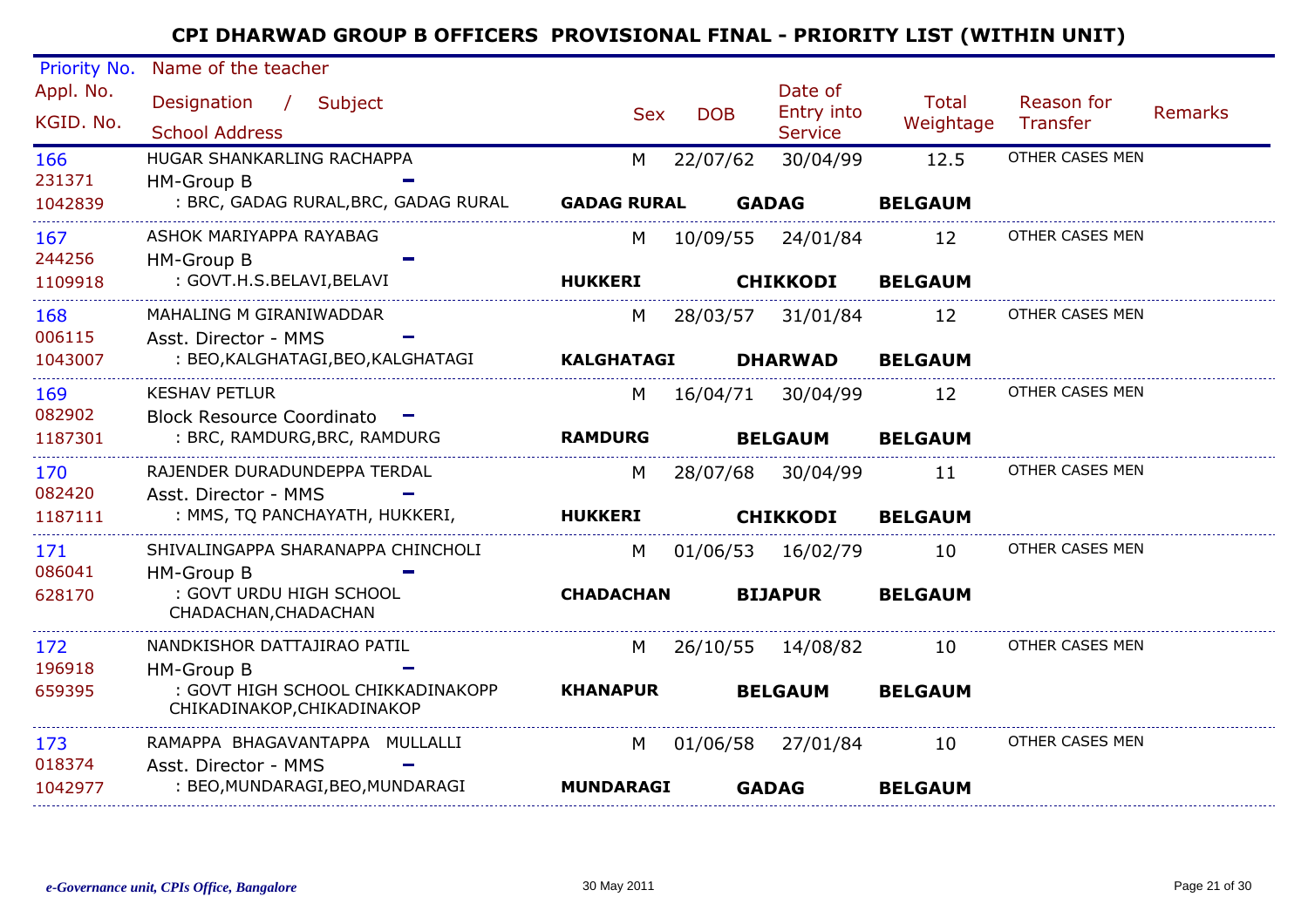| Priority No.           | Name of the teacher                                           |                 |              |                                         |                           |                        |                |
|------------------------|---------------------------------------------------------------|-----------------|--------------|-----------------------------------------|---------------------------|------------------------|----------------|
| Appl. No.<br>KGID. No. | Designation /<br>Subject<br><b>School Address</b>             | <b>Sex</b>      | <b>DOB</b>   | Date of<br>Entry into<br><b>Service</b> | <b>Total</b><br>Weightage | Reason for<br>Transfer | <b>Remarks</b> |
| 174<br>231590          | NEELAPPA BHARAMAPPA KELAGINAMANI<br>HM-Group B                | M               | 11/02/56     | 02/09/85                                | 10                        | OTHER CASES MEN        |                |
| 1485305                | : GOVT HIGH SCHOOL MUTTUR, MUTTUR                             | <b>BYADAGI</b>  |              | <b>HAVERI</b>                           | <b>BELGAUM</b>            |                        |                |
| 175<br>245684          | YALLAPPA GADIGEPPA KURI<br>HM-Group B                         | М               | 01/06/59     | 19/09/85                                | 10                        | OTHER CASES MEN        |                |
| 1198709                | : G.H.S. ARLAWADA, ARLAWADA                                   | <b>HALIYAL</b>  | <b>SIRSI</b> |                                         | <b>BELGAUM</b>            |                        |                |
| 176<br>100246          | SOMASHEKHARAPPA HANUMAPPA ASANGI<br>HM-Group B                | M               |              | 01/06/53 31/08/85                       | 8                         | OTHER CASES MEN        |                |
| 1077140                | : GOVT HIGH SCHOOL<br>BUDAPANHALLI, BUDAPANAHALLI             | <b>BYADAGI</b>  |              | <b>HAVERI</b>                           | <b>BELGAUM</b>            |                        |                |
| 177                    | SOMANAGOUDA Y PATIL                                           | M               |              | 01/06/53 23/11/79                       | 6                         | OTHER CASES MEN        |                |
| 110612<br>880417       | HM-Group B<br>: GHS BETADUR, BETADUR                          | <b>KUNDAGOL</b> |              | <b>DHARWAD</b>                          | <b>BELGAUM</b>            |                        |                |
| 178                    | VISHWESHWAR NARAYAN BHAT                                      | M               | 01/04/53     | 14/08/80                                | 6                         | OTHER CASES MEN        |                |
| 244865<br>835692       | HM-Group B<br>: G H S HALLIBAIL, HALLIBAIL                    | <b>SIDDAPUR</b> | <b>SIRSI</b> |                                         | <b>BELGAUM</b>            |                        |                |
| 179                    | SHRI DAYANAND U GOUDER                                        | M               |              | 05/04/54 06/09/80                       | 6                         | OTHER CASES MEN        |                |
| 097379<br>803879       | HM-Group B<br>: GOVT COMPOSITE HS<br>NADUMASKERI, NADUMASKERI | <b>KUMTA</b>    |              | UTTARKANNA BELGAUM                      |                           |                        |                |
| 180                    | <b>BABU B NANDAGAON</b>                                       | M               | 01/11/53     | 09/09/80                                | 6                         | OTHER CASES MEN        |                |
| 176978<br>1047544      | HM-Group B<br>: GHS DARUR, DARUR                              | <b>ATHANI</b>   |              | <b>CHIKKODI</b>                         | <b>BELGAUM</b>            |                        |                |
| 181<br>237257          | LAXMAN NINGAPPA MISHENNAWAR<br>HM-Group B                     | M               |              | 01/01/53 17/09/80                       | 6                         | OTHER CASES MEN        |                |
| 986951                 | : GOVT HIGH SCHOOL TAKKALAKI, TAKKALKI BIJAPUR RURAL          |                 |              | <b>BIJAPUR</b>                          | <b>BELGAUM</b>            |                        |                |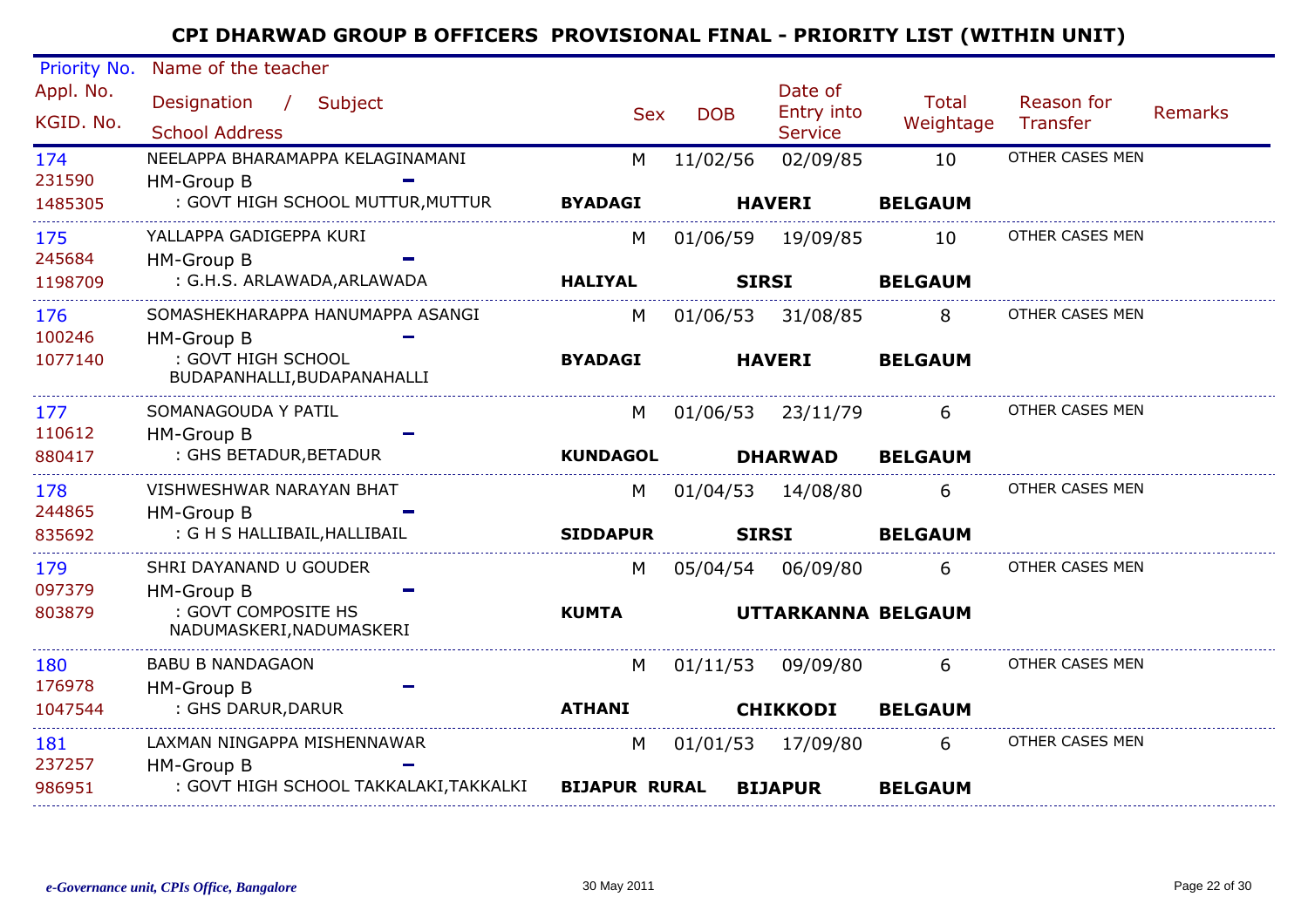| Priority No. | Name of the teacher                                                    |                   |            |                              |                |                 |                |
|--------------|------------------------------------------------------------------------|-------------------|------------|------------------------------|----------------|-----------------|----------------|
| Appl. No.    | Designation / Subject                                                  |                   |            | Date of                      | Total          | Reason for      |                |
| KGID. No.    | <b>School Address</b>                                                  | <b>Sex</b>        | <b>DOB</b> | Entry into<br><b>Service</b> | Weightage      | Transfer        | <b>Remarks</b> |
| 182          | <b>GURURAJ P UMARJI</b>                                                | M                 | 22/05/57   | 03/11/80                     | 6              | OTHER CASES MEN |                |
| 228777       | HM-Group B                                                             |                   |            |                              |                |                 |                |
| 922109       | : GOVT HIGHSCHOOL (URDU) KITTUR, KITTUR BAILHONGAL BELGAUM             |                   |            |                              | <b>BELGAUM</b> |                 |                |
| 183          | MOHAMAD ASGAR ALI                                                      | M                 | 04/12/54   | 20/08/82                     | 6              | OTHER CASES MEN |                |
| 052141       | HM-Group B                                                             |                   |            |                              |                |                 |                |
| 632904       | : GOVT HIGH SCH GANGAPUR, GANGAPUR RANNEBENNUR                         |                   |            | <b>HAVERI</b>                | <b>BELGAUM</b> |                 |                |
| 184          | SULEMAN MOHAMMEDGOUS MULLA                                             |                   |            | M 22/07/60 25/01/84          | 6              | OTHER CASES MEN |                |
| 004836       | HM-Group B                                                             |                   |            |                              |                |                 |                |
| 1043041      | : GHS BAGADAGERI, BAGADAGERI                                           | <b>KALGHATAGI</b> |            | <b>DHARWAD</b>               | <b>BELGAUM</b> |                 |                |
| 185          | MANASOORSAB BABUSAB WATHAR                                             | M                 |            | 01/06/58 26/01/84            | 6              | OTHER CASES MEN |                |
| 090891       | HM-Group B                                                             |                   |            |                              |                |                 |                |
| 1022329      | : GOVT HIGH SCHOOL ASKI, ASKI<br>------------------------------------- | <b>SINDAGI</b>    |            | <b>BIJAPUR</b>               | <b>BELGAUM</b> |                 |                |
| 186          | MOHAN DEVENDRAPPA KAMBAR                                               | M                 |            | 01/05/53 27/01/84            | 6              | OTHER CASES MEN |                |
| 116231       | HM-Group B                                                             |                   |            |                              |                |                 |                |
| 1156401      | : GOVT HIGHSCHOOL LAKKUNDI,LAKKUNDI BAILHONGAL                         |                   |            | <b>BELGAUM</b>               | <b>BELGAUM</b> |                 |                |
| 187          | SIDDAPPA BAGAPPA PATIL                                                 | M                 |            | 01/04/53 30/01/84            | 6              | OTHER CASES MEN |                |
| 091935       | HM-Group B                                                             |                   |            |                              |                |                 |                |
| 1110557      | : GOVT. H.S., KABBUR                                                   | <b>CHIKODI</b>    |            | <b>CHIKKODI</b>              | <b>BELGAUM</b> |                 |                |
| 188          | NARAYAN BHIMARAO JOSHI                                                 | M                 |            | 01/06/59 30/01/84            | 6              | OTHER CASES MEN |                |
| 239802       | HM-Group B                                                             |                   |            |                              |                |                 |                |
| 1020247      | : GHS HALALLI, HALHALLI                                                | <b>ATHANI</b>     |            | <b>CHIKKODI</b>              | <b>BELGAUM</b> |                 |                |
| 189          | PAGAD CHANDRAHAS MAHARUDRAPPA                                          | M                 | 30/08/60   | 30/01/84                     | $6 \quad$      | OTHER CASES MEN |                |
| 209739       | HM-Group B                                                             |                   |            |                              |                |                 |                |
| 1111885      | : GOVT HIGHSCHOOL KATRIDADDI<br>KULAVALLI, KULAVALLI                   | <b>BAILHONGAL</b> |            | <b>BELGAUM</b>               | <b>BELGAUM</b> |                 |                |
| 190          | SURENDRA BABU UGARE                                                    | M                 |            | 01/08/58 31/01/84            | 6              | OTHER CASES MEN |                |
| 016734       | HM-Group B                                                             |                   |            |                              |                |                 |                |
| 1043432      | : GOVT H.S., SHIRGUPPI                                                 | <b>KAGWAD</b>     |            | <b>CHIKKODI</b>              | <b>BELGAUM</b> |                 |                |
|              |                                                                        |                   |            |                              |                |                 |                |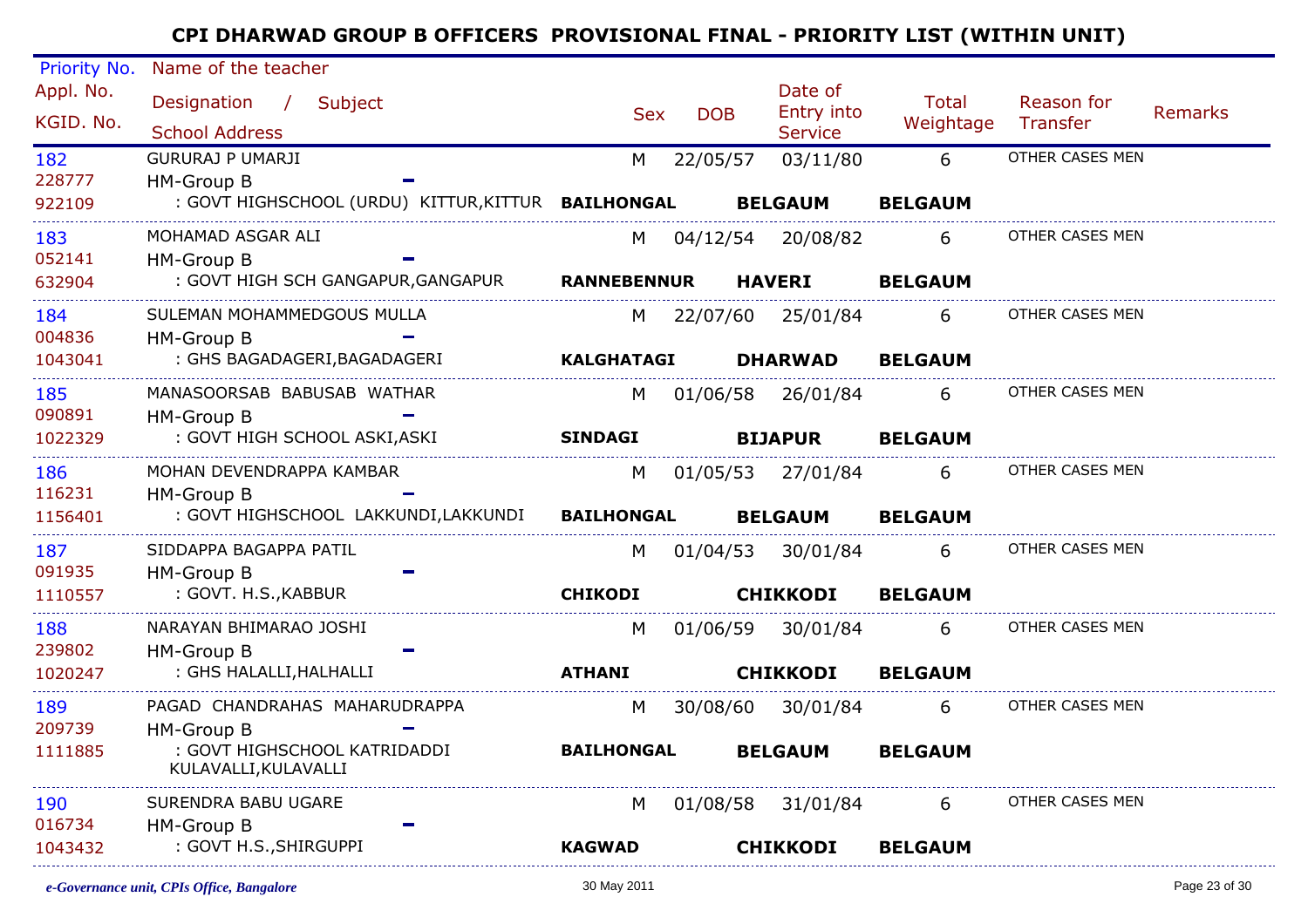| Priority No.<br>Appl. No. | Name of the teacher<br>Designation / Subject |                    |            | Date of                      | <b>Total</b>   | Reason for      |                |
|---------------------------|----------------------------------------------|--------------------|------------|------------------------------|----------------|-----------------|----------------|
| KGID. No.                 | <b>School Address</b>                        | <b>Sex</b>         | <b>DOB</b> | Entry into<br><b>Service</b> | Weightage      | Transfer        | <b>Remarks</b> |
| 191                       | SANGANAGOUDA B PATIL                         | M                  | 01/08/58   | 31/01/84                     | 6              | OTHER CASES MEN |                |
| 139137                    | <b>HM-Group B</b>                            |                    |            |                              |                |                 |                |
| 1110217                   | : GOVT HS KALATIPPI, KALTIPPI                | <b>JAMAKHANDI</b>  |            | <b>BAGALKOT</b>              | <b>BELGAUM</b> |                 |                |
| 192                       | PARAMESHAPPA MAHADEVAPPA ARAGOL              | M                  | 30/07/59   | 31/01/84                     | 6              | OTHER CASES MEN |                |
| 116524                    | <b>HM-Group B</b>                            |                    |            |                              |                |                 |                |
| 1156533                   | : GOVT HIGH SCH HOSAHALLI, HOSAHALLI SAVANUR |                    |            | <b>HAVERI</b>                | <b>BELGAUM</b> |                 |                |
| 193                       | ARJUN BASAPPA BIRADARPATIL                   | M                  | 01/06/60   | 01/02/84                     | 6              | OTHER CASES MEN |                |
| 182410                    | HM-Group B                                   |                    |            |                              |                |                 |                |
| 1020254                   | : GHS DAVALESHWAR, DHAVALESHWAR              | <b>MUDHOL</b>      |            | <b>BAGALKOT</b>              | <b>BELGAUM</b> |                 |                |
| 194                       | BHAGAPPA BHIMASHYA KALAL                     | M                  | 01/06/59   | 20/02/84                     | 6              | OTHER CASES MEN |                |
| 224485                    | HM-Group B                                   |                    |            |                              |                |                 |                |
| 1142662                   | : GOVT.H.S,UGAR K.D.                         | <b>KAGWAD</b>      |            | <b>CHIKKODI</b>              | <b>BELGAUM</b> |                 |                |
| 195                       | LAXMAN RAMAPPA METAGUDD                      | M                  |            | 20/01/60 01/06/84            | 6              | OTHER CASES MEN |                |
| 183069                    | <b>HM-Group B</b>                            |                    |            |                              |                |                 |                |
| 1198314                   | : GHS ARAKERI, ARAKERI                       | <b>BILAGI</b>      |            | <b>BAGALKOT</b>              | <b>BELGAUM</b> |                 |                |
| 196                       | O K GURUSHANTAIAH                            | M                  |            | 01/06/61 11/07/84            | 6              | OTHER CASES MEN |                |
| 113090                    | <b>HM-Group B</b>                            |                    |            |                              |                |                 |                |
| 1156853                   | : GHS HIREHARKUNI, HIREHARAKUNNI             | <b>KUNDAGOL</b>    |            | <b>DHARWAD</b>               | <b>BELGAUM</b> |                 |                |
| 197                       | ASHOK BHIMAPPA BYAKODI                       | M                  | 01/06/55   | 30/07/84                     | 6              | OTHER CASES MEN |                |
| 145460                    | HM-Group B                                   |                    |            |                              |                |                 |                |
| 1327026                   | : GOVT HIGHSCHOOL HOOLI, HOOLI               | <b>SOUNDATTI</b>   |            | <b>BELGAUM</b>               | <b>BELGAUM</b> |                 |                |
| 198                       | MURTUJASAB DASTAGIRSAB SARCAVAS              |                    |            | M 21/07/61 31/07/84          | 6              | OTHER CASES MEN |                |
| 124483                    | <b>HM-Group B</b>                            |                    |            |                              |                |                 |                |
| 1042576                   | : GOVT HS KOTUMACHAGI, KOTUMACHAGI           | <b>GADAG RURAL</b> |            | <b>GADAG</b>                 | <b>BELGAUM</b> |                 |                |
| 199                       | <b>B H KANKAPPANAVAR</b>                     | M                  |            | 08/04/55 01/08/84            | 6              | OTHER CASES MEN |                |
| 246571                    | <b>HM-Group B</b>                            |                    |            |                              |                |                 |                |
| 1282066                   | : GOVT HIGH SCH ICCHANGI, ICHHANGI           | <b>SAVANUR</b>     |            | <b>HAVERI</b>                | <b>BELGAUM</b> |                 |                |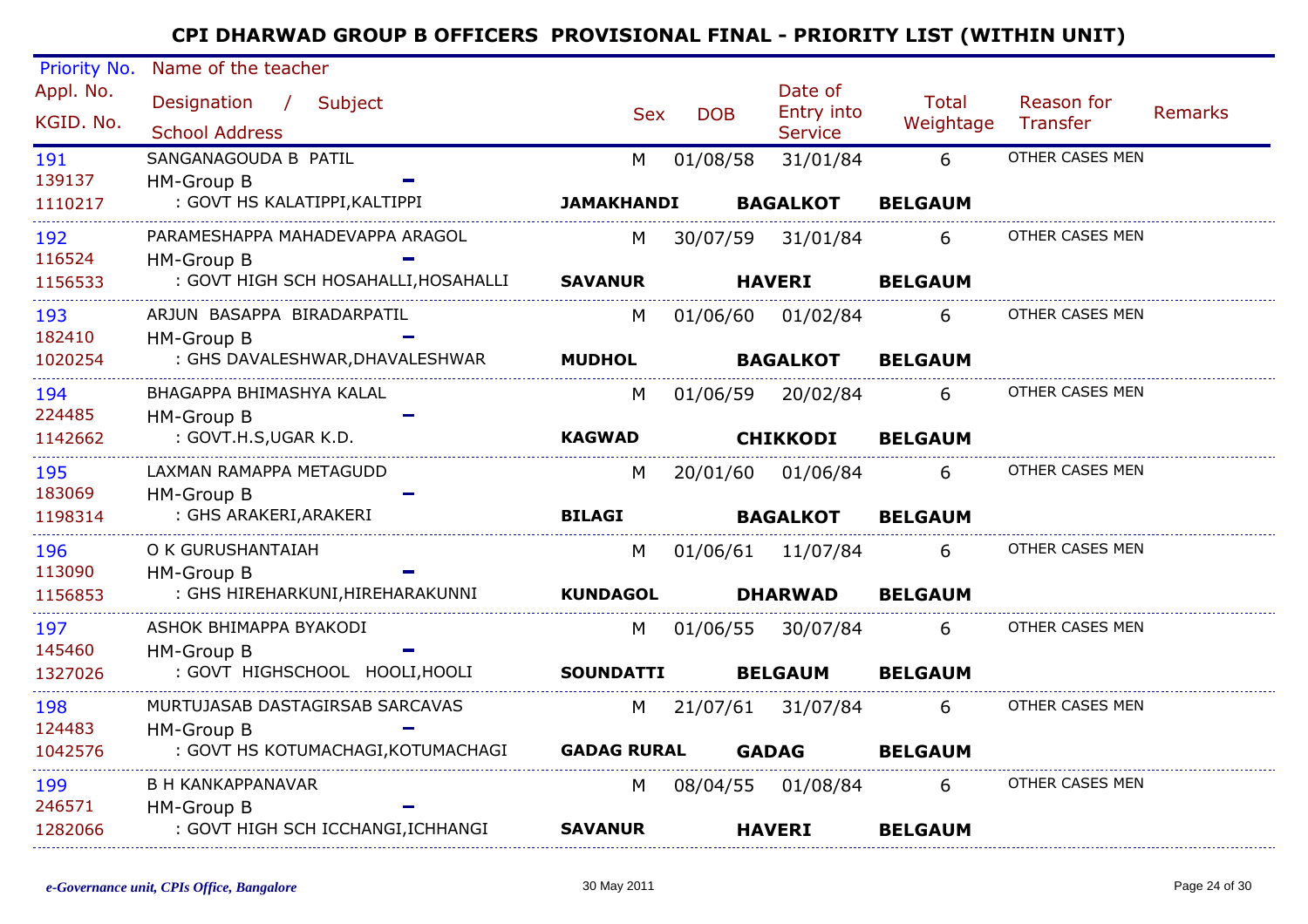| Priority No. | Name of the teacher                                                 |                          |            |                       |                       |                 |                |
|--------------|---------------------------------------------------------------------|--------------------------|------------|-----------------------|-----------------------|-----------------|----------------|
| Appl. No.    | Designation / Subject                                               |                          |            | Date of<br>Entry into | Total                 | Reason for      |                |
| KGID. No.    | <b>School Address</b>                                               | <b>Sex</b>               | <b>DOB</b> | <b>Service</b>        | Weightage Transfer    |                 | <b>Remarks</b> |
| 200          | JAYASHANKAR B KARALAKATTI                                           | M                        | 20/12/56   | 03/08/84              | $6\overline{6}$       | OTHER CASES MEN |                |
| 140240       | HM-Group B                                                          |                          |            |                       |                       |                 |                |
| 1156462      | : GOVT HIGHSCHOOL CHULAKI, CHULAKI SOUNDATTI                        |                          |            | <b>BELGAUM</b>        | <b>BELGAUM</b>        |                 |                |
| 201          | GURUNATHAPPA JAGADEVAPPA ALLAGI                                     |                          |            | M 11/08/57 09/08/84   | 6                     | OTHER CASES MEN |                |
| 034839       | HM-Group B                                                          |                          |            |                       |                       |                 |                |
| 1266939      | : GOVT HIGH SCHOOL LINGADALLI,LINGADALLI MUDDEBIHAL         BIJAPUR |                          |            |                       | <b>BELGAUM</b>        |                 |                |
| 202          | HANAMANT BHIMAPPA SHEDABAL                                          | M                        |            |                       | 01/06/60 09/08/84 6   | OTHER CASES MEN |                |
| 243141       | HM-Group B                                                          |                          |            |                       |                       |                 |                |
| 10211791     | : GHS CHIKKUD,CHIKKUD                                               | <b>ATHANI</b>            |            | <b>CHIKKODI</b>       | <b>BELGAUM</b>        |                 |                |
| 203          | SURESH SIDRAMAPPA SULAKOD                                           |                          |            |                       | M 27/07/60 11/08/84 6 | OTHER CASES MEN |                |
| 030316       | HM-Group B                                                          |                          |            |                       |                       |                 |                |
| 1141063      |                                                                     |                          |            | <b>CHIKKODI</b>       | <b>BELGAUM</b>        |                 |                |
| 204          | SURYAKANT MADURAY PAATIL                                            | M                        |            | 01/08/59  16/08/84    | $6 \qquad$            | OTHER CASES MEN |                |
| 239017       | HM-Group B                                                          |                          |            |                       |                       |                 |                |
| 1142475      | : GOVT H.S.,PARTHANHALLI                                            | <b>ATHANI</b>            |            | <b>CHIKKODI</b>       | <b>BELGAUM</b>        |                 |                |
| 205          | <b>B C ARAGANJI</b>                                                 | M.                       |            | 21/03/60  16/08/84    | 6                     | OTHER CASES MEN |                |
| 046062       | HM-Group B                                                          |                          |            |                       |                       |                 |                |
| 1644767      | : GOVT H.S., GUDAS                                                  | <b>HUKKERI</b>           |            | <b>CHIKKODI</b>       | <b>BELGAUM</b>        |                 |                |
| 206          | BASAVARAJ CHIDANAND ALATAGI                                         | M                        |            |                       | 14/10/58 17/08/84 6   | OTHER CASES MEN |                |
| 093887       | HM-Group B                                                          |                          |            |                       |                       |                 |                |
| 1267019      | : GOVT HIGHSCHOOL KALAHAL, KALAHAL RAMDURG                          |                          |            | <b>BELGAUM</b>        | <b>BELGAUM</b>        |                 |                |
| 207          | SHIVAYOGAYYA VEERABHADRAYYA HIREMATH                                |                          |            |                       | M 01/06/58 21/08/84 6 | OTHER CASES MEN |                |
| 134449       | HM-Group B                                                          |                          |            |                       |                       |                 |                |
| 1201744      | : GOVT HS SHIRUNJA, SHIRUNJA                                        | <b>GADAG RURAL GADAG</b> |            |                       | <b>BELGAUM</b>        |                 |                |
| 208          | BASAVARAJ P MURASHILLI                                              | M .                      |            | 08/05/59 29/08/84     | 6                     | OTHER CASES MEN |                |
| 120300       | HM-Group B                                                          |                          |            |                       |                       |                 |                |
| 1156612      | : GOVT HS YALISHIRUR, YALISHIRUR <b>GADAG RURAL</b>                 |                          |            | <b>GADAG</b>          | <b>BELGAUM</b>        |                 |                |
|              |                                                                     |                          |            |                       |                       |                 |                |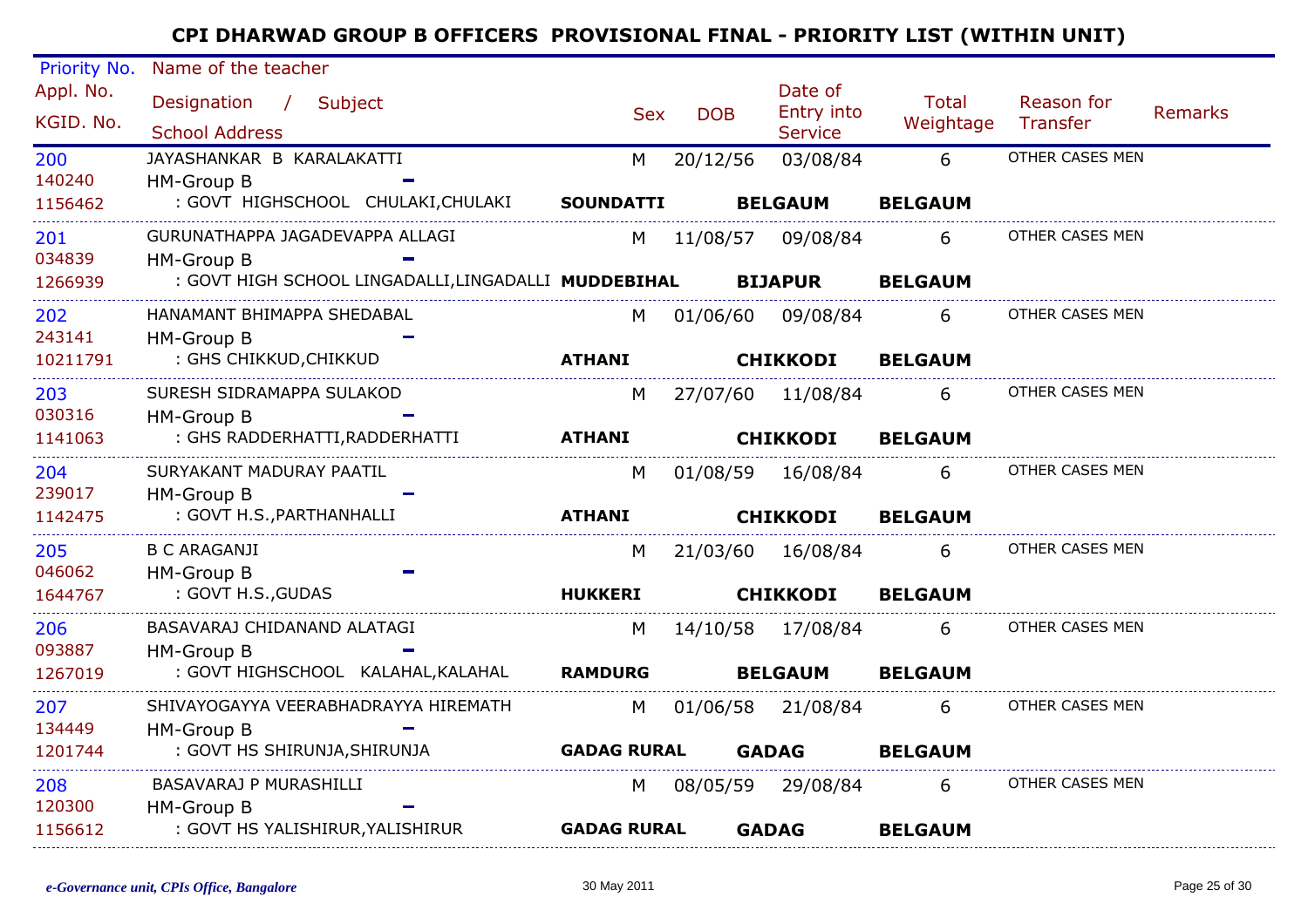| Priority No. | Name of the teacher                          |                  |            |                              |                |                 |                |
|--------------|----------------------------------------------|------------------|------------|------------------------------|----------------|-----------------|----------------|
| Appl. No.    | Designation / Subject                        |                  |            | Date of                      | Total          | Reason for      |                |
| KGID. No.    | <b>School Address</b>                        | <b>Sex</b>       | <b>DOB</b> | Entry into<br><b>Service</b> | Weightage      | Transfer        | <b>Remarks</b> |
| 209          | SHIVALINGAPPA PRABHURAY CHOUDHARI            | M                | 01/06/60   | 29/08/84                     | 6              | OTHER CASES MEN |                |
| 095168       | <b>HM-Group B</b>                            |                  |            |                              |                |                 |                |
| 1141443      | : G.H.S AWARKHOD, AWARKHOD                   | <b>ATHANI</b>    |            | <b>CHIKKODI</b>              | <b>BELGAUM</b> |                 |                |
| 210          | MURIGEPPA YALLAPPA RAWOOL                    | M                |            | 09/06/61 31/08/84            | 6              | OTHER CASES MEN |                |
| 115688       | HM-Group B                                   |                  |            |                              |                |                 |                |
| 1109969      | : GOVT HIGHSCHOOL MADALUR, MADALUR SOUNDATTI |                  |            | <b>BELGAUM</b>               | <b>BELGAUM</b> |                 |                |
| 211          | GIRAMALLAPPA SIDDAPPA SHETYANAVAR            |                  |            | M 25/10/56 03/09/84          | 6              | OTHER CASES MEN |                |
| 235061       | HM-Group B                                   |                  |            |                              |                |                 |                |
| 1143322      | : GHS KANKANWADI, KANKANWADI                 | <b>RAIBAG</b>    |            | <b>CHIKKODI</b>              | <b>BELGAUM</b> |                 |                |
| 212          | VITTAPPA MALLAPPA PATIL                      | M                |            | 05/01/58 12/11/84            | 6              | OTHER CASES MEN |                |
| 093979       | HM-Group B                                   |                  |            |                              |                |                 |                |
| 1117336      | : GOVT HIGHSCHOOL OBALAPUR, OBALAPUR RAMDURG |                  |            | <b>BELGAUM</b>               | <b>BELGAUM</b> |                 |                |
| 213          | <b>SHRI G F TORAGAL</b>                      | M                |            | 22/07/60  01/01/85           | 6              | OTHER CASES MEN |                |
| 230236       | HM-Group B                                   |                  |            |                              |                |                 |                |
| 1156476      | : GHS NAVALLI, NAVALLI                       | <b>NAVALGUND</b> |            | <b>DHARWAD</b>               | <b>BELGAUM</b> |                 |                |
| 214          | ISHWARAPPA G HADIMANI                        | M                |            | 01/06/55 18/09/86            | 6              | OTHER CASES MEN |                |
| 058435       | HM-Group B                                   |                  |            |                              |                |                 |                |
| 1176475      | : GOVT. H.S., NAGARMUNNOLI                   | <b>CHIKODI</b>   |            | <b>CHIKKODI</b>              | <b>BELGAUM</b> |                 |                |
| 215          | V B HUGAR                                    | M                |            |                              | 6              | OTHER CASES MEN |                |
| 179780       | HM-Group B                                   |                  |            |                              |                |                 |                |
| 1039101      | : GOVT HIGH SCHOOL HAVANUR, HAVANUR HAVERI   |                  |            | <b>HAVERI</b>                | <b>BELGAUM</b> |                 |                |
| 216          | UMARFARUK A MULLA                            | M                |            | 26/01/64 07/06/89            | 6              | OTHER CASES MEN |                |
| 241240       | HM-Group B                                   |                  |            |                              |                |                 |                |
| 1112499      | : GOVT H.S. SHIRAGAON, SHRIPEWADI NIPPANI    |                  |            | <b>CHIKKODI</b>              | <b>BELGAUM</b> |                 |                |
| 217          | VASANT SIDDHARAM NAIK                        | M                | 20/07/63   | 08/06/89                     | 6              | OTHER CASES MEN |                |
| 086174       | HM-Group B                                   |                  |            |                              |                |                 |                |
| 1108208      | : GOVT HIGH SCHOOL                           | <b>SINDAGI</b>   |            | <b>BIJAPUR</b>               | <b>BELGAUM</b> |                 |                |
|              | GANGANAHALLI, GANGANAHALLI                   |                  |            |                              |                |                 |                |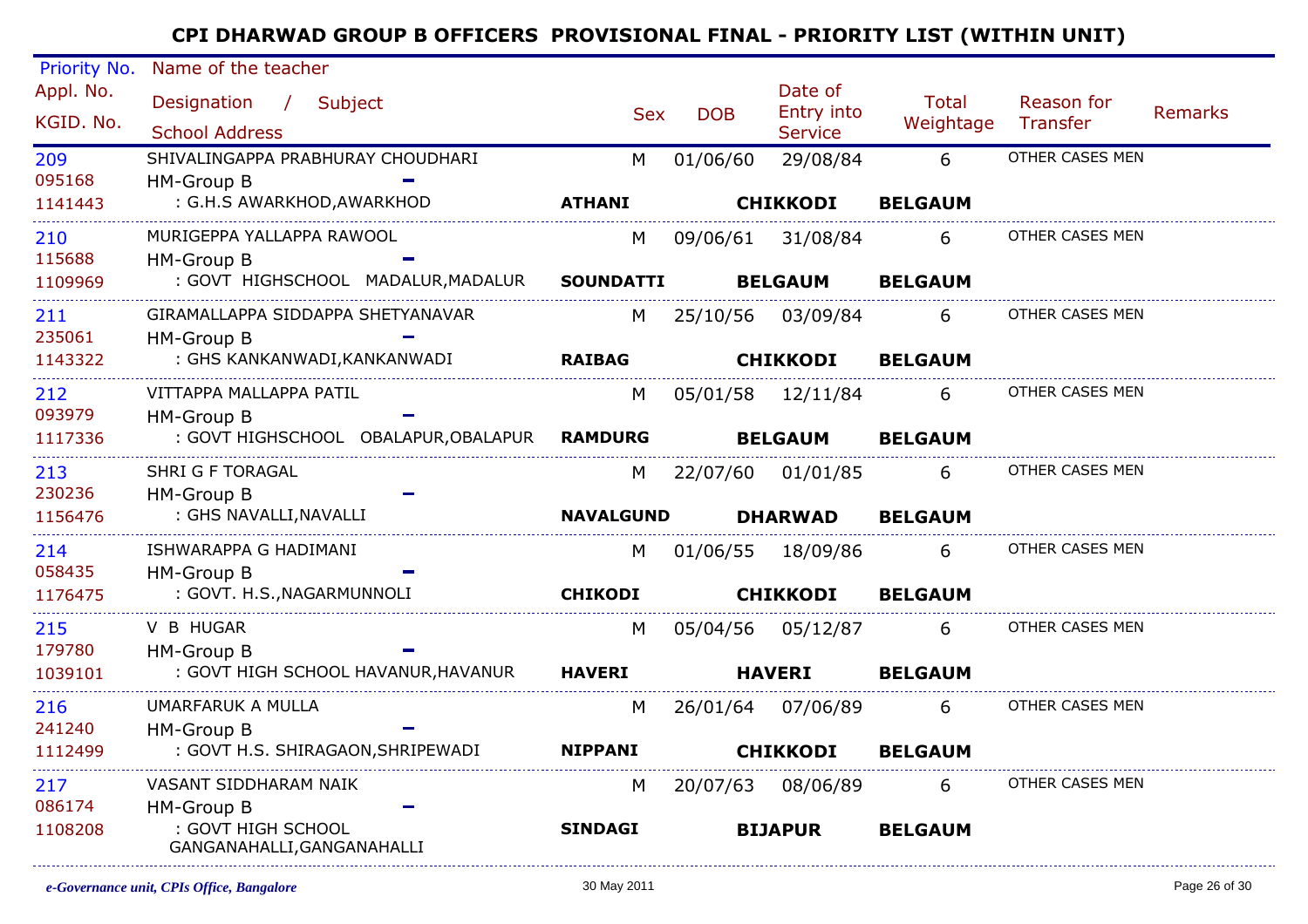| Priority No.  | Name of the teacher                                    |                                                                                                                                                                                                                                |            |                       |                |                 |         |
|---------------|--------------------------------------------------------|--------------------------------------------------------------------------------------------------------------------------------------------------------------------------------------------------------------------------------|------------|-----------------------|----------------|-----------------|---------|
| Appl. No.     | Designation / Subject                                  | <b>Sex</b>                                                                                                                                                                                                                     | <b>DOB</b> | Date of<br>Entry into | Total          | Reason for      | Remarks |
| KGID. No.     | <b>School Address</b>                                  |                                                                                                                                                                                                                                |            | <b>Service</b>        | Weightage      | Transfer        |         |
| 218           | N H VADGOANKAR                                         | M                                                                                                                                                                                                                              | 15/06/54   | 23/08/89              | 6              | OTHER CASES MEN |         |
| 211770        | HM-Group B                                             |                                                                                                                                                                                                                                |            |                       |                |                 |         |
| 979539        | : GOVT HIGH SCHOOL MANGENAKOPP<br>MANGENKOP, MANGENKOP | <b>KHANAPUR</b>                                                                                                                                                                                                                |            | <b>BELGAUM</b>        | <b>BELGAUM</b> |                 |         |
| 219           | VEERBHADRAPPA PUNDLIKAPPA JAKOJI                       |                                                                                                                                                                                                                                |            | M 12/03/65 31/10/89   | 6              | OTHER CASES MEN |         |
| 153940        | HM-Group B                                             |                                                                                                                                                                                                                                |            |                       |                |                 |         |
| 1155489       | : GHS TIRLAPUR, TIRLAPUR                               | <b>NAVALGUND</b>                                                                                                                                                                                                               |            | <b>DHARWAD</b>        | <b>BELGAUM</b> |                 |         |
| 220<br>243836 | LAKKAPPA IRAPPA KOLAVI                                 | M                                                                                                                                                                                                                              |            | 01/06/62 22/12/89     | 6              | OTHER CASES MEN |         |
| 1176024       | HM-Group B<br>: GHS PALBHAVI, PALBHAVI                 | <b>RAIBAG</b>                                                                                                                                                                                                                  |            | <b>CHIKKODI</b>       | <b>BELGAUM</b> |                 |         |
| 221           | SHIVANAGOUDA NIMBANAGOUDA PATIL                        | M                                                                                                                                                                                                                              |            | 01/06/58 03/01/90     | 6              | OTHER CASES MEN |         |
| 175903        | HM-Group B                                             |                                                                                                                                                                                                                                |            |                       |                |                 |         |
| 1146396       | : GHS HIREMAGI,HIRE MAGI                               | <b>HUNAGUND</b>                                                                                                                                                                                                                |            | <b>BAGALKOT</b>       | <b>BELGAUM</b> |                 |         |
| 222           | VIJAYAKUMAR MALLIKARJUN MAGADUM                        | M <sub>1</sub>                                                                                                                                                                                                                 |            | 21/07/64 01/02/90     | 6              | OTHER CASES MEN |         |
| 115800        | HM-Group B                                             |                                                                                                                                                                                                                                |            |                       |                |                 |         |
| 1138622       | : GOVT HIGHSCHOOL MARKUMBI, MARKUMBI SOUNDATTI         |                                                                                                                                                                                                                                |            | <b>BELGAUM</b>        | <b>BELGAUM</b> |                 |         |
| 223<br>004803 | ABDULGAFFAR MOHAMMADGOUS KAMALSHA<br>HM-Group B        |                                                                                                                                                                                                                                |            | M 15/03/60 06/03/90   | 6              | OTHER CASES MEN |         |
| 1155660       | : GHS IBRAHIMPUR, IBRAHIMPUR                           | <b>NAVALGUND</b>                                                                                                                                                                                                               |            | <b>DHARWAD</b>        | <b>BELGAUM</b> |                 |         |
| 224           | ASHOK HANAMANTAPPA BELLAD                              | M and the monother of the monother of the monother of the set of the set of the set of the monother of the monother of the monother of the monother of the monother of the monother of the monother of the monother of the mon |            | 15/10/61  01/10/90    | 6              | OTHER CASES MEN |         |
| 178120        | HM-Group B                                             |                                                                                                                                                                                                                                |            |                       |                |                 |         |
| 997892        | : GHS MURADI, MURADI                                   | <b>HUNAGUND</b>                                                                                                                                                                                                                |            | <b>BAGALKOT</b>       | <b>BELGAUM</b> |                 |         |
| 225           | SHIVARAM N HEGDE                                       | M                                                                                                                                                                                                                              |            | 13/03/61 20/10/90     | 6              | OTHER CASES MEN |         |
| 232789        | HM-Group B                                             |                                                                                                                                                                                                                                |            |                       |                |                 |         |
| 1169771       | : GOVT HIGHSCHOOL DEVANALLI, DEVANALLI SIRSI           |                                                                                                                                                                                                                                |            | <b>SIRSI</b>          | <b>BELGAUM</b> |                 |         |
| 226           | MOHMMADSAHEB A MUJAWAR                                 | M                                                                                                                                                                                                                              |            | 04/06/58 14/11/90     | 6              | OTHER CASES MEN |         |
| 243734        | HM-Group B<br>: GHS BUDIHAL SA, BUDIHAL (SA)           |                                                                                                                                                                                                                                |            |                       |                |                 |         |
| 1176774       |                                                        | <b>BILAGI</b>                                                                                                                                                                                                                  |            | <b>BAGALKOT</b>       | <b>BELGAUM</b> |                 |         |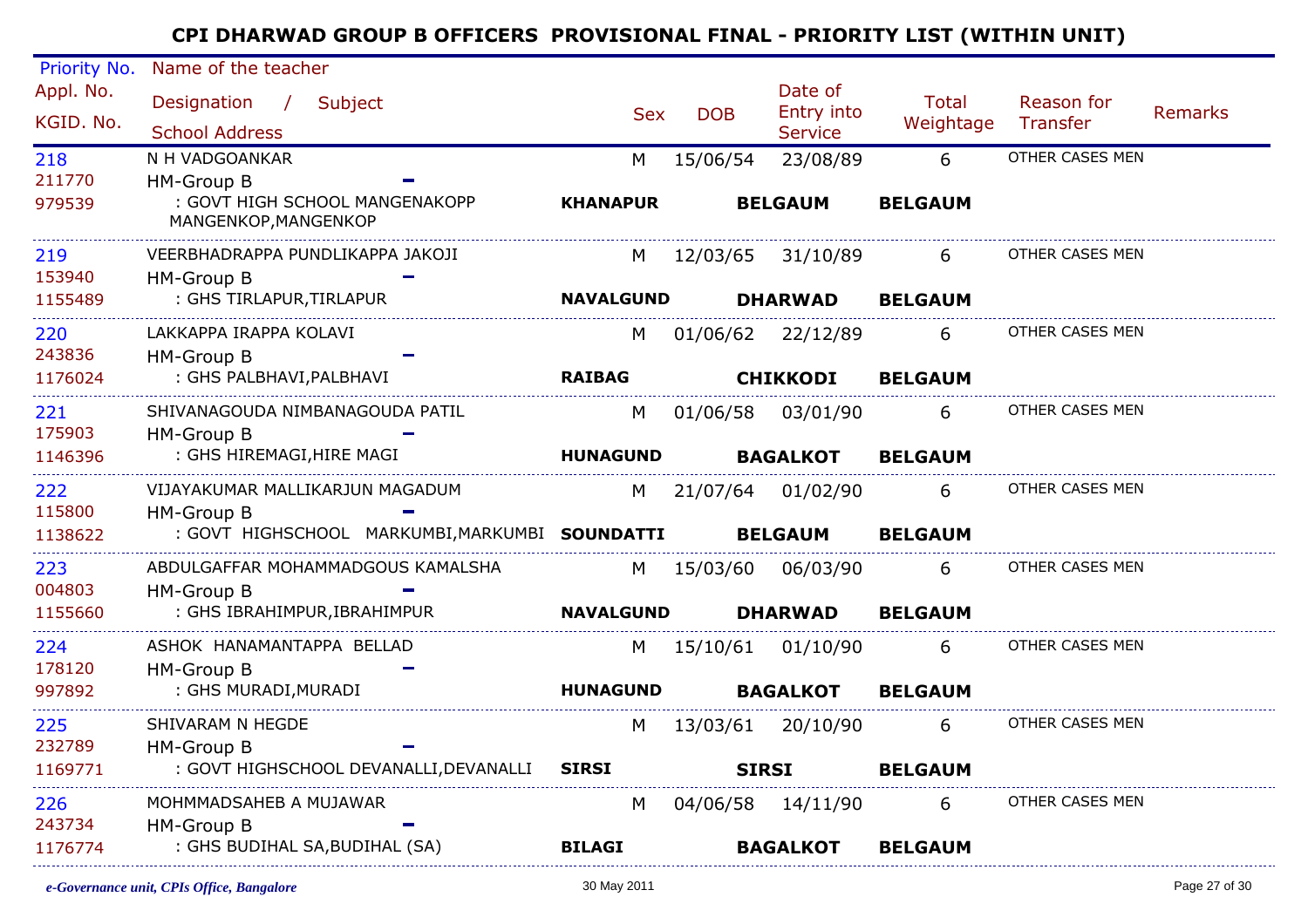| Priority No.           | Name of the teacher                             |                 |              |                                  |                           |                               |                |
|------------------------|-------------------------------------------------|-----------------|--------------|----------------------------------|---------------------------|-------------------------------|----------------|
| Appl. No.<br>KGID. No. | Designation / Subject<br><b>School Address</b>  | <b>Sex</b>      | <b>DOB</b>   | Date of<br>Entry into<br>Service | <b>Total</b><br>Weightage | Reason for<br><b>Transfer</b> | <b>Remarks</b> |
| 227                    | PRABHAKAR CHIKKANMANE                           | M               | 01/03/66     | 27/12/90                         | 6                         | OTHER CASES MEN               |                |
| 037301                 | <b>HM-Group B</b>                               |                 |              |                                  |                           |                               |                |
| 1197880                | : G H S KIRWATTI, KIRAVATTI                     | <b>YELLAPUR</b> | <b>SIRSI</b> |                                  | <b>BELGAUM</b>            |                               |                |
| 228                    | A M KARAJAGI                                    | M               |              | 22/06/58 20/02/91                | 6                         | OTHER CASES MEN               |                |
| 235506                 | HM-Group B                                      |                 |              |                                  |                           |                               |                |
| 1157065                | : GOVT HIGH SCHOOL GALAGNATH,GALAGNATH HAVERI   |                 |              | <b>HAVERI</b>                    | <b>BELGAUM</b>            |                               |                |
| 229                    | M N ADIVEPPANAVAR                               | M               |              | 20/05/67 07/09/92 6              |                           | OTHER CASES MEN               |                |
| 133025                 | HM-Group B                                      |                 |              |                                  |                           |                               |                |
| 1157653                | : GOVT HIGH SCH MANTRODI,MANTARAWADI SAVANUR    |                 |              | <b>HAVERI</b>                    | <b>BELGAUM</b>            |                               |                |
| 230                    | SUBBANNA HANAMANT PRABHAKAR                     | M               |              | 10/04/64 26/07/94 6              |                           | OTHER CASES MEN               |                |
| 025649                 | <b>HM-Group B</b>                               |                 |              |                                  |                           |                               |                |
| 1378024                | : GOVT HIGHSCHOOL (BANNUR LT)<br>BANNUR, BANNUR | <b>RAMDURG</b>  |              | <b>BELGAUM</b>                   | <b>BELGAUM</b>            |                               |                |
| 231                    | SHRIKANT DYAVAPPA CHALAWADI                     | M <sub>N</sub>  |              | 01/06/62 27/07/94     6          |                           | OTHER CASES MEN               |                |
| 177855                 | <b>HM-Group B</b>                               |                 |              |                                  |                           |                               |                |
| 1418759                | : GHS HARUGERI,HARUGERI                         | <b>RAIBAG</b>   |              | <b>CHIKKODI</b>                  | <b>BELGAUM</b>            |                               |                |
| 232                    | MALLAPPA D CHANNAGIRI                           | M               |              | 13/05/64  29/07/94    6          |                           | OTHER CASES MEN               |                |
| 179418                 | <b>HM-Group B</b>                               |                 |              |                                  |                           |                               |                |
| 1282813                | : GOVT HIGH SCH CHANDAPUR,CHANDAPUR             | <b>SHIGGOAN</b> |              | <b>HAVERI</b>                    | <b>BELGAUM</b>            |                               |                |
| 233                    | MAHESH APPASAHEB DHALE                          | M               |              | 01/06/69 29/07/94                | 6                         | OTHER CASES MEN               |                |
| 177775                 | HM-Group B                                      |                 |              |                                  |                           |                               |                |
| 1378675                | : GHS NIPANAL,NIPNAL                            | <b>RAIBAG</b>   |              | <b>CHIKKODI</b>                  | <b>BELGAUM</b>            |                               |                |
| 234                    | KRISHNA GOVINDAPPA YALIWAL                      | M               |              | 06/01/55 18/08/94                | 6                         | OTHER CASES MEN               |                |
| 121561                 | <b>HM-Group B</b>                               |                 |              |                                  |                           |                               |                |
| 446277                 | : G.H.S KAWALWAD,KAVALAWADA                     | <b>HALIYAL</b>  |              | <b>SIRSI</b>                     | <b>BELGAUM</b>            |                               |                |
|                        |                                                 |                 |              |                                  |                           |                               |                |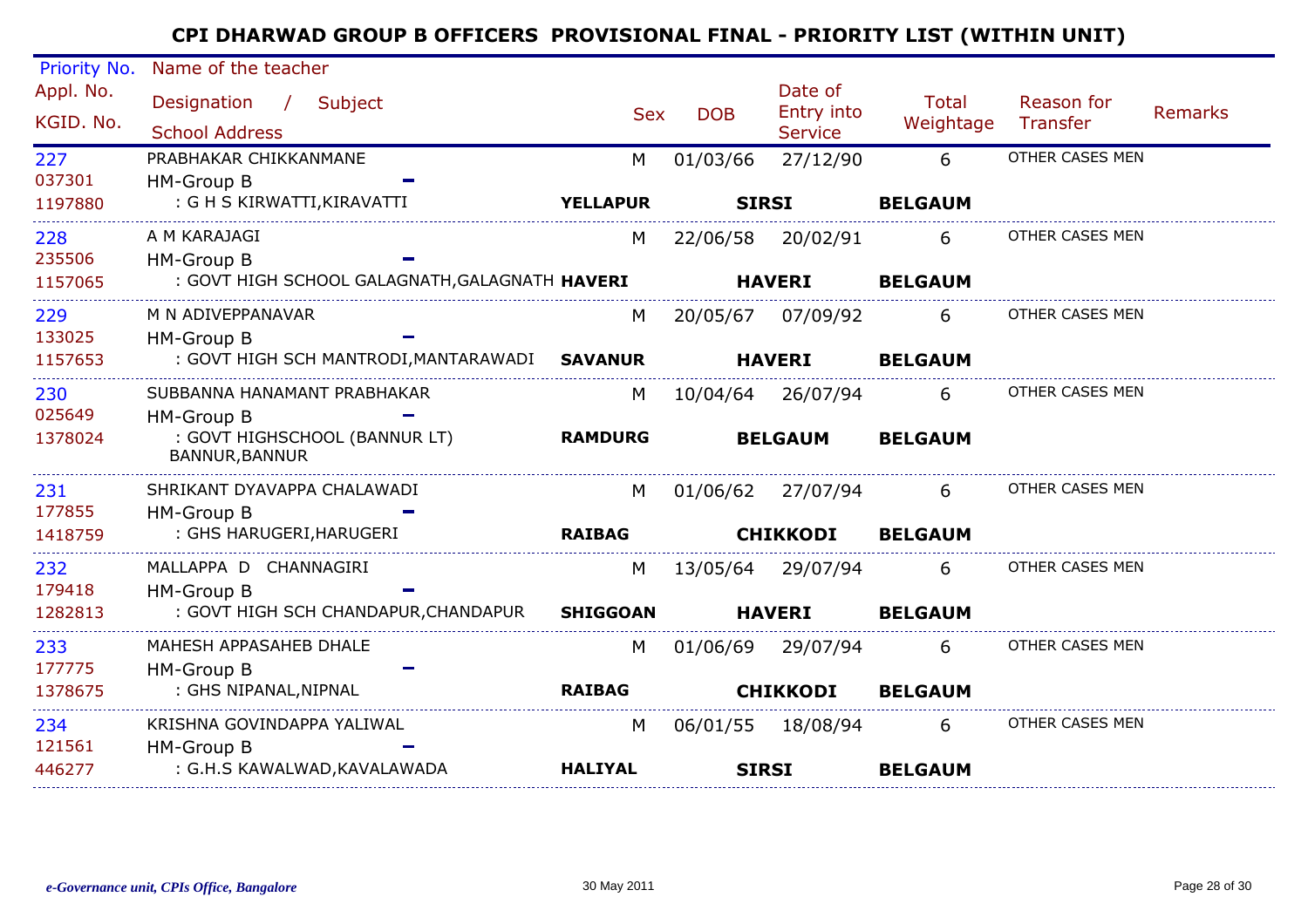| Priority No. | Name of the teacher                                |                   |            |                       |                |                 |                |
|--------------|----------------------------------------------------|-------------------|------------|-----------------------|----------------|-----------------|----------------|
| Appl. No.    | Designation / Subject                              | <b>Sex</b>        | <b>DOB</b> | Date of<br>Entry into | Total          | Reason for      | <b>Remarks</b> |
| KGID. No.    | <b>School Address</b>                              |                   |            | <b>Service</b>        | Weightage      | Transfer        |                |
| 235          | SRINIVAS GURAYYA KARETI                            | M                 | 01/06/68   | 08/09/94              | 6              | OTHER CASES MEN |                |
| 211686       | <b>HM-Group B</b>                                  |                   |            |                       |                |                 |                |
| 1499346      | : GOVT HIGH SCHOOL SURPUR KERWAD<br>SURPUR, SURPUR | <b>KHANAPUR</b>   |            | <b>BELGAUM</b>        | <b>BELGAUM</b> |                 |                |
| 236          | CHANDRASHEKHARAPPA R KAVALI                        | M                 | 06/03/55   | 04/01/08              | 6              | OTHER CASES MEN |                |
| 232658       | HM-Group B                                         |                   |            |                       |                |                 |                |
| 1156568      | : GOVT URDU HIGH SCH<br>CHIKKERUR, CHIKKERUR       | <b>HIREKERUR</b>  |            | <b>HAVERI</b>         | <b>BELGAUM</b> |                 |                |
| 237          | SHAMBULINGAPPA G SANNANGI                          | M                 |            | 14/05/61 04/01/08     | 6.             | OTHER CASES MEN |                |
| 038550       | HM-Group B                                         |                   |            |                       |                |                 |                |
| 1047974      | : GOVT HIGH SCH<br>HALEMANNANGI, HALEMANNANGI      | <b>SAVANUR</b>    |            | <b>HAVERI</b>         | <b>BELGAUM</b> |                 |                |
| 238          | CHANNABASAPPA V GOUDAKKANAVAR                      | M                 |            | 01/04/55 17/03/79     | 5 <sup>5</sup> | OTHER CASES MEN |                |
| 040219       | HM-Group B                                         |                   |            |                       |                |                 |                |
| 463648       | : GPU SHIVAJI C. HALIYAL, HALIYAL                  | <b>HALIYAL</b>    |            | <b>SIRSI</b>          | <b>BELGAUM</b> |                 |                |
| 239          | YALLAPPA RYAVAPPA MADAGI                           | M                 | 25/08/60   | 18/10/90              | $\overline{4}$ | OTHER CASES MEN |                |
| 061473       | HM-Group B                                         |                   |            |                       |                |                 |                |
| 979965       | : GOVT HIGHSCHOOL<br>CHUNCHNUR, CHUNCHNUR          | <b>RAMDURG</b>    |            | <b>BELGAUM</b>        | <b>BELGAUM</b> |                 |                |
| 240          | HANAMANTHARAO R KULAKARNI                          | M                 | 01/04/62   | 07/12/90              | $\overline{4}$ | OTHER CASES MEN |                |
| 100600       | HM-Group B                                         |                   |            |                       |                |                 |                |
| 1147296      | : GHS MALALI, MALALI                               | <b>KUNDAGOL</b>   |            | <b>DHARWAD</b>        | <b>BELGAUM</b> |                 |                |
| 241          | DEEPAK SHRINIVAS KULKARNI                          | M                 | 04/06/69   | 04/05/99              | 4              | OTHER CASES MEN |                |
| 223728       | <b>Block Resource Coordinato</b>                   |                   |            |                       |                |                 |                |
| 1791396      | : BRC, KALGHATAGI, BRC, KALGHATAGI                 | <b>KALGHATAGI</b> |            | <b>DHARWAD</b>        | <b>BELGAUM</b> |                 |                |
| 242          | VEERATAYYA ANDANAYYA BALAGOD                       | M                 | 21/07/59   | 05/02/83              | 3              | OTHER CASES MEN |                |
| 227824       | Asst. Director - MMS                               |                   |            |                       |                |                 |                |
| 786606       | : BEO, GADAG CITY, BEO, GADAG CITY                 | <b>GADAG CITY</b> |            | <b>GADAG</b>          | <b>BELGAUM</b> |                 |                |
|              |                                                    |                   |            |                       |                |                 |                |